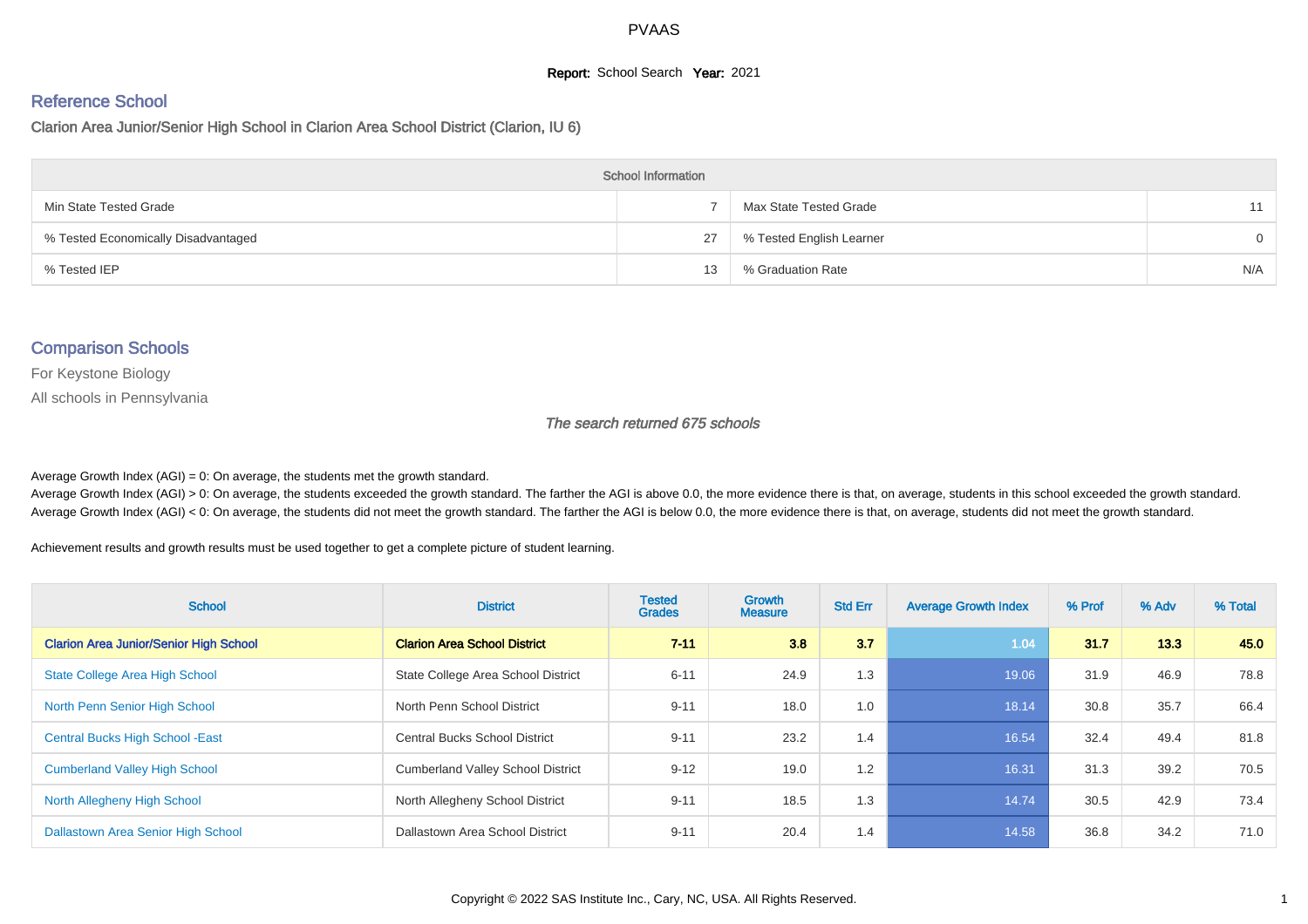| <b>School</b>                                 | <b>District</b>                                  | <b>Tested</b><br><b>Grades</b> | Growth<br><b>Measure</b> | <b>Std Err</b> | <b>Average Growth Index</b> | % Prof | % Adv | % Total |
|-----------------------------------------------|--------------------------------------------------|--------------------------------|--------------------------|----------------|-----------------------------|--------|-------|---------|
| <b>Clarion Area Junior/Senior High School</b> | <b>Clarion Area School District</b>              | $7 - 11$                       | 3.8                      | 3.7            | 1.04                        | 31.7   | 13.3  | 45.0    |
| Spring-Ford Senior High School 9-12 Center    | Spring-Ford Area School District                 | $9 - 11$                       | 17.0                     | 1.2            | 14.46                       | 30.4   | 45.3  | 75.7    |
| Plymouth-Whitemarsh Senior High School        | <b>Colonial School District</b>                  | $9 - 11$                       | 22.6                     | 1.6            | 13.93                       | 27.2   | 43.5  | 70.6    |
| Souderton Area Senior High School             | Souderton Area School District                   | $9 - 11$                       | 19.0                     | 1.4            | 13.32                       | 39.2   | 31.2  | 70.4    |
| <b>Tyrone Area High School</b>                | <b>Tyrone Area School District</b>               | $9 - 12$                       | 29.8                     | 2.3            | 13.19                       | 36.6   | 29.1  | 65.7    |
| <b>Lower Merion High School</b>               | <b>Lower Merion School District</b>              | $8 - 10$                       | 21.5                     | 1.7            | 12.55                       | 31.1   | 48.2  | 79.3    |
| <b>Littlestown Senior High School</b>         | Littlestown Area School District                 | $9 - 11$                       | 29.5                     | 2.4            | 12.16                       | 38.4   | 29.3  | 67.7    |
| <b>Warwick Senior High School</b>             | <b>Warwick School District</b>                   | $9 - 11$                       | 22.2                     | 1.8            | 12.11                       | 27.7   | 36.3  | 64.0    |
| <b>Hempfield Senior High School</b>           | <b>Hempfield School District</b>                 | $9 - 11$                       | 13.8                     | 1.3            | 10.94                       | 29.9   | 36.8  | 66.7    |
| Downingtown Stem Academy                      | Downingtown Area School District                 | $9 - 10$                       | 21.4                     | 2.0            | 10.84                       | 24.5   | 70.9  | 95.4    |
| <b>Hershey High School</b>                    | Derry Township School District                   | $9 - 10$                       | 20.6                     | 2.0            | 10.49                       | 32.8   | 46.9  | 79.7    |
| <b>Central Bucks High School -South</b>       | <b>Central Bucks School District</b>             | $10 - 11$                      | 13.2                     | 1.3            | 10.25                       | 38.1   | 36.3  | 74.4    |
| Loyalsock Township Senior High School         | Loyalsock Township School District               | $8 - 12$                       | 27.3                     | 2.7            | 10.16                       | 36.8   | 35.1  | 71.9    |
| New Hope-Solebury High School                 | New Hope-Solebury School District                | $9 - 11$                       | 29.4                     | 2.9            | 10.00                       | 31.6   | 50.0  | 81.6    |
| <b>Delaware Valley High School</b>            | Delaware Valley School District                  | $9 - 11$                       | 16.2                     | 1.6            | 9.99                        | 36.7   | 32.1  | 68.8    |
| Fox Chapel Area High School                   | Fox Chapel Area School District                  | $9 - 11$                       | 18.1                     | 1.9            | 9.75                        | 22.9   | 52.0  | 74.9    |
| <b>Unionville High School</b>                 | Unionville-Chadds Ford School<br><b>District</b> | $8 - 11$                       | 16.3                     | 1.7            | 9.43                        | 31.2   | 48.0  | 79.2    |
| <b>Honesdale High School</b>                  | Wayne Highlands School District                  | $9 - 11$                       | 23.1                     | 2.5            | 9.41                        | 33.8   | 40.4  | 74.2    |
| <b>Council Rock High School South</b>         | <b>Council Rock School District</b>              | $9 - 11$                       | 13.3                     | 1.4            | 9.36                        | 35.2   | 29.8  | 65.0    |
| Palmyra Area Senior High School               | Palmyra Area School District                     | $9 - 11$                       | 16.6                     | 1.8            | 9.33                        | 38.8   | 34.0  | 72.8    |
| <b>Council Rock High School - North</b>       | <b>Council Rock School District</b>              | $9 - 11$                       | 14.3                     | 1.5            | 9.28                        | 28.3   | 41.8  | 70.1    |
| Marple Newtown Senior High School             | Marple Newtown School District                   | $9 - 11$                       | 21.1                     | 2.3            | 9.18                        | 31.1   | 42.7  | 73.8    |
| <b>Central York High School</b>               | <b>Central York School District</b>              | $9 - 12$                       | 13.4                     | 1.5            | 9.03                        | 31.4   | 24.1  | 55.5    |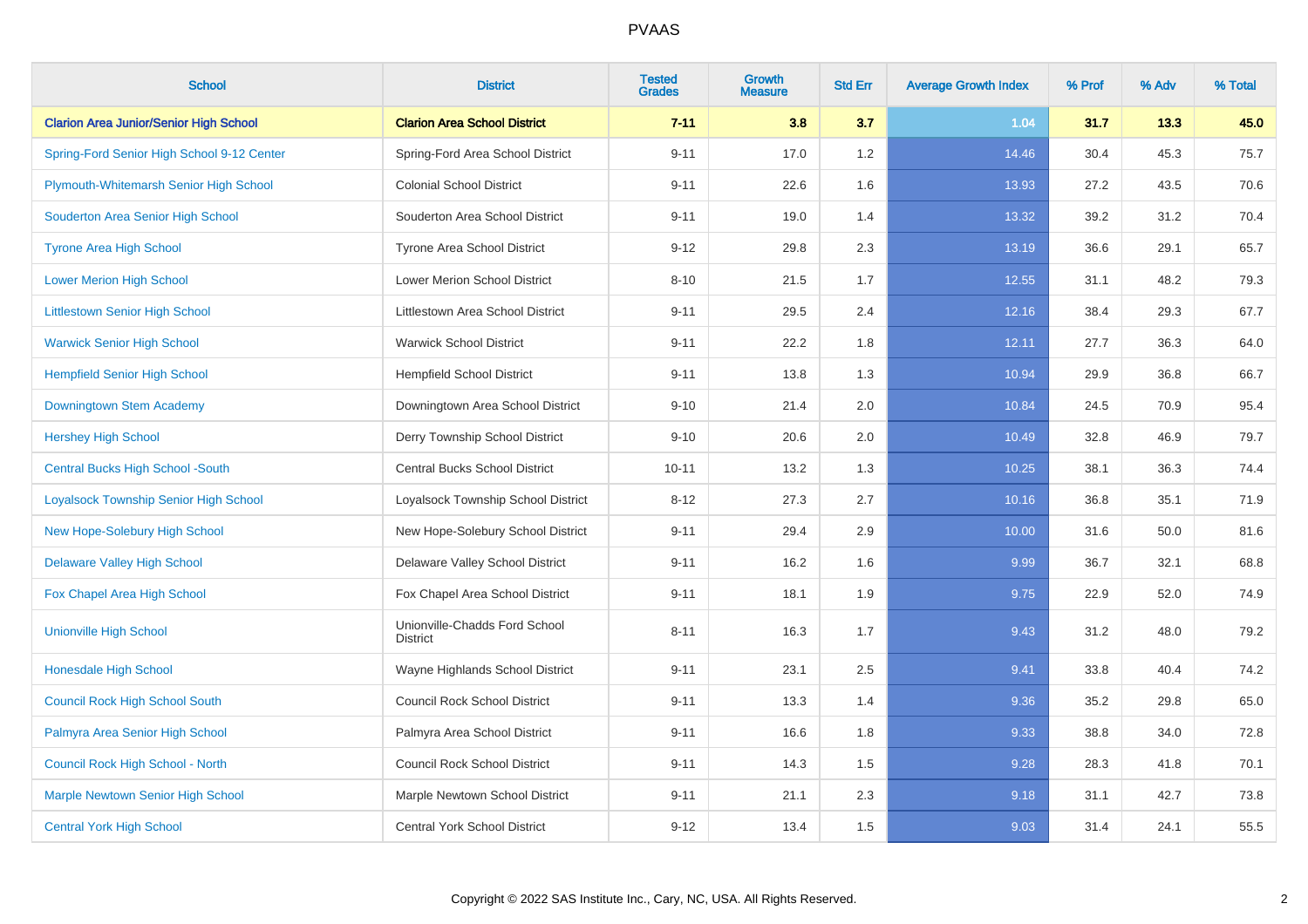| <b>School</b>                                 | <b>District</b>                         | <b>Tested</b><br><b>Grades</b> | <b>Growth</b><br><b>Measure</b> | <b>Std Err</b> | <b>Average Growth Index</b> | % Prof | % Adv | % Total |
|-----------------------------------------------|-----------------------------------------|--------------------------------|---------------------------------|----------------|-----------------------------|--------|-------|---------|
| <b>Clarion Area Junior/Senior High School</b> | <b>Clarion Area School District</b>     | $7 - 11$                       | 3.8                             | 3.7            | 1.04                        | 31.7   | 13.3  | 45.0    |
| <b>Upper Darby Senior High School</b>         | <b>Upper Darby School District</b>      | $9 - 12$                       | 11.9                            | 1.3            | 8.84                        | 23.8   | 11.8  | 35.6    |
| <b>Susquehannock High School</b>              | Southern York County School<br>District | $9 - 11$                       | 15.9                            | 1.8            | 8.77                        | 37.6   | 29.2  | 66.8    |
| <b>Saucon Valley Senior High School</b>       | Saucon Valley School District           | $9 - 11$                       | 19.4                            | 2.2            | 8.74                        | 26.0   | 39.6  | 65.6    |
| <b>Peters Township High School</b>            | Peters Township School District         | $8 - 11$                       | 14.4                            | 1.7            | 8.42                        | 35.2   | 41.6  | 76.8    |
| <b>Collegium Charter School</b>               | Collegium Charter School                | $3 - 10$                       | 21.2                            | 2.6            | 8.18                        | 25.4   | 16.4  | 41.8    |
| <b>Upper Saint Clair High School</b>          | Upper Saint Clair School District       | $9 - 11$                       | 14.2                            | 1.7            | 8.14                        | 32.2   | 44.5  | 76.7    |
| <b>Emmaus High School</b>                     | East Penn School District               | $9 - 11$                       | 9.4                             | 1.2            | 8.11                        | 32.8   | 26.4  | 59.2    |
| <b>Manheim Township High School</b>           | Manheim Township School District        | $8 - 12$                       | 11.3                            | 1.4            | 7.85                        | 30.9   | 31.0  | 61.9    |
| <b>Bala-Cynwyd Middle School</b>              | Lower Merion School District            | $6 - 8$                        | 28.2                            | 3.7            | 7.68                        | 15.6   | 79.7  | 95.3    |
| <b>Central Bucks High School - West</b>       | Central Bucks School District           | $10 - 11$                      | 10.5                            | 1.4            | 7.52                        | 34.0   | 38.0  | 72.0    |
| <b>Whitehall High School</b>                  | Whitehall-Coplay School District        | $9 - 11$                       | 12.4                            | 1.7            | 7.46                        | 32.3   | 21.7  | 54.0    |
| <b>Upper Merion High School</b>               | Upper Merion Area School District       | $9 - 11$                       | 14.5                            | 1.9            | 7.43                        | 34.4   | 32.6  | 67.0    |
| Danville Area Senior High School              | Danville Area School District           | $9 - 11$                       | 18.9                            | 2.6            | 7.39                        | 32.0   | 46.1  | 78.1    |
| Mountain View Junior/Senior High School       | Mountain View School District           | $7 - 11$                       | 24.8                            | 3.4            | 7.38                        | 45.8   | 37.3  | 83.0    |
| <b>Methacton High School</b>                  | <b>Methacton School District</b>        | $9 - 11$                       | 11.4                            | 1.6            | 7.24                        | 36.0   | 33.6  | 69.6    |
| Camp Hill Senior High School                  | Camp Hill School District               | $9 - 12$                       | 21.3                            | 2.9            | 7.22                        | 32.3   | 41.4  | 73.7    |
| Mifflin County Junior High School             | Mifflin County School District          | $8 - 9$                        | 13.5                            | 1.9            | 7.17                        | 43.6   | 21.2  | 64.8    |
| <b>Harriton Senior High School</b>            | Lower Merion School District            | $9 - 11$                       | 13.0                            | 1.8            | 7.06                        | 31.5   | 39.6  | 71.1    |
| <b>Neshaminy High School</b>                  | <b>Neshaminy School District</b>        | $9 - 11$                       | 9.1                             | 1.3            | 6.99                        | 31.3   | 23.9  | 55.2    |
| <b>Mcdowell High School</b>                   | Millcreek Township School District      | $9 - 11$                       | 9.5                             | 1.4            | 6.98                        | 34.5   | 30.1  | 64.6    |
| <b>Cocalico Senior High School</b>            | <b>Cocalico School District</b>         | $9 - 11$                       | 12.8                            | 1.9            | 6.79                        | 28.2   | 32.3  | 60.5    |
| <b>Manheim Central Senior High School</b>     | Manheim Central School District         | $9 - 11$                       | 13.3                            | 2.0            | 6.79                        | 27.8   | 35.4  | 63.2    |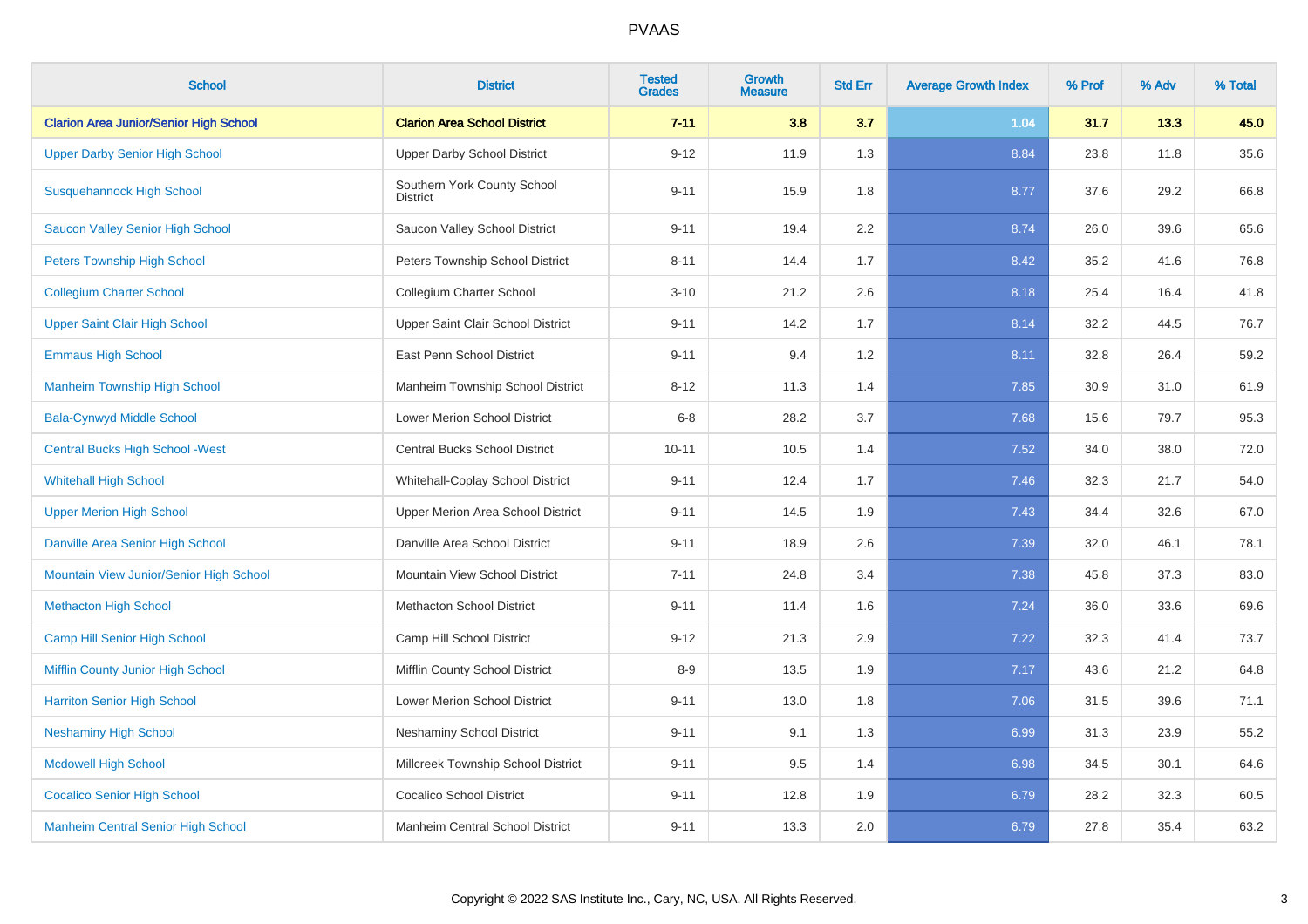| <b>School</b>                                 | <b>District</b>                      | <b>Tested</b><br><b>Grades</b> | <b>Growth</b><br><b>Measure</b> | <b>Std Err</b> | <b>Average Growth Index</b> | % Prof | % Adv | % Total |
|-----------------------------------------------|--------------------------------------|--------------------------------|---------------------------------|----------------|-----------------------------|--------|-------|---------|
| <b>Clarion Area Junior/Senior High School</b> | <b>Clarion Area School District</b>  | $7 - 11$                       | 3.8                             | 3.7            | 1.04                        | 31.7   | 13.3  | 45.0    |
| James Buchanan High School                    | <b>Tuscarora School District</b>     | $9 - 11$                       | 14.0                            | 2.1            | 6.52                        | 37.1   | 26.3  | 63.4    |
| <b>Armstrong Junior/Senior High School</b>    | Armstrong School District            | $6 - 11$                       | 12.0                            | 1.9            | 6.46                        | 32.6   | 27.7  | 60.3    |
| <b>Franklin Regional Senior High School</b>   | Franklin Regional School District    | $9 - 11$                       | 11.7                            | 1.8            | 6.40                        | 30.0   | 35.0  | 65.0    |
| Indiana Area Senior High School               | Indiana Area School District         | $9 - 11$                       | 12.6                            | 2.0            | 6.28                        | 30.0   | 30.4  | 60.3    |
| Juniata Senior High School                    | Juniata County School District       | $8 - 11$                       | 14.9                            | 2.4            | 6.25                        | 23.5   | 22.0  | 45.4    |
| <b>Punxsutawney Area High School</b>          | Punxsutawney Area School District    | $7 - 11$                       | 16.4                            | 2.7            | 6.08                        | 18.6   | 29.0  | 47.6    |
| <b>Blue Mountain High School</b>              | <b>Blue Mountain School District</b> | $9 - 10$                       | 12.6                            | 2.1            | 6.07                        | 30.7   | 26.1  | 56.8    |
| <b>Agora Cyber Charter School</b>             | Agora Cyber Charter School           | $3 - 11$                       | 14.6                            | 2.4            | 6.03                        | 24.7   | 19.5  | 44.2    |
| <b>Harbor Creek Senior High School</b>        | Harbor Creek School District         | $8 - 11$                       | 13.8                            | $2.3\,$        | 5.98                        | 34.5   | 40.7  | 75.2    |
| Lampeter-Strasburg Senior High School         | Lampeter-Strasburg School District   | $9 - 12$                       | 11.4                            | 1.9            | 5.92                        | 35.4   | 32.3  | 67.7    |
| <b>Pequea Valley High School</b>              | Pequea Valley School District        | $9 - 11$                       | 18.5                            | 3.1            | 5.92                        | 29.2   | 37.5  | 66.7    |
| <b>Pine-Richland High School</b>              | Pine-Richland School District        | $8 - 11$                       | 9.7                             | 1.7            | 5.84                        | 42.3   | 35.8  | 78.1    |
| <b>Hickory High School</b>                    | Hermitage School District            | $7 - 12$                       | 14.6                            | 2.5            | 5.82                        | 34.0   | 27.0  | 61.0    |
| <b>Cedar Crest High School</b>                | Cornwall-Lebanon School District     | $9 - 11$                       | 8.7                             | 1.6            | 5.63                        | 28.0   | 20.5  | 48.6    |
| <b>Avon Grove High School</b>                 | Avon Grove School District           | $9 - 10$                       | 8.0                             | 1.4            | 5.61                        | 33.7   | 33.2  | 67.0    |
| Lake-Lehman Junior/Senior High School         | Lake-Lehman School District          | $7 - 11$                       | 15.5                            | 2.8            | 5.57                        | 25.8   | 22.5  | 48.3    |
| Penns Valley Area Junior/Senior High School   | Penns Valley Area School District    | $6 - 12$                       | 14.6                            | 2.6            | 5.55                        | 29.6   | 23.3  | 52.9    |
| <b>Pennridge High School</b>                  | Pennridge School District            | $9 - 10$                       | 7.9                             | 1.4            | 5.48                        | 32.0   | 27.6  | 59.6    |
| Easton Area High School                       | Easton Area School District          | $9 - 12$                       | 7.0                             | 1.3            | 5.43                        | 24.1   | 13.0  | 37.1    |
| <b>Fleetwood Senior High School</b>           | Fleetwood Area School District       | $9 - 10$                       | 10.8                            | 2.0            | 5.43                        | 31.7   | 25.8  | 57.5    |
| <b>West Branch Area High School</b>           | West Branch Area School District     | $9 - 11$                       | 17.6                            | 3.3            | 5.39                        | 47.1   | 19.1  | 66.2    |
| Shikellamy Middle School (8372)               | <b>Shikellamy School District</b>    | $6 - 8$                        | 30.2                            | 5.6            | 5.38                        | 5.0    | 95.0  | 100.0   |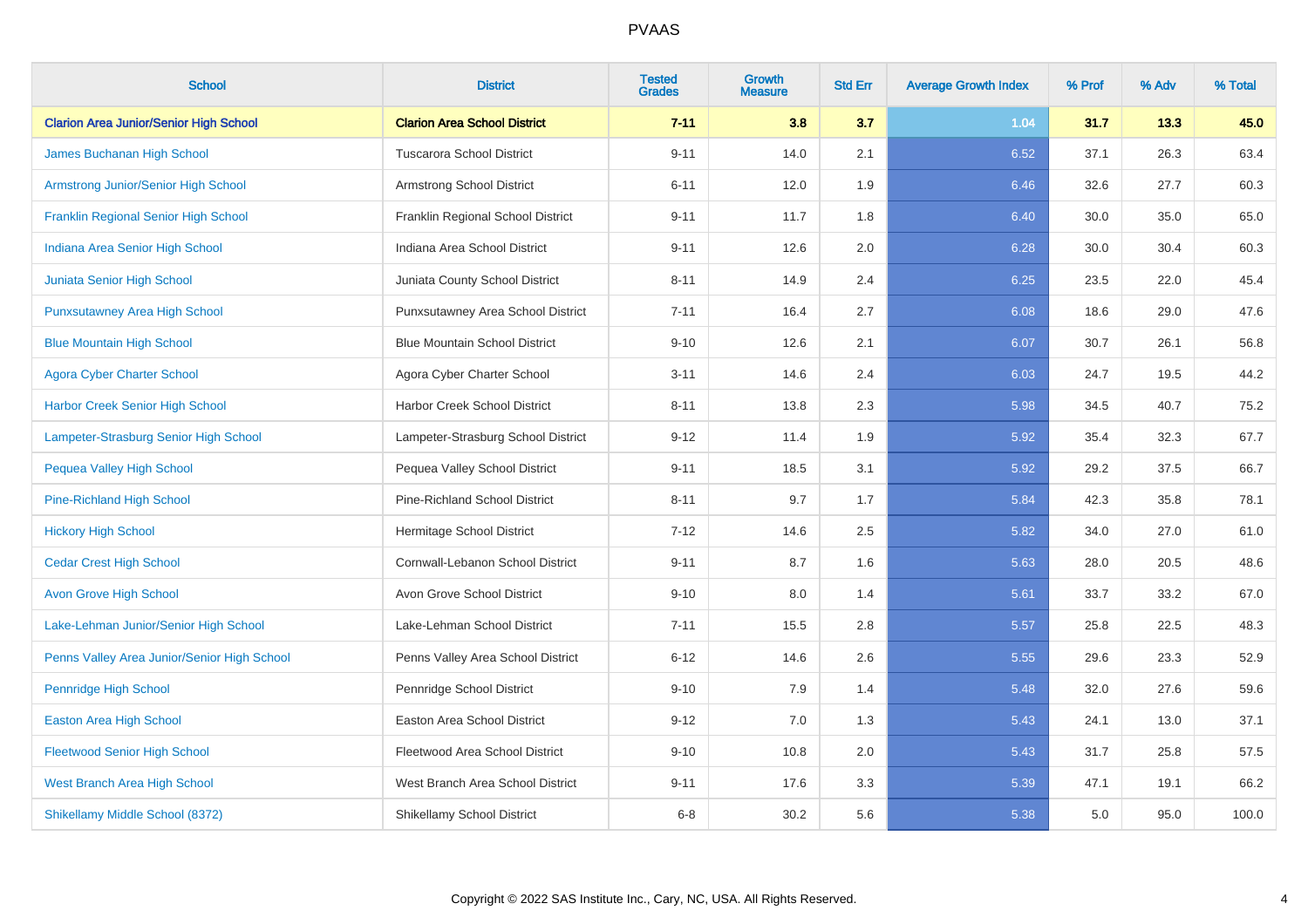| <b>School</b>                                     | <b>District</b>                                   | <b>Tested</b><br><b>Grades</b> | <b>Growth</b><br><b>Measure</b> | <b>Std Err</b> | <b>Average Growth Index</b> | % Prof | % Adv | % Total |
|---------------------------------------------------|---------------------------------------------------|--------------------------------|---------------------------------|----------------|-----------------------------|--------|-------|---------|
| <b>Clarion Area Junior/Senior High School</b>     | <b>Clarion Area School District</b>               | $7 - 11$                       | 3.8                             | 3.7            | 1.04                        | 31.7   | 13.3  | 45.0    |
| Pen Argyl Area High School                        | Pen Argyl Area School District                    | $8 - 12$                       | 13.4                            | 2.5            | 5.34                        | 28.5   | 23.8  | 52.3    |
| Penn Manor High School                            | Penn Manor School District                        | $7 - 11$                       | 7.5                             | 1.5            | 5.15                        | 26.7   | 20.5  | 47.2    |
| <b>Belle Vernon Area High School</b>              | Belle Vernon Area School District                 | $9 - 11$                       | 11.7                            | 2.3            | 5.14                        | 31.6   | 25.4  | 57.1    |
| <b>Quaker Valley High School</b>                  | Quaker Valley School District                     | $9 - 11$                       | 12.7                            | 2.5            | 5.13                        | 39.5   | 26.4  | 65.9    |
| Lehighton Area High School                        | Lehighton Area School District                    | $9 - 11$                       | 12.0                            | 2.3            | 5.10                        | 30.5   | 24.9  | 55.3    |
| <b>Berlin Brothersvalley Senior High School</b>   | Berlin Brothersvalley School District             | $9 - 11$                       | 20.3                            | 4.0            | 5.09                        | 28.3   | 41.3  | 69.6    |
| <b>West Perry Senior High School</b>              | West Perry School District                        | $7 - 11$                       | 11.6                            | 2.3            | 5.04                        | 26.9   | 20.5  | 47.4    |
| <b>Iroquois Junior/Senior High School</b>         | <b>Iroquois School District</b>                   | $7 - 11$                       | 14.1                            | 2.8            | 5.03                        | 33.3   | 16.0  | 49.4    |
| <b>Lakeland Junior/Senior High School</b>         | <b>Lakeland School District</b>                   | $7 - 11$                       | 13.9                            | 2.8            | 5.00                        | 22.2   | 21.2  | 43.4    |
| Northern High School                              | Northern York County School District              | $9 - 11$                       | 9.0                             | 1.8            | 4.95                        | 24.3   | 23.1  | 47.4    |
| <b>New Oxford Senior High School</b>              | Conewago Valley School District                   | $7 - 12$                       | 8.2                             | 1.7            | 4.79                        | 41.3   | 19.4  | 60.6    |
| <b>Pennsbury High School</b>                      | Pennsbury School District                         | $7 - 11$                       | 6.0                             | 1.3            | 4.73                        | 37.7   | 27.7  | 65.4    |
| Montrose Area Junior/Senior High School           | Montrose Area School District                     | $7 - 10$                       | 12.8                            | 2.8            | 4.62                        | 37.8   | 28.9  | 66.7    |
| West Allegheny Senior High School                 | West Allegheny School District                    | $9 - 12$                       | 9.1                             | 2.0            | 4.58                        | 37.3   | 27.2  | 64.5    |
| <b>Wallenpaupack Area High School</b>             | Wallenpaupack Area School District                | $8 - 11$                       | 9.3                             | 2.1            | 4.54                        | 28.5   | 18.9  | 47.4    |
| <b>Lower Moreland High School</b>                 | Lower Moreland Township School<br><b>District</b> | $8 - 11$                       | 9.0                             | 2.0            | 4.54                        | 38.2   | 33.2  | 71.4    |
| <b>Coudersport Area Junior/Senior High School</b> | Coudersport Area School District                  | $7 - 11$                       | 15.5                            | 3.4            | 4.53                        | 34.7   | 28.0  | 62.7    |
| <b>Stroudsburg High School</b>                    | Stroudsburg Area School District                  | $10 - 11$                      | 7.5                             | 1.7            | 4.51                        | 29.6   | 14.3  | 43.8    |
| Elizabethtown Area Senior High School             | Elizabethtown Area School District                | $9 - 12$                       | 7.4                             | 1.7            | 4.44                        | 36.4   | 27.6  | 64.0    |
| <b>Ephrata Senior High School</b>                 | Ephrata Area School District                      | $9 - 11$                       | 7.3                             | 1.7            | 4.40                        | 31.6   | 17.1  | 48.8    |
| <b>Laurel High School</b>                         | <b>Laurel School District</b>                     | $9 - 11$                       | 13.7                            | 3.1            | 4.39                        | 30.3   | 15.7  | 46.1    |
| <b>Valley View High School</b>                    | Valley View School District                       | $9 - 11$                       | 9.7                             | 2.2            | 4.39                        | 26.6   | 23.1  | 49.7    |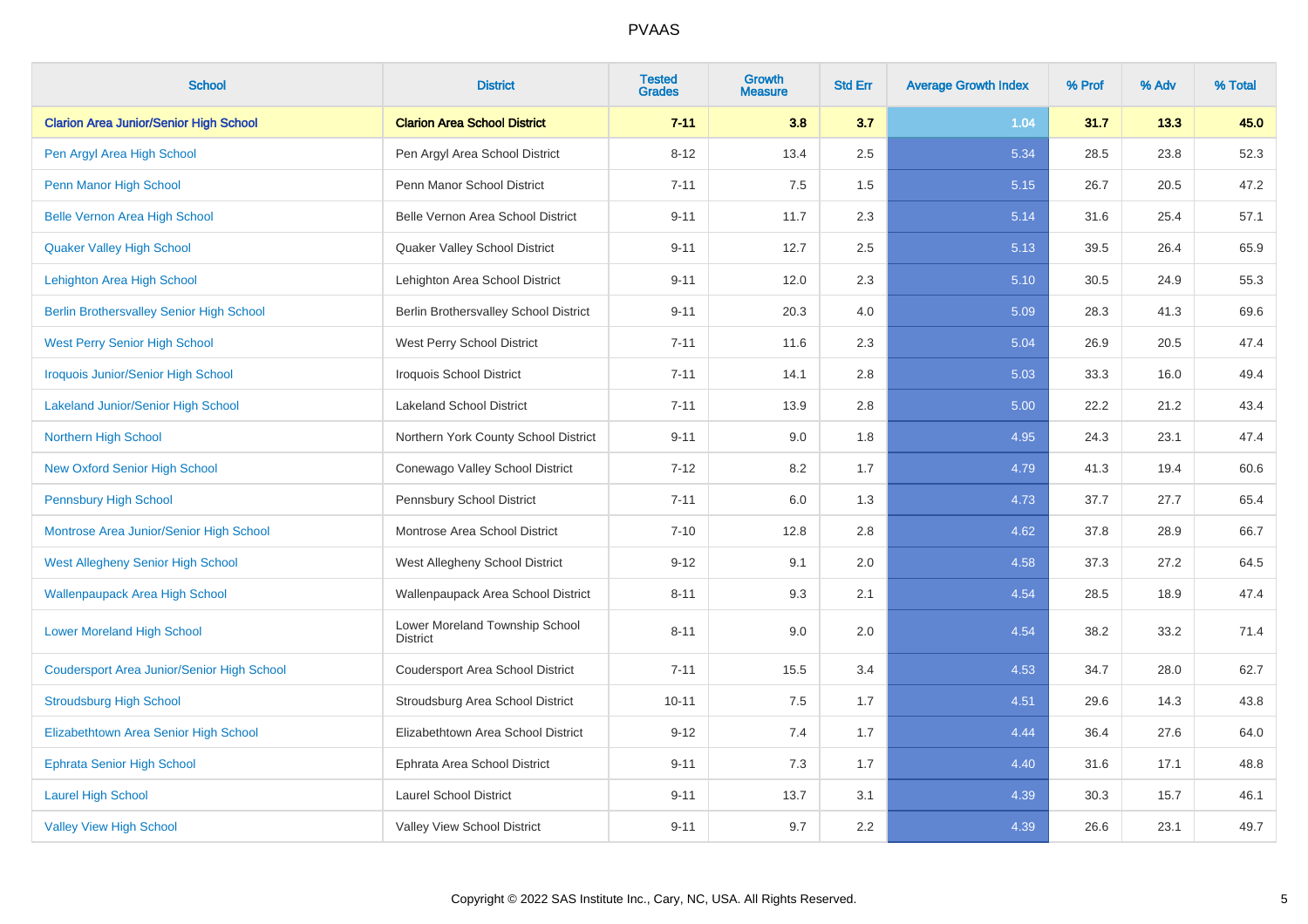| <b>School</b>                                 | <b>District</b>                           | <b>Tested</b><br><b>Grades</b> | <b>Growth</b><br><b>Measure</b> | <b>Std Err</b> | <b>Average Growth Index</b> | % Prof | % Adv | % Total |
|-----------------------------------------------|-------------------------------------------|--------------------------------|---------------------------------|----------------|-----------------------------|--------|-------|---------|
| <b>Clarion Area Junior/Senior High School</b> | <b>Clarion Area School District</b>       | $7 - 11$                       | 3.8                             | 3.7            | 1.04                        | 31.7   | 13.3  | 45.0    |
| <b>Reading Senior High School</b>             | <b>Reading School District</b>            | $9 - 11$                       | 5.0                             | 1.2            | 4.33                        | 16.8   | 6.0   | 22.8    |
| <b>Maritime Academy Charter School</b>        | Maritime Academy Charter School           | $3 - 10$                       | 13.2                            | 3.1            | 4.29                        | 24.0   | 1.3   | 25.3    |
| <b>Radnor Senior High School</b>              | Radnor Township School District           | $8 - 12$                       | 7.9                             | 1.8            | 4.26                        | 33.0   | 38.3  | 71.3    |
| Abington Heights High School                  | Abington Heights School District          | $8 - 11$                       | 7.1                             | 1.7            | 4.26                        | 33.8   | 31.7  | 65.5    |
| <b>Hazleton Area High School</b>              | Hazleton Area School District             | $9 - 11$                       | 6.6                             | 1.6            | 4.26                        | 20.5   | 9.0   | 29.5    |
| Pennsylvania Leadership Charter School        | Pennsylvania Leadership Charter<br>School | $3 - 11$                       | 8.0                             | 1.9            | 4.22                        | 33.1   | 27.8  | 60.9    |
| Phoenixville Area High School                 | Phoenixville Area School District         | $9 - 11$                       | 7.6                             | 1.8            | 4.20                        | 32.3   | 27.6  | 59.8    |
| <b>Dallas Senior High School</b>              | <b>Dallas School District</b>             | $9 - 11$                       | 8.5                             | 2.1            | 4.12                        | 32.4   | 22.4  | 54.8    |
| <b>Eisenhower M/Hs</b>                        | Warren County School District             | $6 - 11$                       | 13.4                            | 3.3            | 4.12                        | 27.3   | 8.7   | 36.0    |
| Dover Area High School                        | Dover Area School District                | $9 - 12$                       | 7.7                             | 1.9            | 4.08                        | 33.0   | 18.7  | 51.7    |
| <b>Warrior Run High School</b>                | Warrior Run School District               | $8 - 11$                       | 11.0                            | 2.7            | 4.08                        | 34.1   | 16.8  | 50.9    |
| <b>Hampton High School</b>                    | Hampton Township School District          | $9 - 11$                       | 7.9                             | 2.0            | 4.03                        | 37.9   | 39.2  | 77.0    |
| <b>Central High School</b>                    | Spring Cove School District               | $9 - 11$                       | 9.6                             | 2.4            | 4.00                        | 31.8   | 25.4  | 57.1    |
| Penn Wood High School                         | William Penn School District              | $9 - 12$                       | 7.6                             | 1.9            | 3.97                        | 14.0   | 7.2   | 21.3    |
| <b>Mifflin County High School</b>             | Mifflin County School District            | $10 - 11$                      | 10.8                            | 2.7            | 3.95                        | 14.2   | 0.0   | 14.2    |
| <b>Welsh Valley Middle School</b>             | Lower Merion School District              | $6 - 10$                       | 18.2                            | 4.7            | 3.89                        | 19.4   | 75.0  | 94.4    |
| <b>Bucktail High School</b>                   | Keystone Central School District          | $9 - 10$                       | 19.1                            | $5.0\,$        | 3.86                        | 30.4   | 17.4  | 47.8    |
| Oil City Senior High School                   | Oil City Area School District             | $9 - 11$                       | 9.3                             | 2.4            | 3.83                        | 29.1   | 13.1  | 42.2    |
| <b>York Suburban Senior High School</b>       | York Suburban School District             | $8 - 11$                       | 7.9                             | 2.1            | 3.80                        | 24.9   | 31.2  | 56.1    |
| <b>Conestoga Senior High School</b>           | Tredyffrin-Easttown School District       | $9 - 10$                       | 9.1                             | 2.4            | 3.77                        | 35.2   | 35.8  | 71.0    |
| Mars Area Senior High School                  | Mars Area School District                 | $8 - 10$                       | 7.1                             | 1.9            | 3.69                        | 36.7   | 32.4  | 69.1    |
| North Pocono High School                      | North Pocono School District              | $9 - 11$                       | 13.6                            | 3.7            | 3.68                        | 31.4   | 33.3  | 64.7    |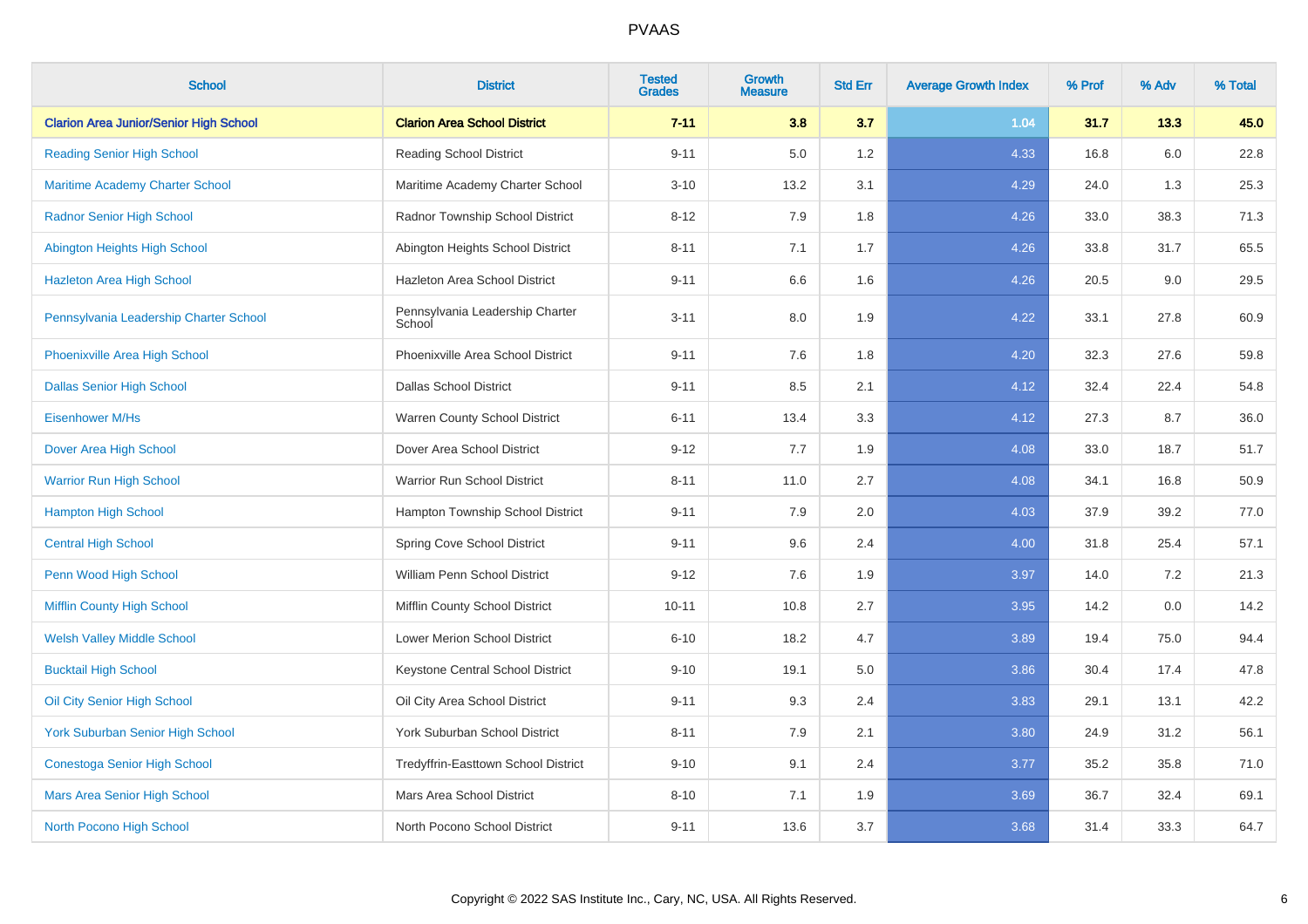| <b>School</b>                                    | <b>District</b>                                    | <b>Tested</b><br><b>Grades</b> | <b>Growth</b><br><b>Measure</b> | <b>Std Err</b> | <b>Average Growth Index</b> | % Prof | % Adv | % Total |
|--------------------------------------------------|----------------------------------------------------|--------------------------------|---------------------------------|----------------|-----------------------------|--------|-------|---------|
| <b>Clarion Area Junior/Senior High School</b>    | <b>Clarion Area School District</b>                | $7 - 11$                       | 3.8                             | 3.7            | 1.04                        | 31.7   | 13.3  | 45.0    |
| <b>Bellefonte Area High School</b>               | Bellefonte Area School District                    | $9 - 11$                       | 7.2                             | 2.0            | 3.63                        | 28.8   | 21.5  | 50.2    |
| Cambridge Springs Junior/Senior High School      | <b>Penncrest School District</b>                   | $7 - 11$                       | 11.1                            | 3.1            | 3.61                        | 28.6   | 31.2  | 59.7    |
| <b>Conrad Weiser High School</b>                 | Conrad Weiser Area School District                 | $9 - 11$                       | 7.6                             | 2.1            | 3.60                        | 28.2   | 14.4  | 42.6    |
| <b>Fairview High School</b>                      | <b>Fairview School District</b>                    | $9 - 11$                       | 8.6                             | 2.4            | 3.58                        | 41.9   | 34.9  | 76.7    |
| South Fayette Township High School               | South Fayette Township School<br><b>District</b>   | $9 - 11$                       | 6.4                             | 1.8            | 3.55                        | 32.2   | 38.3  | 70.5    |
| <b>Steel Valley Senior High School</b>           | <b>Steel Valley School District</b>                | $9 - 11$                       | 11.8                            | 3.3            | 3.53                        | 34.8   | 10.1  | 44.9    |
| Kutztown Area Senior High School                 | Kutztown Area School District                      | $9 - 12$                       | 9.8                             | 2.8            | 3.51                        | 38.5   | 14.6  | 53.2    |
| <b>Wilmington Area High School</b>               | Wilmington Area School District                    | $8 - 11$                       | 11.4                            | 3.3            | 3.44                        | 30.1   | 25.3  | 55.4    |
| <b>Apollo-Ridge High School</b>                  | Apollo-Ridge School District                       | $9 - 12$                       | 10.2                            | 2.9            | 3.44                        | 34.0   | 9.4   | 43.4    |
| Upper Dauphin Area High School                   | Upper Dauphin Area School District                 | $9 - 11$                       | 17.2                            | 5.1            | 3.36                        | 37.5   | 26.8  | 64.3    |
| <b>Upper Perkiomen High School</b>               | Upper Perkiomen School District                    | $9 - 11$                       | 6.3                             | 1.9            | 3.36                        | 25.4   | 19.9  | 45.4    |
| <b>Lower Dauphin High School</b>                 | Lower Dauphin School District                      | $9 - 10$                       | 5.8                             | 1.7            | 3.31                        | 30.9   | 27.0  | 57.9    |
| <b>Greenwood High School</b>                     | <b>Greenwood School District</b>                   | $9 - 11$                       | 11.8                            | 3.6            | 3.29                        | 31.2   | 32.8  | 63.9    |
| Kane Area High School                            | Kane Area School District                          | $9 - 10$                       | 9.3                             | 2.9            | 3.25                        | 31.4   | 19.8  | 51.2    |
| <b>Bald Eagle Area Junior/Senior High School</b> | <b>Bald Eagle Area School District</b>             | $6 - 11$                       | 8.1                             | 2.5            | 3.23                        | 31.6   | 15.6  | 47.3    |
| <b>Red Land Senior High School</b>               | West Shore School District                         | $9 - 11$                       | 5.4                             | 1.7            | 3.18                        | 35.5   | 16.1  | 51.6    |
| <b>Avon Grove Charter School</b>                 | Avon Grove Charter School                          | $3 - 11$                       | 9.8                             | 3.1            | 3.18                        | 32.4   | 26.0  | 58.4    |
| <b>Allegheny-Clarion Valley High School</b>      | Allegheny-Clarion Valley School<br><b>District</b> | $7 - 10$                       | 12.9                            | 4.1            | 3.17                        | 33.3   | 19.0  | 52.4    |
| 21st Century Cyber Charter School                | 21st Century Cyber Charter School                  | $6 - 12$                       | 6.6                             | 2.1            | 3.16                        | 29.0   | 21.8  | 50.8    |
| <b>Line Mountain High School</b>                 | Line Mountain School District                      | $9 - 11$                       | 12.2                            | 3.9            | 3.13                        | 40.4   | 42.3  | 82.7    |
| Capital Area School for the Arts Charter School  | Capital Area School for the Arts<br>Charter School | $9 - 11$                       | 14.2                            | 4.5            | 3.13                        | 27.5   | 30.0  | 57.5    |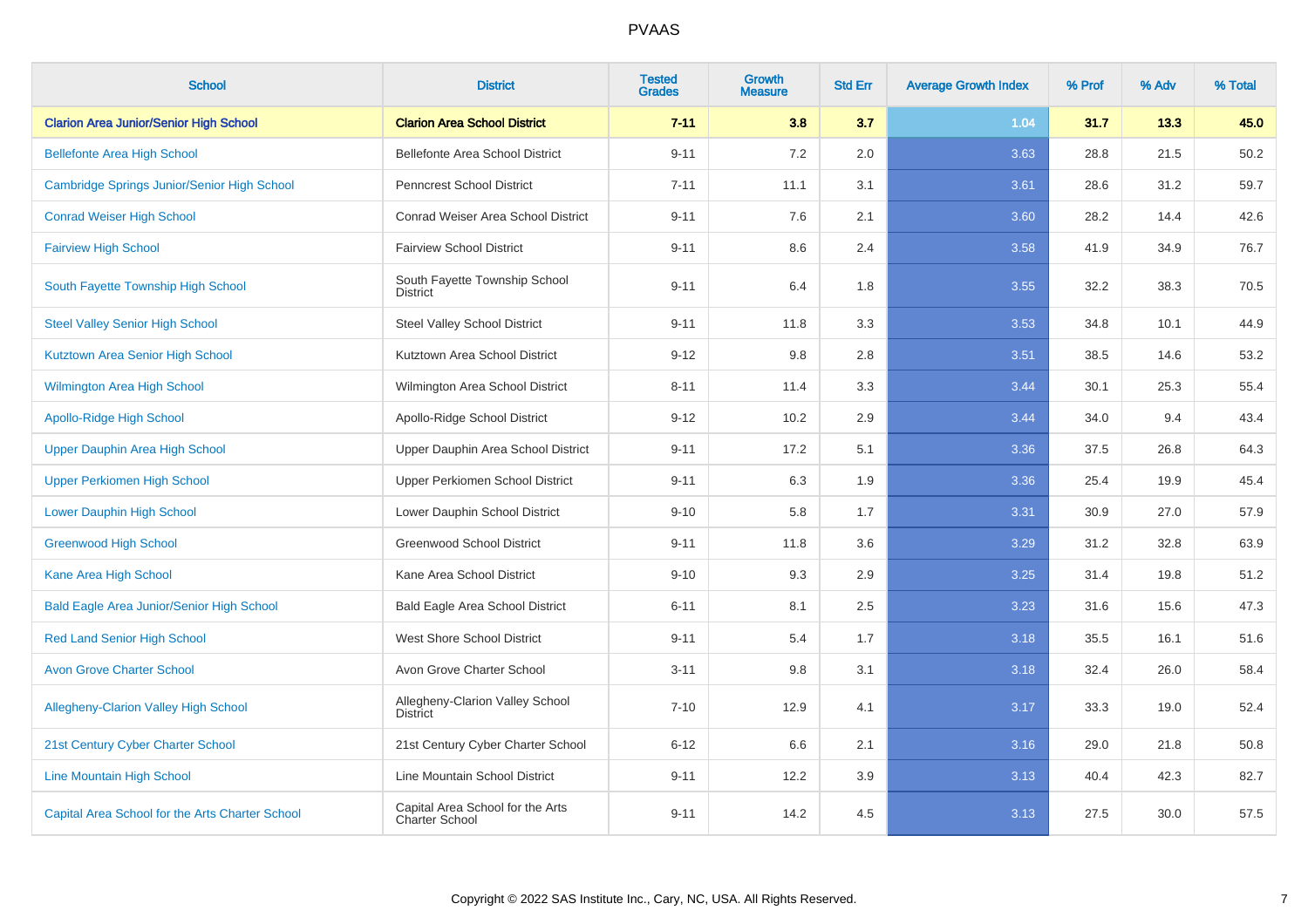| <b>School</b>                                      | <b>District</b>                                       | <b>Tested</b><br><b>Grades</b> | <b>Growth</b><br><b>Measure</b> | <b>Std Err</b> | <b>Average Growth Index</b> | % Prof | % Adv | % Total |
|----------------------------------------------------|-------------------------------------------------------|--------------------------------|---------------------------------|----------------|-----------------------------|--------|-------|---------|
| <b>Clarion Area Junior/Senior High School</b>      | <b>Clarion Area School District</b>                   | $7 - 11$                       | 3.8                             | 3.7            | 1.04                        | 31.7   | 13.3  | 45.0    |
| <b>Canton Junior/Senior High School</b>            | Canton Area School District                           | $7 - 11$                       | 8.9                             | 2.9            | 3.11                        | 13.8   | 23.0  | 36.8    |
| <b>Knoch High School</b>                           | South Butler County School District                   | $9 - 10$                       | 6.9                             | 2.2            | 3.08                        | 37.8   | 19.2  | 57.0    |
| <b>Great Valley High School</b>                    | <b>Great Valley School District</b>                   | $9 - 11$                       | 5.9                             | 2.0            | 2.99                        | 33.8   | 33.5  | 67.3    |
| <b>Meadville Area Senior High School</b>           | <b>Crawford Central School District</b>               | $9 - 11$                       | 7.1                             | 2.4            | 2.97                        | 27.6   | 14.7  | 42.2    |
| Lankenau High School                               | Philadelphia City School District                     | $9 - 10$                       | 8.8                             | 3.0            | 2.96                        | 21.5   | 3.8   | 25.3    |
| <b>St Marys Area Senior High School</b>            | Saint Marys Area School District                      | $9 - 11$                       | 6.6                             | 2.2            | 2.96                        | 35.4   | 18.3  | 53.7    |
| <b>Donegal High School</b>                         | Donegal School District                               | $8 - 12$                       | 6.3                             | 2.1            | 2.95                        | 34.1   | 23.1  | 57.2    |
| Tamaqua Area Senior High School                    | Tamaqua Area School District                          | $9 - 12$                       | 6.9                             | 2.4            | 2.93                        | 34.3   | 17.5  | 51.8    |
| <b>Bedford Senior High School</b>                  | <b>Bedford Area School District</b>                   | $9 - 11$                       | 6.9                             | 2.4            | 2.90                        | 31.0   | 20.6  | 51.6    |
| <b>Palisades High School</b>                       | Palisades School District                             | $9 - 11$                       | 8.3                             | 2.9            | 2.87                        | 27.8   | 20.3  | 48.1    |
| <b>Commonwealth Charter Academy Charter School</b> | Commonwealth Charter Academy<br><b>Charter School</b> | $3 - 10$                       | 4.2                             | 1.6            | 2.68                        | 27.0   | 15.6  | 42.5    |
| Homer-Center Junior/Senior High School             | Homer-Center School District                          | $7 - 11$                       | 9.3                             | 3.5            | 2.68                        | 38.0   | 17.7  | 55.8    |
| Northern Lehigh Senior High School                 | Northern Lehigh School District                       | $9 - 12$                       | 6.6                             | 2.5            | 2.63                        | 21.4   | 18.0  | 39.3    |
| Red Lion Area Senior High School                   | Red Lion Area School District                         | $9 - 11$                       | 5.0                             | 1.9            | 2.59                        | 32.3   | 21.5  | 53.8    |
| <b>Bentworth Senior High School</b>                | <b>Bentworth School District</b>                      | $9 - 11$                       | 7.6                             | 3.0            | 2.57                        | 26.6   | 17.0  | 43.6    |
| Huntingdon Area Senior High School                 | Huntingdon Area School District                       | $9 - 11$                       | 6.4                             | 2.6            | 2.51                        | 27.8   | 17.4  | 45.2    |
| East Pennsboro Area Senior High School             | East Pennsboro Area School District                   | $9 - 11$                       | 5.3                             | 2.1            | 2.50                        | 36.8   | 16.9  | 53.7    |
| Mckeesport Area Senior High School                 | Mckeesport Area School District                       | $9 - 12$                       | 5.3                             | 2.2            | 2.48                        | 21.1   | 4.4   | 25.5    |
| <b>Brandywine Heights High School</b>              | Brandywine Heights Area School<br><b>District</b>     | $9 - 11$                       | 6.2                             | 2.5            | 2.44                        | 27.7   | 28.6  | 56.2    |
| <b>Strath Haven High School</b>                    | Wallingford-Swarthmore School<br><b>District</b>      | $9 - 10$                       | 5.3                             | 2.2            | 2.42                        | 33.3   | 37.1  | 70.4    |
| Northampton Area High School                       | Northampton Area School District                      | $9 - 11$                       | 3.7                             | 1.5            | 2.41                        | 29.8   | 17.9  | 47.7    |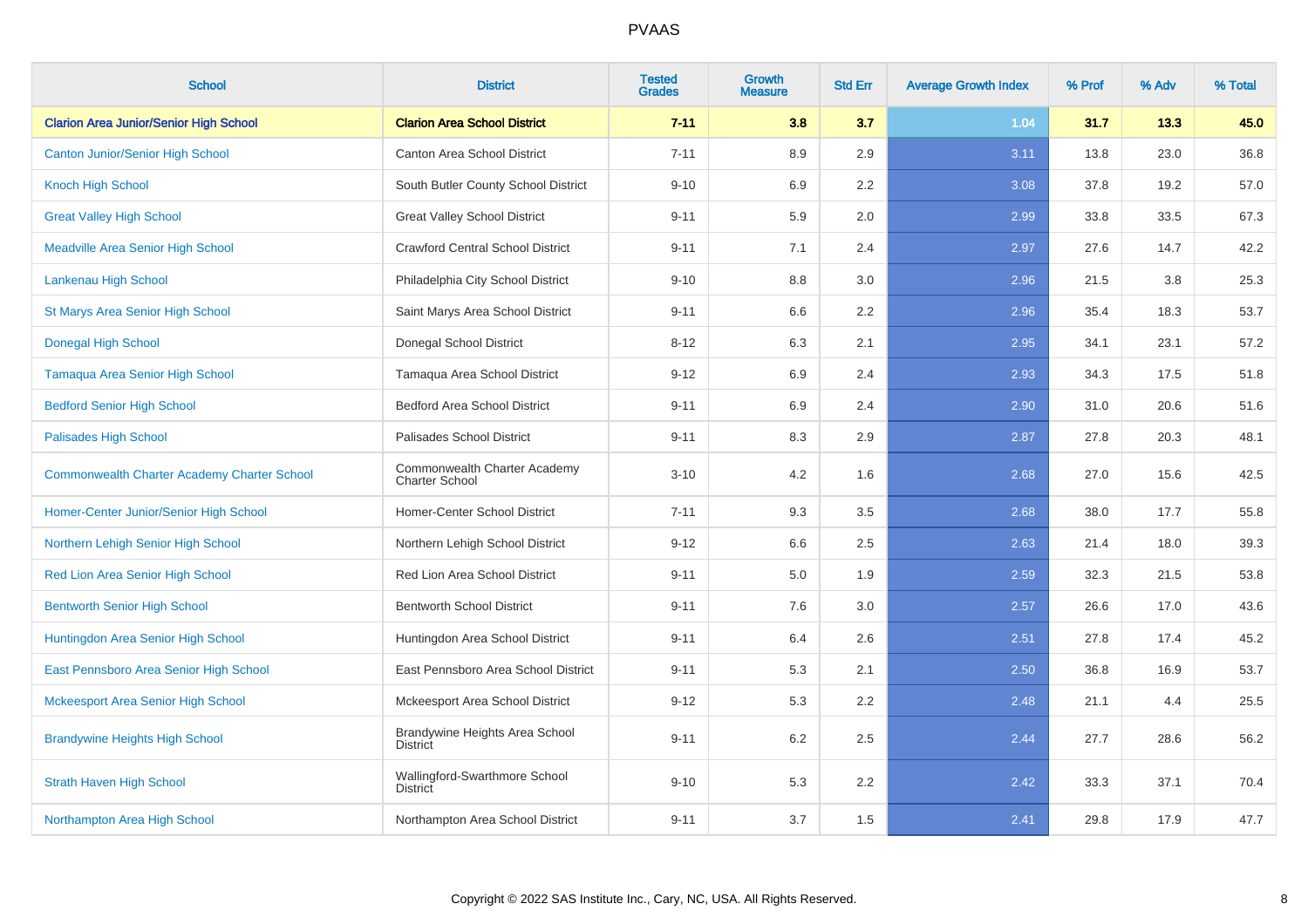| <b>School</b>                                  | <b>District</b>                                  | <b>Tested</b><br><b>Grades</b> | <b>Growth</b><br><b>Measure</b> | <b>Std Err</b> | <b>Average Growth Index</b> | % Prof | % Adv | % Total |
|------------------------------------------------|--------------------------------------------------|--------------------------------|---------------------------------|----------------|-----------------------------|--------|-------|---------|
| <b>Clarion Area Junior/Senior High School</b>  | <b>Clarion Area School District</b>              | $7 - 11$                       | 3.8                             | 3.7            | 1.04                        | 31.7   | 13.3  | 45.0    |
| <b>Blue Ridge High School</b>                  | <b>Blue Ridge School District</b>                | $9 - 11$                       | 8.9                             | 3.7            | 2.41                        | 29.6   | 9.3   | 38.9    |
| <b>Glendale Junior/Senior High School</b>      | <b>Glendale School District</b>                  | $7 - 10$                       | 8.4                             | 3.5            | 2.40                        | 42.6   | 9.3   | 51.8    |
| Northeastern Senior High School                | Northeastern York School District                | $8 - 11$                       | 4.2                             | 1.8            | 2.35                        | 32.7   | 21.0  | 53.7    |
| <b>Brookville Junior/Senior High School</b>    | <b>Brookville Area School District</b>           | $7 - 11$                       | 7.3                             | 3.1            | 2.35                        | 46.1   | 14.6  | 60.7    |
| <b>Stroudsburg Junior High School</b>          | Stroudsburg Area School District                 | $8 - 9$                        | 10.2                            | 4.4            | 2.31                        | 36.8   | 50.0  | 86.8    |
| <b>Williamson Senior High School</b>           | Northern Tioga School District                   | $7 - 10$                       | 7.2                             | 3.1            | 2.30                        | 31.1   | 20.3  | 51.4    |
| Muncy Junior/Senior High School                | <b>Muncy School District</b>                     | $7 - 11$                       | 7.4                             | 3.3            | 2.27                        | 37.6   | 18.8  | 56.4    |
| <b>Boiling Springs High School</b>             | South Middleton School District                  | $9 - 11$                       | 4.9                             | 2.2            | 2.21                        | 31.1   | 16.4  | 47.5    |
| <b>Mastery Charter School - Hardy Williams</b> | Mastery Charter School - Hardy<br>Williams       | $3 - 11$                       | 6.6                             | 3.0            | 2.21                        | 24.7   | 1.2   | 25.9    |
| West Shamokin Junior/Senior High School        | Armstrong School District                        | $7 - 10$                       | 5.9                             | 2.7            | 2.20                        | 33.3   | 18.1  | 51.4    |
| Eastern Lebanon County Senior High School      | Eastern Lebanon County School<br><b>District</b> | $9 - 11$                       | 4.7                             | 2.1            | 2.20                        | 23.5   | 11.5  | 35.0    |
| <b>Benton Area High School</b>                 | Benton Area School District                      | $9 - 10$                       | 8.6                             | 4.0            | 2.14                        | 35.7   | 28.6  | 64.3    |
| <b>Spring Grove Area High School</b>           | Spring Grove Area School District                | $9 - 11$                       | 4.3                             | 2.0            | 2.13                        | 30.0   | 23.0  | 53.0    |
| <b>Harrisburg High School</b>                  | Harrisburg City School District                  | $9 - 11$                       | 5.7                             | 2.7            | 2.11                        | 2.1    | 0.7   | $2.8\,$ |
| Perkiomen Valley High School                   | Perkiomen Valley School District                 | $9 - 11$                       | 3.1                             | 1.5            | 2.11                        | 35.0   | 25.3  | 60.3    |
| <b>United Junior/Senior High School</b>        | United School District                           | $7 - 11$                       | 6.9                             | 3.3            | 2.05                        | 38.8   | 16.3  | 55.0    |
| <b>Central Valley High School</b>              | Central Valley School District                   | $9 - 10$                       | 5.3                             | 2.6            | 2.05                        | 37.8   | 18.5  | 56.3    |
| <b>Oswayo Valley High School</b>               | Oswayo Valley School District                    | $9 - 12$                       | 10.4                            | 5.1            | 2.02                        | 26.5   | 44.1  | 70.6    |
| Mt Lebanon Senior High School                  | Mt Lebanon School District                       | $8 - 11$                       | 2.7                             | 1.3            | 2.02                        | 39.3   | 37.4  | 76.8    |
| Pennsylvania Distance Learning Charter School  | Pennsylvania Distance Learning<br>Charter School | $3 - 12$                       | 6.8                             | 3.4            | 1.99                        | 19.8   | 6.2   | 25.9    |
| <b>Sayre Area High School</b>                  | Sayre Area School District                       | $7 - 11$                       | 6.3                             | 3.2            | 1.99                        | 30.3   | 21.0  | 51.3    |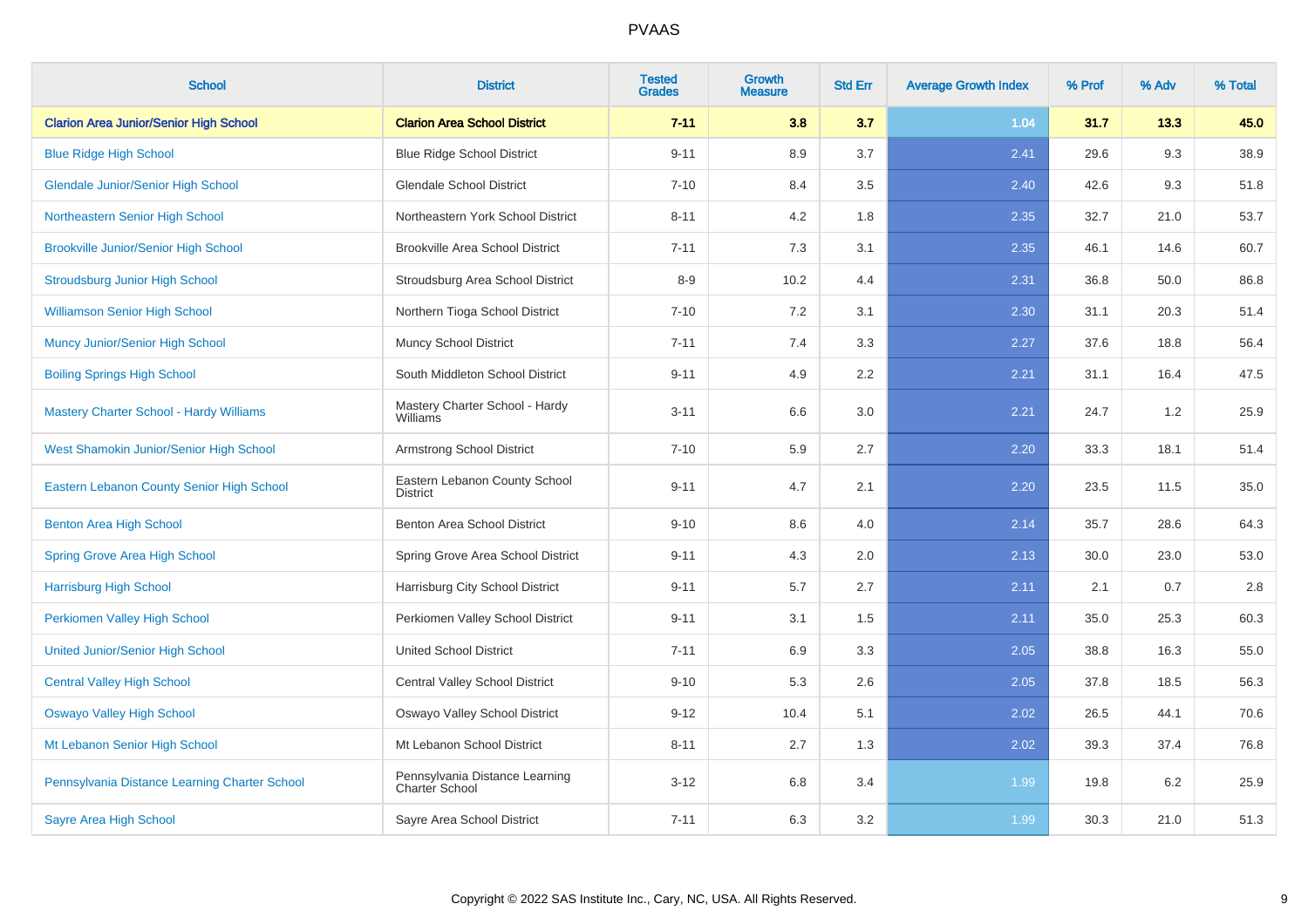| <b>School</b>                                     | <b>District</b>                                | <b>Tested</b><br><b>Grades</b> | Growth<br>Measure | <b>Std Err</b> | <b>Average Growth Index</b> | % Prof | % Adv | % Total |
|---------------------------------------------------|------------------------------------------------|--------------------------------|-------------------|----------------|-----------------------------|--------|-------|---------|
| <b>Clarion Area Junior/Senior High School</b>     | <b>Clarion Area School District</b>            | $7 - 11$                       | 3.8               | 3.7            | 1.04                        | 31.7   | 13.3  | 45.0    |
| <b>Waynesboro Area Senior High School</b>         | Waynesboro Area School District                | $9 - 12$                       | 3.5               | 1.8            | 1.97                        | 26.0   | 23.5  | 49.5    |
| <b>Wyalusing Valley Junior/Senior High School</b> | Wyalusing Area School District                 | $7 - 12$                       | 6.2               | 3.2            | 1.95                        | 38.6   | 12.9  | 51.4    |
| Penn Trafford High School                         | Penn-Trafford School District                  | $9 - 11$                       | 3.4               | 1.7            | 1.94                        | 46.3   | 26.2  | 72.5    |
| Leechburg Area High School                        | Leechburg Area School District                 | $8 - 11$                       | 7.6               | 3.9            | 1.93                        | 37.7   | 4.9   | 42.6    |
| Port Allegany Junior/Senior High School           | Port Allegany School District                  | $7 - 11$                       | 7.1               | 3.8            | 1.89                        | 26.4   | 11.3  | 37.7    |
| <b>Gateway Senior High School</b>                 | Gateway School District                        | $9 - 11$                       | 3.6               | 2.0            | 1.81                        | 35.7   | 18.5  | 54.2    |
| <b>Fort Leboeuf Senior High School</b>            | Fort Leboeuf School District                   | $8 - 11$                       | 4.0               | 2.2            | 1.79                        | 32.0   | 16.8  | 48.8    |
| <b>Halifax Area High School</b>                   | Halifax Area School District                   | $9 - 11$                       | 6.3               | 3.5            | 1.79                        | 32.1   | 18.9  | 50.9    |
| <b>Salisbury Senior High School</b>               | Salisbury Township School District             | $9 - 11$                       | 6.3               | 3.6            | 1.77                        | 24.4   | 12.6  | 37.0    |
| Multicultural Academy Charter School              | Multicultural Academy Charter<br>School        | $9 - 11$                       | 6.0               | 3.4            | 1.77                        | 12.3   | 0.0   | 12.3    |
| South Western Senior High School                  | South Western School District                  | $9 - 12$                       | 2.9               | 1.7            | 1.73                        | 36.2   | 19.7  | 55.9    |
| <b>Frankford High School</b>                      | Philadelphia City School District              | $9 - 11$                       | 6.5               | 3.8            | 1.70                        | 0.0    | 1.8   | 1.8     |
| Conestoga Valley Senior High School               | Conestoga Valley School District               | $9 - 11$                       | 2.8               | 1.7            | 1.68                        | 35.0   | 23.5  | 58.5    |
| Susquehanna Township High School                  | Susquehanna Township School<br><b>District</b> | $9 - 12$                       | 4.5               | 2.7            | 1.68                        | 19.0   | 13.1  | 32.0    |
| Smethport Area Junior/Senior High School          | Smethport Area School District                 | $7 - 12$                       | 6.4               | $3.8\,$        | 1.67                        | 24.6   | 20.0  | 44.6    |
| Dr Robert Ketterer Charter School Inc             | Dr Robert Ketterer Charter School<br>Inc       | $6 - 12$                       | 7.1               | 4.3            | 1.66                        | 7.3    | 1.7   | 9.0     |
| Northern Potter Junior/Senior High School         | Northern Potter School District                | $7 - 12$                       | 7.4               | 4.6            | 1.61                        | 30.6   | 11.1  | 41.7    |
| <b>West Chester Henderson High School</b>         | West Chester Area School District              | $9 - 10$                       | 3.0               | 1.9            | 1.61                        | 39.2   | 24.2  | 63.4    |
| <b>Western Wayne High School</b>                  | Western Wayne School District                  | $9 - 11$                       | 4.1               | 2.6            | 1.60                        | 30.8   | 16.2  | 47.0    |
| <b>Midd-West High School</b>                      | Midd-West School District                      | $7 - 11$                       | 4.0               | 2.5            | 1.59                        | 28.6   | 25.0  | 53.6    |
| <b>Ringgold Senior High School</b>                | <b>Ringgold School District</b>                | $9 - 11$                       | 3.4               | 2.2            | 1.58                        | 23.8   | 13.3  | 37.1    |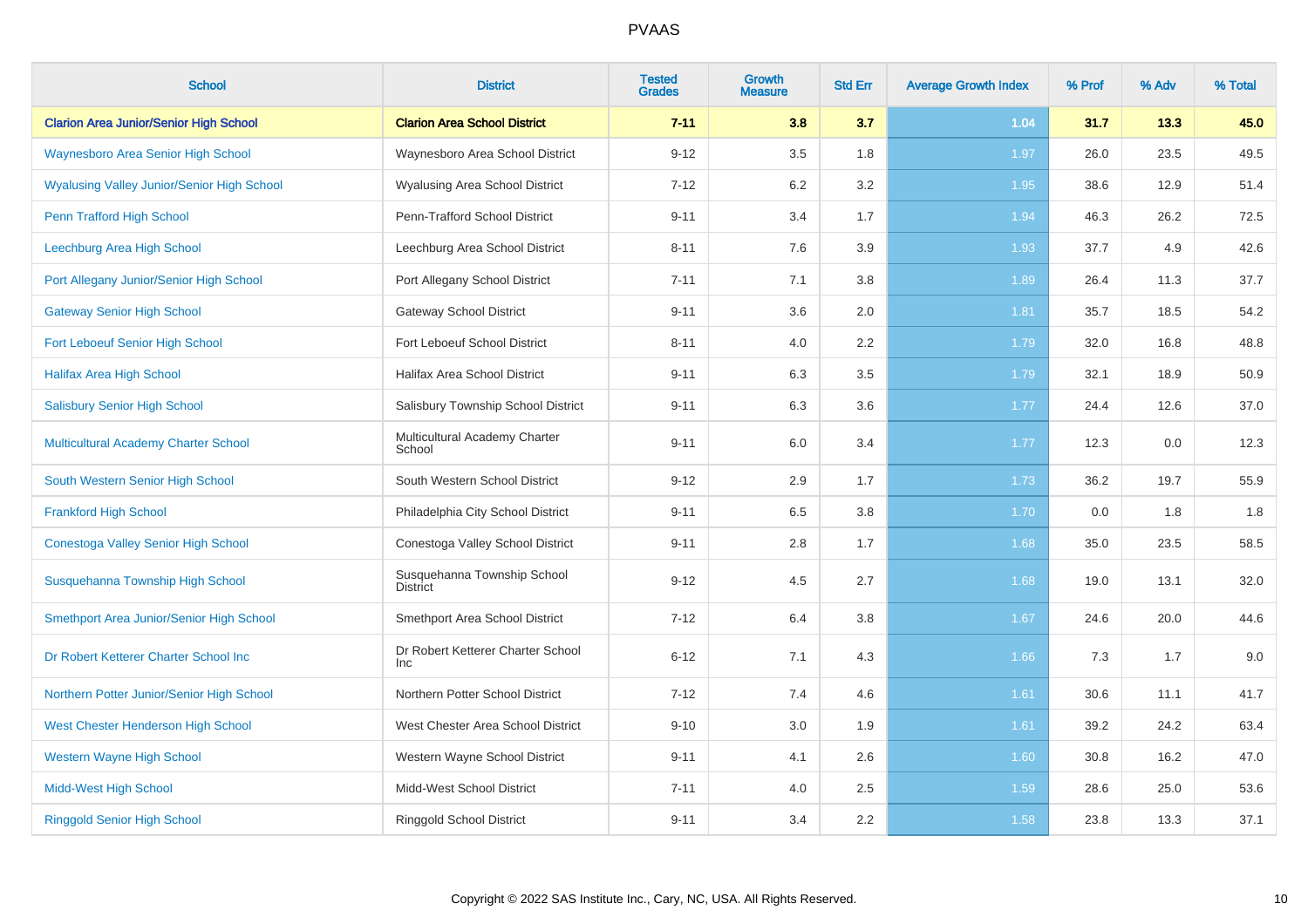| <b>School</b>                                      | <b>District</b>                                    | <b>Tested</b><br><b>Grades</b> | <b>Growth</b><br><b>Measure</b> | <b>Std Err</b> | <b>Average Growth Index</b> | % Prof | % Adv | % Total |
|----------------------------------------------------|----------------------------------------------------|--------------------------------|---------------------------------|----------------|-----------------------------|--------|-------|---------|
| <b>Clarion Area Junior/Senior High School</b>      | <b>Clarion Area School District</b>                | $7 - 11$                       | 3.8                             | 3.7            | 1.04                        | 31.7   | 13.3  | 45.0    |
| <b>Cowanesque Valley Junior/Senior High School</b> | Northern Tioga School District                     | $7 - 12$                       | 6.3                             | 4.0            | 1.56                        | 19.8   | 14.0  | 33.7    |
| Philipsburg-Osceola Area High School               | Philipsburg-Osceola Area School<br><b>District</b> | $9 - 11$                       | 4.6                             | 3.0            | 1.56                        | 22.5   | 16.2  | 38.8    |
| <b>Chestnut Ridge Senior High School</b>           | Chestnut Ridge School District                     | $8 - 12$                       | 4.5                             | 2.9            | 1.56                        | 33.2   | 11.0  | 44.2    |
| Conemaugh Township Area Middle/Senior High School  | Conemaugh Township Area School<br><b>District</b>  | $6 - 12$                       | 5.3                             | 3.5            | 1.52                        | 30.9   | 27.8  | 58.8    |
| <b>Kensington High School</b>                      | Philadelphia City School District                  | $9 - 11$                       | 4.9                             | 3.2            | 1.52                        | 0.0    | 0.0   | 0.0     |
| Saegertown Junior/Senior High School               | Penncrest School District                          | $7 - 11$                       | 4.4                             | 2.9            | 1.50                        | 36.9   | 14.3  | 51.2    |
| Solanco High School                                | Solanco School District                            | $9 - 11$                       | 2.7                             | 1.8            | 1.49                        | 27.2   | 15.0  | 42.3    |
| <b>Parkway West</b>                                | Philadelphia City School District                  | $9 - 10$                       | 5.3                             | 3.6            | 1.48                        | 13.5   | 1.9   | 15.4    |
| <b>Purchase Line Junior/Senior High School</b>     | <b>Purchase Line School District</b>               | $7 - 12$                       | 4.8                             | 3.3            | 1.44                        | 32.3   | 9.0   | 41.4    |
| Keystone Junior/Senior High School                 | Keystone School District                           | $7 - 11$                       | 8.3                             | 5.8            | 1.43                        | 35.0   | 45.0  | 80.0    |
| <b>Upper Dublin High School</b>                    | Upper Dublin School District                       | $9 - 12$                       | 2.5                             | 1.8            | 1.42                        | 34.7   | 30.0  | 64.7    |
| <b>Bloomsburg Area High School</b>                 | Bloomsburg Area School District                    | $8 - 10$                       | 4.9                             | 3.4            | 1.41                        | 36.5   | 20.6  | 57.1    |
| <b>William Tennent High School</b>                 | <b>Centennial School District</b>                  | $6 - 10$                       | 2.1                             | 1.5            | 1.40                        | 23.6   | 12.4  | 36.0    |
| <b>Bellwood-Antis High School</b>                  | Bellwood-Antis School District                     | $9 - 10$                       | 3.9                             | 2.8            | 1.39                        | 40.9   | 19.4  | 60.2    |
| <b>Mastery Charter School - Thomas Campus</b>      | Mastery Charter School - Thomas<br>Campus          | $3 - 10$                       | 7.9                             | 5.7            | 1.39                        | 12.5   | 0.0   | 12.5    |
| Johnsonburg Area High School                       | Johnsonburg Area School District                   | $7 - 11$                       | 5.4                             | 3.9            | 1.38                        | 35.5   | 11.8  | 47.4    |
| <b>Athens Area High School</b>                     | Athens Area School District                        | $9 - 11$                       | 3.2                             | 2.3            | 1.37                        | 34.9   | 12.3  | 47.3    |
| <b>Newport High School</b>                         | <b>Newport School District</b>                     | $9 - 12$                       | 4.3                             | 3.3            | 1.32                        | 38.8   | 10.4  | 49.2    |
| Pennsylvania Virtual Charter School                | Pennsylvania Virtual Charter School                | $3 - 11$                       | 4.4                             | 3.4            | 1.31                        | 29.8   | 21.2  | 51.0    |
| <b>Haverford Senior High School</b>                | Haverford Township School District                 | $9 - 11$                       | 1.8                             | 1.4            | 1.31                        | 36.7   | 26.3  | 63.0    |
| <b>Academy Park High School</b>                    | Southeast Delco School District                    | $9 - 10$                       | 4.5                             | 3.5            | 1.29                        | 18.6   | 3.4   | 22.0    |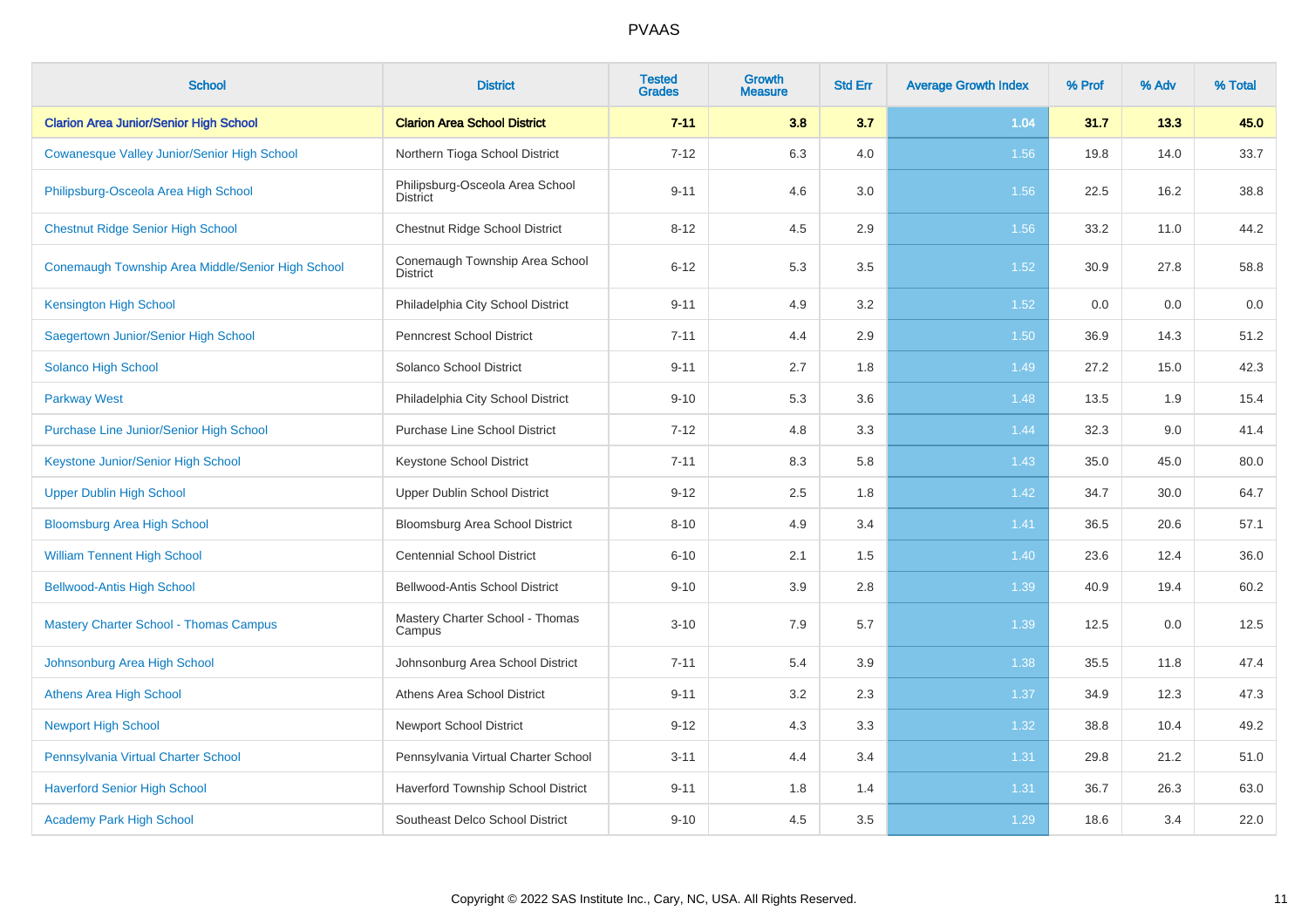| <b>School</b>                                 | <b>District</b>                                    | <b>Tested</b><br><b>Grades</b> | Growth<br><b>Measure</b> | <b>Std Err</b> | <b>Average Growth Index</b> | % Prof | % Adv | % Total |
|-----------------------------------------------|----------------------------------------------------|--------------------------------|--------------------------|----------------|-----------------------------|--------|-------|---------|
| <b>Clarion Area Junior/Senior High School</b> | <b>Clarion Area School District</b>                | $7 - 11$                       | 3.8                      | 3.7            | 1.04                        | 31.7   | 13.3  | 45.0    |
| <b>Thomas Jefferson High School</b>           | West Jefferson Hills School District               | $8 - 11$                       | 2.4                      | 1.9            | 1.25                        | 34.8   | 27.3  | 62.1    |
| <b>Bermudian Springs High School</b>          | Bermudian Springs School District                  | $9 - 11$                       | 3.0                      | 2.4            | 1.25                        | 31.8   | 23.5  | 55.3    |
| <b>Brownsville Area High School</b>           | Brownsville Area School District                   | $7 - 12$                       | 4.5                      | 3.8            | 1.20                        | 22.0   | 8.5   | 30.5    |
| <b>Pottstown Senior High School</b>           | Pottstown School District                          | $9 - 12$                       | 2.6                      | 2.2            | 1.17                        | 19.4   | 6.2   | 25.6    |
| <b>Sharpsville Area Senior High School</b>    | Sharpsville Area School District                   | $7 - 11$                       | 4.3                      | 3.7            | 1.16                        | 41.1   | 23.2  | 64.3    |
| Esperanza Cyber Charter School                | Esperanza Cyber Charter School                     | $3 - 11$                       | 7.1                      | 6.1            | 1.15                        | 8.8    | 2.9   | 11.8    |
| People For People Charter School              | People For People Charter School                   | $3 - 12$                       | 6.4                      | 5.6            | 1.15                        | 2.4    | 0.0   | 2.4     |
| <b>Central Mountain High School</b>           | Keystone Central School District                   | $9 - 11$                       | 2.0                      | 1.8            | 1.11                        | 26.8   | 14.4  | 41.2    |
| <b>Moon Senior High School</b>                | Moon Area School District                          | $9 - 11$                       | 2.0                      | 1.8            | 1.10                        | 34.5   | 25.5  | 60.0    |
| <b>Galeton Area School</b>                    | Galeton Area School District                       | $3 - 11$                       | 5.9                      | 5.4            | 1.09                        | 33.3   | 22.2  | 55.6    |
| <b>Blackhawk High School</b>                  | <b>Blackhawk School District</b>                   | $8 - 11$                       | 2.5                      | 2.3            | 1.06                        | 34.6   | 20.7  | 55.3    |
| <b>Sun Valley High School</b>                 | Penn-Delco School District                         | $9 - 11$                       | 1.9                      | 1.8            | 1.05                        | 26.5   | 12.6  | 39.1    |
| <b>Clarion Area Junior/Senior High School</b> | <b>Clarion Area School District</b>                | $7 - 11$                       | 3.8                      | 3.7            | 1.04                        | 31.7   | 13.3  | 45.0    |
| <b>Bensalem Township High School</b>          | Bensalem Township School District                  | $7 - 11$                       | 1.6                      | 1.6            | 1.01                        | 24.3   | 10.7  | 34.9    |
| Esperanza Academy Charter School              | Esperanza Academy Charter School                   | $4 - 11$                       | 2.1                      | 2.1            | 1.01                        | 14.2   | 3.6   | 17.8    |
| <b>Chester High School</b>                    | <b>Chester-Upland School District</b>              | $9 - 11$                       | 3.9                      | 3.9            | 0.99                        | 1.9    | 0.0   | 1.9     |
| <b>Furness Horace High School</b>             | Philadelphia City School District                  | $8 - 12$                       | 2.9                      | 3.0            | 0.98                        | 6.6    | 2.0   | 8.6     |
| <b>Garden Spot Senior High School</b>         | Eastern Lancaster County School<br><b>District</b> | $8 - 12$                       | 3.1                      | 3.2            | 0.98                        | 35.2   | 36.4  | 71.6    |
| <b>Fels Samuel High School</b>                | Philadelphia City School District                  | $9 - 11$                       | 3.0                      | 3.2            | 0.94                        | 2.8    | 0.9   | 3.7     |
| <b>Tunkhannock High School</b>                | Tunkhannock Area School District                   | $8 - 11$                       | 1.9                      | 2.0            | 0.94                        | 29.8   | 18.1  | 47.9    |
| <b>Springfield High School</b>                | Springfield School District                        | $9 - 11$                       | 1.6                      | 1.7            | 0.94                        | 31.8   | 25.2  | 56.9    |
| <b>Forest Hills Junior/Senior High School</b> | <b>Forest Hills School District</b>                | $7 - 11$                       | 2.4                      | 2.5            | 0.93                        | 28.8   | 10.3  | 39.1    |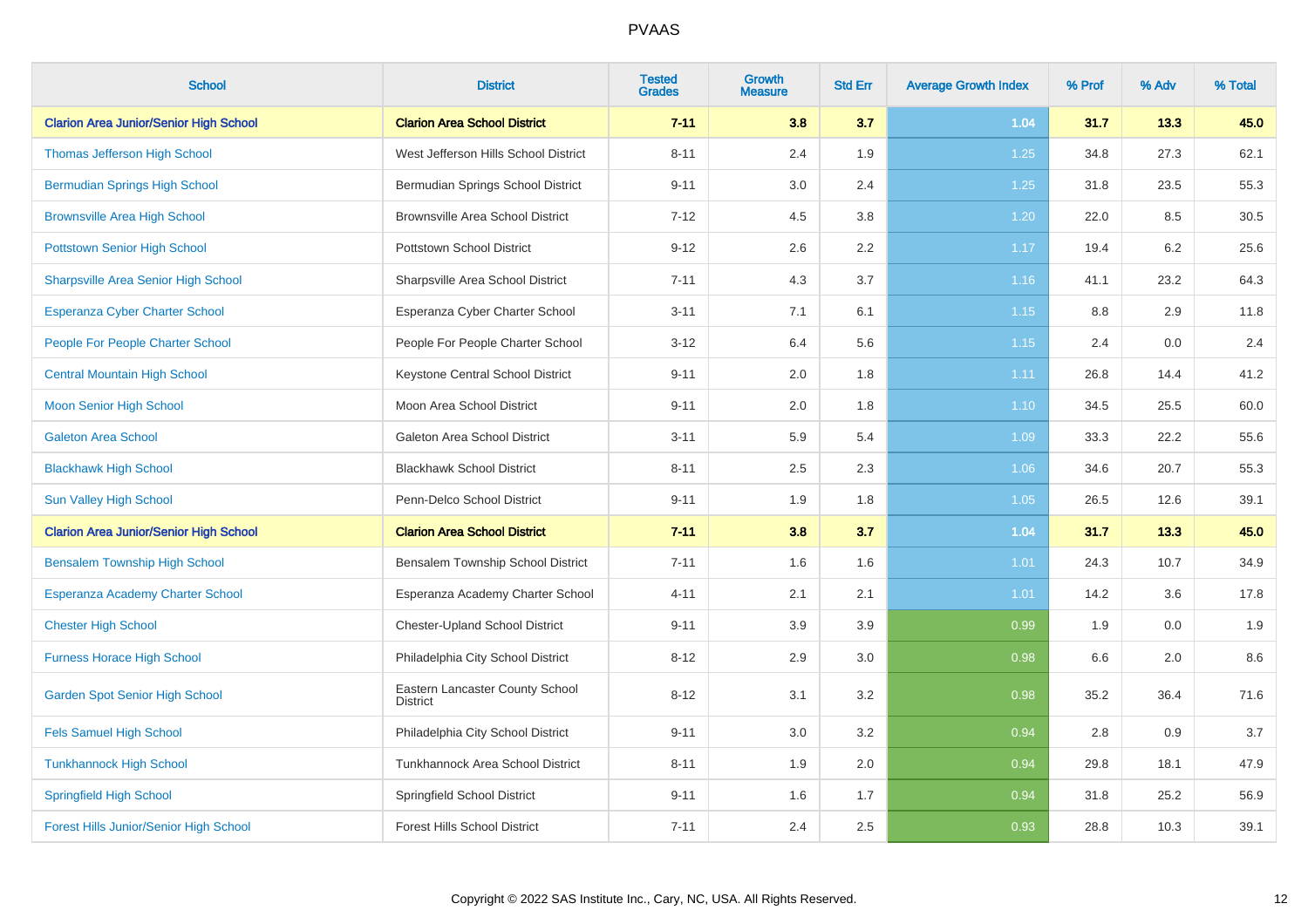| <b>School</b>                                    | <b>District</b>                                   | <b>Tested</b><br><b>Grades</b> | <b>Growth</b><br><b>Measure</b> | <b>Std Err</b> | <b>Average Growth Index</b> | % Prof | % Adv | % Total |
|--------------------------------------------------|---------------------------------------------------|--------------------------------|---------------------------------|----------------|-----------------------------|--------|-------|---------|
| <b>Clarion Area Junior/Senior High School</b>    | <b>Clarion Area School District</b>               | $7 - 11$                       | 3.8                             | 3.7            | 1.04                        | 31.7   | 13.3  | 45.0    |
| North Clarion County Junior/Senior High School   | North Clarion County School District              | $7 - 12$                       | 3.8                             | 4.1            | 0.93                        | 45.0   | 18.8  | 63.8    |
| Maplewood Junior/Senior High School              | <b>Penncrest School District</b>                  | $7 - 11$                       | 2.9                             | 3.2            | 0.90                        | 29.1   | 10.6  | 39.7    |
| <b>Cougar Academy</b>                            | Harrisburg City School District                   | $3 - 10$                       | 5.1                             | 5.7            | 0.88                        | 0.0    | 5.0   | 5.0     |
| Hope For Hyndman Charter School                  | Hope For Hyndman Charter School                   | $3 - 11$                       | 5.1                             | 5.8            | 0.88                        | 14.3   | 7.1   | 21.4    |
| Aspira Bilingual Cyber Charter School            | Aspira Bilingual Cyber Charter<br>School          | $3 - 11$                       | 5.1                             | 5.8            | 0.87                        | 4.8    | 0.0   | 4.8     |
| Williams Valley Junior/Senior High School        | Williams Valley School District                   | $7 - 11$                       | $3.2\,$                         | 3.7            | 0.86                        | 17.0   | 5.1   | 22.0    |
| Abington Junior High School                      | Abington School District                          | $7 - 9$                        | 1.4                             | 1.6            | 0.86                        | 29.5   | 29.0  | 58.5    |
| <b>Mercer Area Senior High School</b>            | Mercer Area School District                       | $8 - 11$                       | 2.7                             | 3.1            | 0.86                        | 24.4   | 11.8  | 36.2    |
| <b>Seneca Valley High School</b>                 | Seneca Valley School District                     | $7 - 11$                       | 1.2                             | 1.4            | 0.86                        | 40.6   | 25.2  | 65.8    |
| <b>Lincoln High School</b>                       | Philadelphia City School District                 | $9 - 12$                       | 1.6                             | 1.9            | 0.85                        | 7.6    | 0.4   | 8.0     |
| <b>Lewisburg High School</b>                     | Lewisburg Area School District                    | $9 - 11$                       | 2.0                             | 2.4            | 0.84                        | 35.9   | 35.9  | 71.8    |
| <b>Union High School</b>                         | <b>Union School District</b>                      | $6 - 12$                       | 3.1                             | 3.7            | 0.83                        | 17.9   | 10.4  | 28.4    |
| <b>Cochranton Junior/Senior High School</b>      | <b>Crawford Central School District</b>           | $7 - 11$                       | 3.0                             | 3.8            | 0.80                        | 23.5   | 18.4  | 41.8    |
| <b>Upper Moreland High School</b>                | Upper Moreland Township School<br><b>District</b> | $9 - 11$                       | 1.6                             | 2.0            | 0.80                        | 24.8   | 26.6  | 51.3    |
| <b>Bethlehem-Center Senior High School</b>       | Bethlehem-Center School District                  | $9 - 10$                       | 2.7                             | 3.5            | 0.76                        | 32.3   | 4.6   | 36.9    |
| Northeast High School                            | Philadelphia City School District                 | $8 - 11$                       | 1.0                             | 1.3            | 0.76                        | 21.0   | 6.8   | 27.8    |
| <b>Oley Valley Senior High School</b>            | <b>Oley Valley School District</b>                | $9 - 11$                       | 1.8                             | 2.4            | 0.72                        | 37.4   | 23.9  | 61.4    |
| <b>School Lane Charter School</b>                | School Lane Charter School                        | $3 - 11$                       | $2.6\,$                         | 3.6            | 0.72                        | 23.1   | 18.7  | 41.8    |
| Daniel Boone Area High School                    | Daniel Boone Area School District                 | $9 - 12$                       | 1.3                             | 1.9            | 0.71                        | 28.9   | 22.0  | 51.0    |
| <b>Sullivan County Junior/Senior High School</b> | <b>Sullivan County School District</b>            | $7 - 10$                       | 3.0                             | 4.3            | 0.70                        | 43.6   | 7.7   | 51.3    |
| Juniata Valley Junior/Senior High School         | Juniata Valley School District                    | $6 - 11$                       | 2.1                             | 3.2            | 0.65                        | 23.1   | 9.4   | 32.5    |
| <b>Shenango High School</b>                      | Shenango Area School District                     | $7 - 11$                       | 2.1                             | 3.2            | 0.65                        | 41.4   | 13.8  | 55.3    |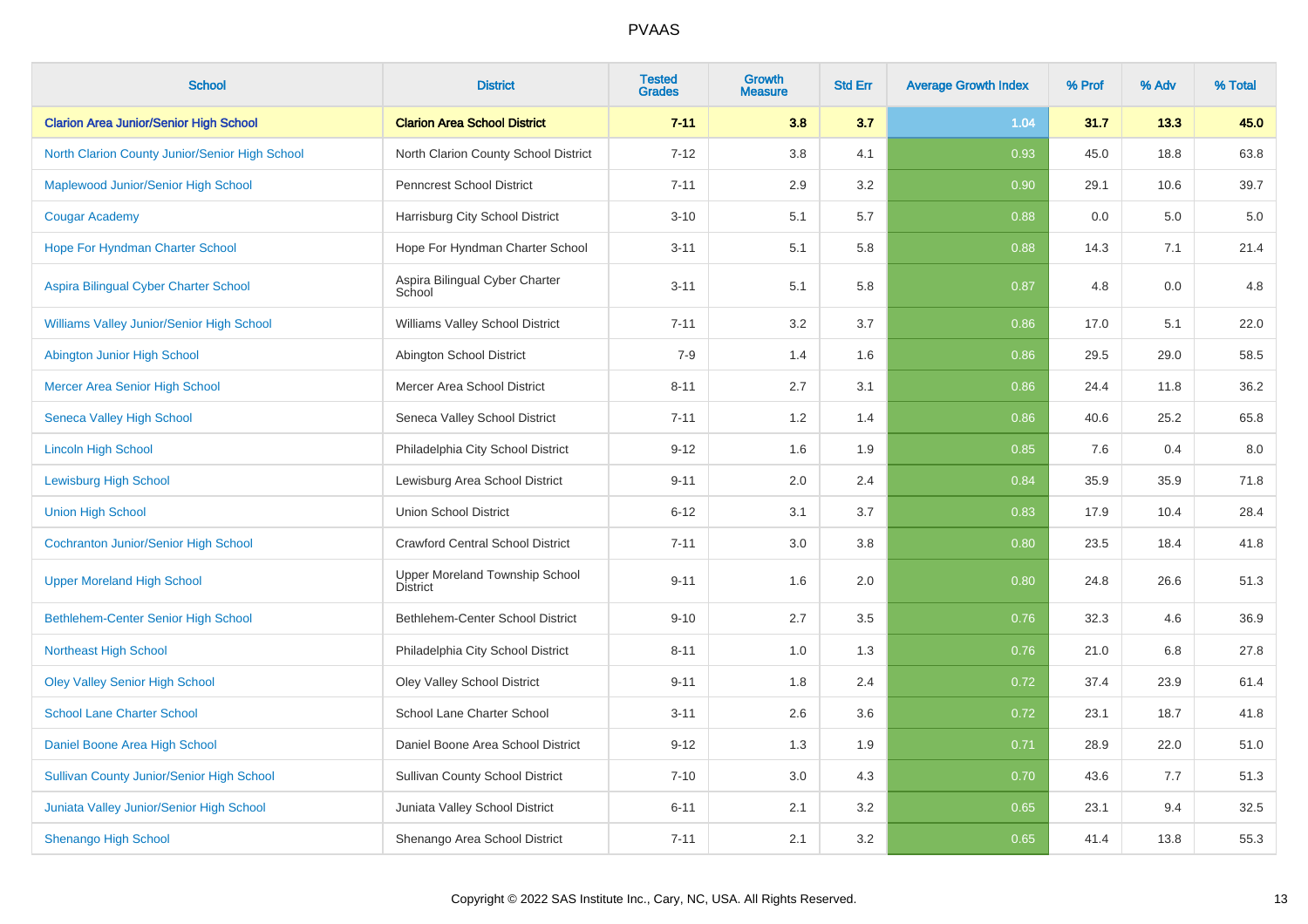| <b>School</b>                                     | <b>District</b>                                   | <b>Tested</b><br><b>Grades</b> | Growth<br><b>Measure</b> | <b>Std Err</b> | <b>Average Growth Index</b> | % Prof | % Adv | % Total |
|---------------------------------------------------|---------------------------------------------------|--------------------------------|--------------------------|----------------|-----------------------------|--------|-------|---------|
| <b>Clarion Area Junior/Senior High School</b>     | <b>Clarion Area School District</b>               | $7 - 11$                       | 3.8                      | 3.7            | 1.04                        | 31.7   | 13.3  | 45.0    |
| <b>Mastery Charter School-Pickett Campus</b>      | Mastery Charter School - Pickett<br>Campus        | $6 - 10$                       | 2.7                      | 4.2            | 0.65                        | 20.6   | 0.0   | 20.6    |
| <b>Belmont Charter School</b>                     | <b>Belmont Charter School</b>                     | $3 - 10$                       | 2.2                      | 3.4            | 0.64                        | 5.3    | 1.8   | 7.0     |
| <b>Brentwood Senior High School</b>               | Brentwood Borough School District                 | $9 - 11$                       | 1.9                      | 3.0            | 0.61                        | 20.2   | 16.0  | 36.2    |
| <b>Annville Cleona High School</b>                | Annville-Cleona School District                   | $9 - 12$                       | 1.5                      | 2.4            | 0.61                        | 34.8   | 13.6  | 48.5    |
| <b>Coatesville Area Senior High School</b>        | Coatesville Area School District                  | $10 - 11$                      | 2.4                      | 4.0            | 0.61                        | 2.6    | 0.9   | $3.5\,$ |
| <b>Wilson High School</b>                         | <b>Wilson School District</b>                     | $8 - 12$                       | 0.9                      | 1.4            | 0.60                        | 30.4   | 25.5  | 55.9    |
| Seneca High School                                | Wattsburg Area School District                    | $9 - 11$                       | 1.6                      | 2.7            | 0.57                        | 20.4   | 12.4  | 32.7    |
| Bartram John - Main                               | Philadelphia City School District                 | $8 - 11$                       | 1.7                      | 3.1            | 0.57                        | 1.0    | 0.0   | 1.0     |
| Shippensburg Area Senior High School              | Shippensburg Area School District                 | $9 - 11$                       | 1.0                      | 1.7            | 0.56                        | 23.5   | 22.8  | 46.3    |
| <b>Mastbaum Jules E AVTS</b>                      | Philadelphia City School District                 | $9 - 10$                       | 1.5                      | 2.7            | 0.53                        | 5.6    | 0.0   | 5.6     |
| <b>Ridley High School</b>                         | <b>Ridley School District</b>                     | $9 - 12$                       | 0.8                      | 1.6            | 0.52                        | 32.0   | 10.7  | 42.6    |
| <b>Biglerville High School</b>                    | Upper Adams School District                       | $9 - 11$                       | 1.3                      | 2.5            | 0.51                        | 33.0   | 17.0  | 50.0    |
| <b>North Star High School</b>                     | North Star School District                        | $9 - 11$                       | 1.6                      | 3.3            | 0.50                        | 26.2   | 20.0  | 46.2    |
| <b>Hopewell Senior High School</b>                | Hopewell Area School District                     | $9 - 11$                       | 1.3                      | 2.6            | 0.49                        | 34.5   | 12.4  | 46.9    |
| Dobbins Avt High School                           | Philadelphia City School District                 | $9 - 10$                       | 1.2                      | 2.6            | 0.48                        | 3.8    | 0.0   | 3.8     |
| South Williamsport Area Junior/Senior High School | South Williamsport Area School<br><b>District</b> | $7 - 10$                       | 1.5                      | 3.1            | 0.48                        | 38.4   | 11.6  | 50.0    |
| Hamburg Area High School                          | Hamburg Area School District                      | $9 - 11$                       | 1.1                      | 2.4            | 0.48                        | 28.0   | 15.5  | 43.6    |
| Austin Area Junior/Senior High School             | Austin Area School District                       | $7 - 11$                       | 2.9                      | 6.1            | 0.47                        | 25.0   | 18.8  | 43.8    |
| Jersey Shore Area Senior High School              | Jersey Shore Area School District                 | $9 - 11$                       | 1.2                      | 2.5            | 0.47                        | 39.3   | 13.6  | 52.9    |
| Hollidaysburg Area Senior High School             | Hollidaysburg Area School District                | $10 - 11$                      | 0.9                      | 2.0            | 0.45                        | 22.1   | 2.6   | 24.7    |
| Marion Center Area Jr/Sr High School              | Marion Center Area School District                | $7 - 10$                       | 1.3                      | 2.9            | 0.45                        | 23.3   | 11.1  | 34.4    |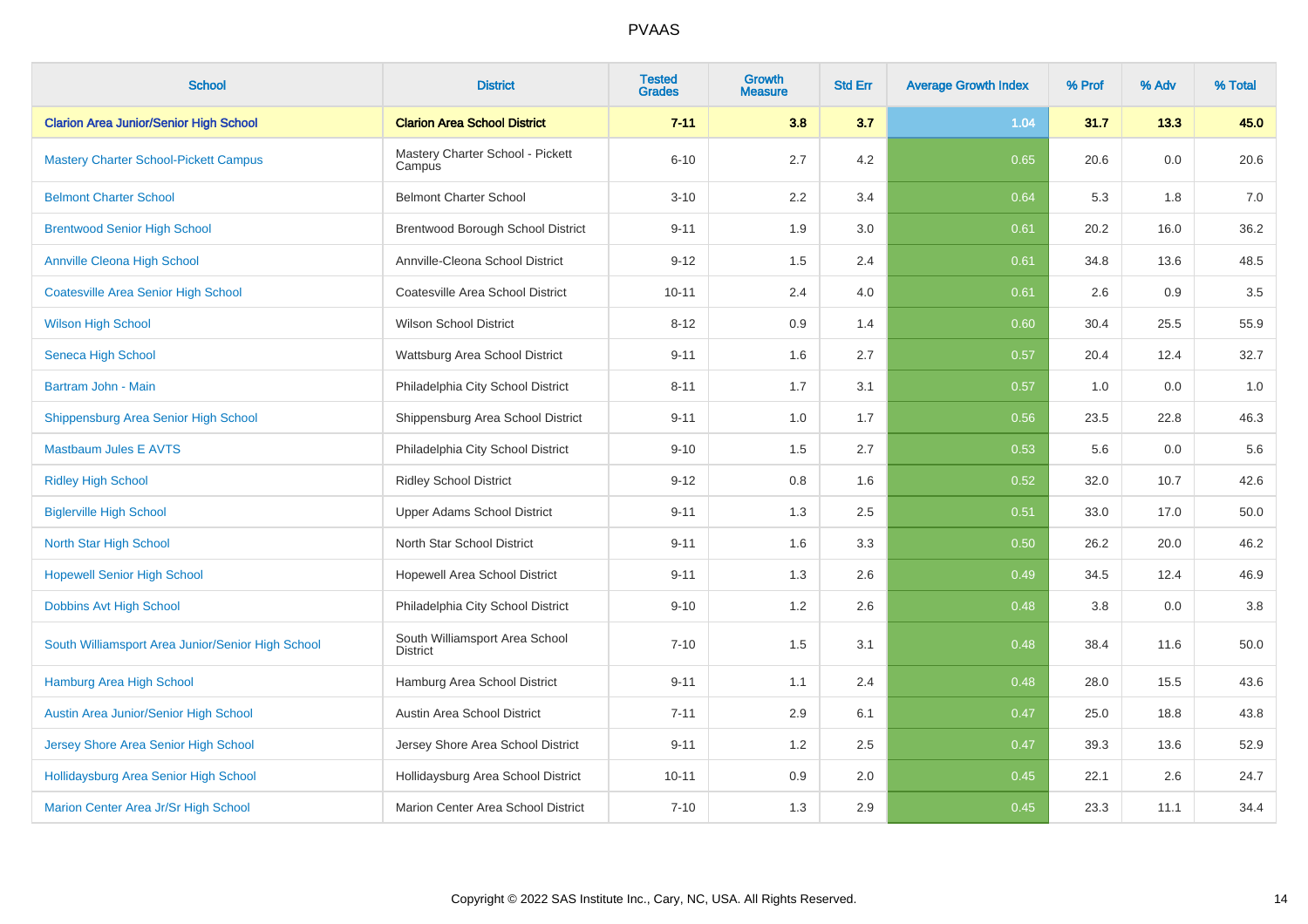| <b>School</b>                                      | <b>District</b>                                       | <b>Tested</b><br><b>Grades</b> | Growth<br>Measure | <b>Std Err</b> | <b>Average Growth Index</b> | % Prof | % Adv | % Total |
|----------------------------------------------------|-------------------------------------------------------|--------------------------------|-------------------|----------------|-----------------------------|--------|-------|---------|
| <b>Clarion Area Junior/Senior High School</b>      | <b>Clarion Area School District</b>                   | $7 - 11$                       | 3.8               | 3.7            | 1.04                        | 31.7   | 13.3  | 45.0    |
| Philadelphia Electrical & Tech Charter High School | Philadelphia Electrical & Tech<br>Charter High School | $10 - 10$                      | 1.2               | 2.6            | 0.45                        | 0.9    | 0.0   | 0.9     |
| <b>MaST Community Charter School II</b>            | MaST Community Charter School II                      | $3 - 10$                       | 1.4               | 3.0            | 0.45                        | 16.1   | 4.6   | 20.7    |
| <b>Warren Area High School</b>                     | Warren County School District                         | $8 - 11$                       | 1.0               | 2.3            | 0.44                        | 25.5   | 13.2  | 38.6    |
| Avella Area Junior/Senior High School              | Avella Area School District                           | $7 - 12$                       | 2.0               | 4.7            | 0.44                        | 34.8   | 7.2   | 42.0    |
| <b>Garnet Valley High School</b>                   | <b>Garnet Valley School District</b>                  | $9 - 10$                       | 0.7               | 1.7            | 0.41                        | 34.9   | 26.4  | 61.3    |
| <b>Reach Cyber Charter School</b>                  | Reach Cyber Charter School                            | $3 - 11$                       | 1.4               | 3.6            | 0.40                        | 32.9   | 15.2  | 48.1    |
| Altoona Area High School                           | Altoona Area School District                          | $9 - 12$                       | 0.6               | 1.5            | 0.39                        | 29.0   | 13.8  | 42.8    |
| King Martin Luther High School                     | Philadelphia City School District                     | $9 - 10$                       | 1.5               | 4.0            | 0.38                        | 2.2    | 0.0   | $2.2\,$ |
| Pennsylvania Cyber Charter School                  | Pennsylvania Cyber Charter School                     | $3 - 11$                       | $0.6\,$           | 1.5            | 0.37                        | 20.8   | 8.1   | 28.9    |
| Penn Hills Senior High School                      | Penn Hills School District                            | $9 - 11$                       | 0.7               | 2.4            | 0.31                        | 18.4   | 7.1   | 25.6    |
| <b>Tulpehocken Junior/Senior High School</b>       | Tulpehocken Area School District                      | $7 - 12$                       | 1.4               | 5.0            | 0.29                        | 11.5   | 23.1  | 34.6    |
| <b>New Foundations Charter School</b>              | New Foundations Charter School                        | $3 - 11$                       | 0.6               | 2.2            | 0.29                        | 22.4   | 4.0   | 26.4    |
| <b>Tech Freire Charter School</b>                  | <b>Tech Freire Charter School</b>                     | $9 - 11$                       | 0.7               | 2.5            | 0.27                        | 3.6    | 0.0   | 3.6     |
| <b>Kensington Health Sciences</b>                  | Philadelphia City School District                     | $9 - 10$                       | 1.5               | 6.1            | 0.25                        | 14.3   | 0.0   | 14.3    |
| Central Columbia Senior High School                | Central Columbia School District                      | $9 - 12$                       | 0.5               | 2.3            | 0.24                        | 25.4   | 37.6  | 63.0    |
| North Penn-Liberty Junior/Senior High School       | Southern Tioga School District                        | $7 - 11$                       | 1.2               | 5.0            | 0.24                        | 16.7   | 11.1  | 27.8    |
| Wilkes-Barre Area Sd Stem Academy                  | Wilkes-Barre Area School District                     | $9 - 11$                       | 1.4               | 6.4            | 0.22                        | 53.8   | 38.5  | 92.3    |
| Edison High School/Fareira Skills                  | Philadelphia City School District                     | $8 - 12$                       | 0.7               | 3.2            | 0.22                        | 4.9    | 0.0   | 4.9     |
| Sayre William L Middle School                      | Philadelphia City School District                     | $9 - 12$                       | 0.8               | 4.0            | 0.20                        | 2.4    | 0.0   | 2.4     |
| <b>Tidioute Community Charter School</b>           | <b>Tidioute Community Charter School</b>              | $3 - 11$                       | 0.8               | 4.4            | 0.19                        | 18.1   | 6.9   | 25.0    |
| Northern Cambria High School                       | Northern Cambria School District                      | $9 - 11$                       | 0.6               | 3.5            | 0.16                        | 27.6   | 1.3   | 29.0    |
| <b>Wilson Area High School</b>                     | Wilson Area School District                           | $9 - 11$                       | 0.2               | 2.3            | 0.09                        | 35.4   | 14.6  | 50.0    |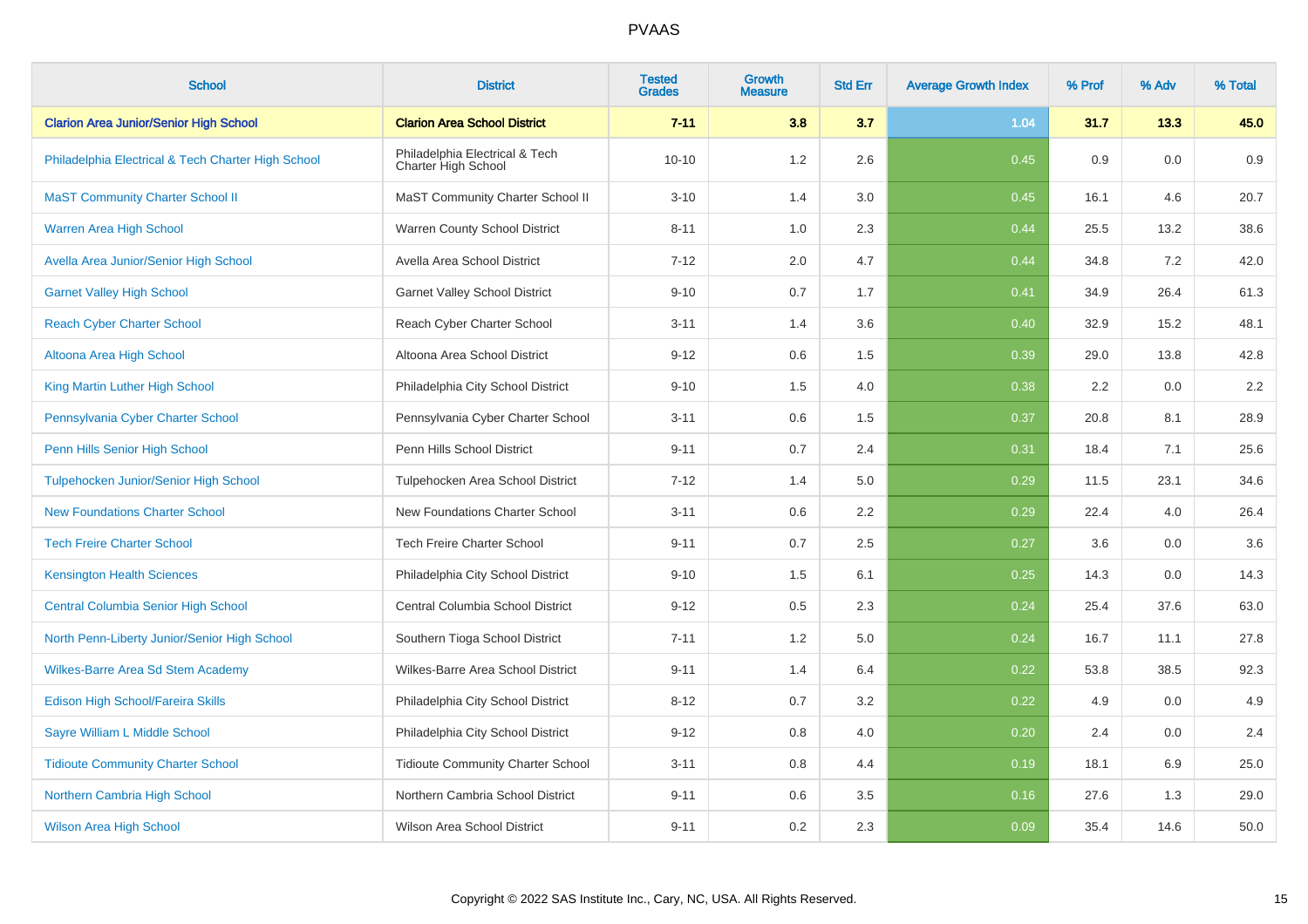| <b>School</b>                                     | <b>District</b>                                     | <b>Tested</b><br><b>Grades</b> | Growth<br><b>Measure</b> | <b>Std Err</b> | <b>Average Growth Index</b> | % Prof | % Adv | % Total |
|---------------------------------------------------|-----------------------------------------------------|--------------------------------|--------------------------|----------------|-----------------------------|--------|-------|---------|
| <b>Clarion Area Junior/Senior High School</b>     | <b>Clarion Area School District</b>                 | $7 - 11$                       | 3.8                      | 3.7            | 1.04                        | 31.7   | 13.3  | 45.0    |
| Sheffield M/Hs                                    | Warren County School District                       | $6 - 11$                       | 0.3                      | 4.7            | 0.07                        | 26.8   | 4.2   | 31.0    |
| Downingtown High School East Campus               | Downingtown Area School District                    | $9 - 11$                       | 0.1                      | 1.7            | 0.06                        | 31.7   | 24.0  | 55.8    |
| Community Academy Of Philadelphia Charter School  | Community Academy Of<br>Philadelphia Charter School | $3 - 11$                       | 0.1                      | 2.6            | 0.06                        | 9.7    | 2.6   | 12.4    |
| <b>Waynesburg Central High School</b>             | Central Greene School District                      | $9 - 11$                       | 0.1                      | 2.5            | 0.05                        | 27.8   | 14.8  | 42.6    |
| <b>Freeport Area Senior High School</b>           | Freeport Area School District                       | $9 - 10$                       | 0.1                      | 2.1            | 0.05                        | 37.4   | 29.8  | 67.2    |
| Greencastle-Antrim Senior High School             | Greencastle-Antrim School District                  | $9 - 11$                       | 0.1                      | 2.0            | 0.03                        | 30.9   | 22.2  | 53.1    |
| North Penn-Mansfield Junior/Senior High School    | Southern Tioga School District                      | $7 - 10$                       | 0.1                      | 3.2            | 0.02                        | 32.0   | 9.8   | 41.8    |
| <b>Fairfield Area High School</b>                 | Fairfield Area School District                      | $8 - 11$                       | $-0.0$                   | 3.6            | $-0.00$                     | 43.9   | 6.1   | 50.0    |
| Otto-Eldred Junior/Senior High School             | <b>Otto-Eldred School District</b>                  | $7 - 11$                       | 0.0                      | 3.5            | 0.00                        | 35.8   | 10.5  | 46.3    |
| The Science Leadership Academy At Beeber          | Philadelphia City School District                   | $5 - 12$                       | 0.0                      | 2.8            | 0.00                        | 24.0   | 6.7   | 30.8    |
| Brockway Area Junior/Senior High School           | Brockway Area School District                       | $7 - 11$                       | 0.0                      | 3.5            | 0.00                        | 41.2   | 13.8  | 55.0    |
| Northern Lebanon Senior High School               | Northern Lebanon School District                    | $9 - 11$                       | $-0.1$                   | 2.2            | $-0.02$                     | 18.8   | 6.8   | 25.6    |
| Portage Area Junior/Senior High School            | Portage Area School District                        | $7 - 10$                       | $-0.2$                   | 3.3            | $-0.04$                     | 27.0   | 20.6  | 47.6    |
| Jeannette High School                             | Jeannette City School District                      | $7 - 11$                       | $-0.2$                   | 3.4            | $-0.05$                     | 26.8   | 4.1   | 30.9    |
| Fort Cherry Junior/Senior High School             | Fort Cherry School District                         | $7 - 10$                       | $-0.2$                   | 3.1            | $-0.05$                     | 30.6   | 14.1  | 44.7    |
| South Side High School                            | South Side Area School District                     | $9 - 11$                       | $-0.3$                   | 3.1            | $-0.08$                     | 24.0   | 28.0  | 52.0    |
| <b>Blacklick Valley Junior/Senior High School</b> | <b>Blacklick Valley School District</b>             | $7 - 11$                       | $-0.4$                   | 4.0            | $-0.09$                     | 7.7    | 7.7   | 15.4    |
| Lehigh Career & Technical Institute               | Lehigh Career & Technical Institute                 | $10 - 12$                      | $-0.7$                   | 6.3            | $-0.11$                     | 36.4   | 4.6   | 40.9    |
| Cranberry Area Junior/Senior High School          | <b>Cranberry Area School District</b>               | $7 - 12$                       | $-0.4$                   | 3.1            | $-0.12$                     | 25.5   | 9.7   | 35.2    |
| South Allegheny High School                       | South Allegheny School District                     | $8 - 11$                       | $-0.4$                   | 3.1            | $-0.12$                     | 23.8   | 2.5   | 26.2    |
| Claysburg-Kimmel High School                      | Claysburg-Kimmel School District                    | $7 - 11$                       | $-0.7$                   | 5.2            | $-0.13$                     | 5.0    | 0.0   | 5.0     |
| Ferndale Area Junior/Senior High School           | Ferndale Area School District                       | $7 - 10$                       | $-0.7$                   | 4.2            | $-0.15$                     | 21.0   | 7.9   | 29.0    |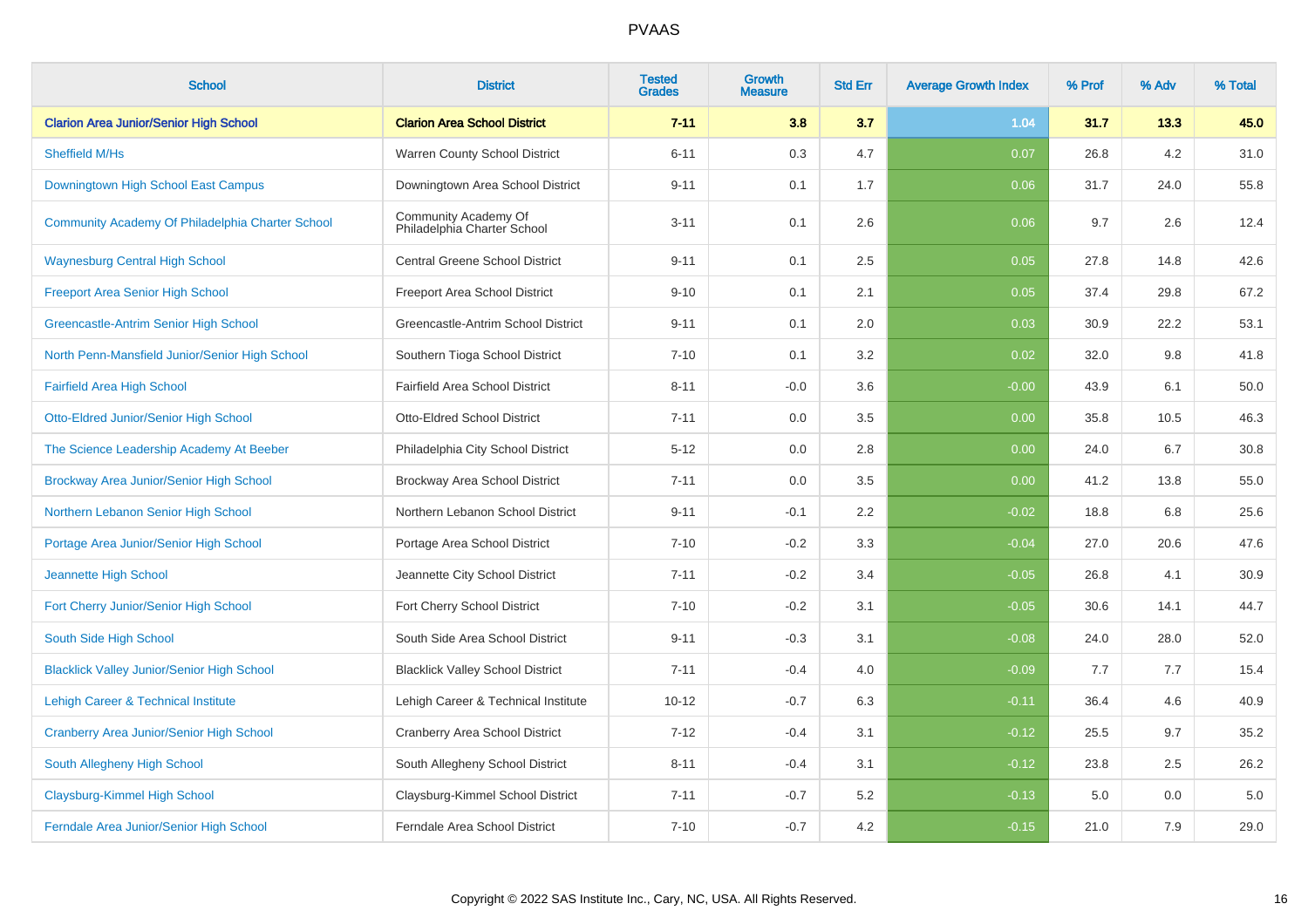| <b>School</b>                                     | <b>District</b>                                | <b>Tested</b><br><b>Grades</b> | <b>Growth</b><br><b>Measure</b> | <b>Std Err</b> | <b>Average Growth Index</b> | % Prof | % Adv | % Total |
|---------------------------------------------------|------------------------------------------------|--------------------------------|---------------------------------|----------------|-----------------------------|--------|-------|---------|
| <b>Clarion Area Junior/Senior High School</b>     | <b>Clarion Area School District</b>            | $7 - 11$                       | 3.8                             | 3.7            | 1.04                        | 31.7   | 13.3  | 45.0    |
| Columbia High School                              | Columbia Borough School District               | $8 - 12$                       | $-0.6$                          | 3.6            | $-0.16$                     | 17.2   | 1.7   | 19.0    |
| Westmont Hilltop Junior/Senior High School        | Westmont Hilltop School District               | $7 - 11$                       | $-0.6$                          | 2.8            | $-0.19$                     | 33.3   | 14.7  | 48.0    |
| <b>Palmerton Area High School</b>                 | Palmerton Area School District                 | $9 - 11$                       | $-0.5$                          | 2.7            | $-0.20$                     | 34.3   | 14.3  | 48.6    |
| <b>Clairton Middle/High School</b>                | Clairton City School District                  | $6 - 11$                       | $-1.1$                          | 5.0            | $-0.21$                     | 3.8    | 0.5   | 4.4     |
| <b>Pine Grove Area High School</b>                | Pine Grove Area School District                | $9 - 11$                       | $-0.6$                          | 3.0            | $-0.21$                     | 29.5   | 14.3  | 43.8    |
| <b>Forest City Regional High School</b>           | <b>Forest City Regional School District</b>    | $7 - 12$                       | $-0.8$                          | 3.6            | $-0.22$                     | 26.5   | 8.2   | 34.7    |
| <b>Evergreen Community Charter School</b>         | Evergreen Community Charter<br>School          | $6 - 11$                       | $-1.1$                          | 4.7            | $-0.23$                     | 34.6   | 26.9  | 61.5    |
| <b>Clearfield Area Junior/Senior High School</b>  | Clearfield Area School District                | $7 - 10$                       | $-0.9$                          | 3.7            | $-0.24$                     | 43.9   | 24.6  | 68.4    |
| <b>Building 21</b>                                | Philadelphia City School District              | $9 - 11$                       | $-0.8$                          | 3.0            | $-0.24$                     | 0.0    | 0.0   | $0.0\,$ |
| Northwest PA Collegiate Academy                   | Erie City School District                      | $6 - 11$                       | $-0.6$                          | 2.5            | $-0.25$                     | 33.3   | 22.4  | 55.8    |
| <b>Schuylkill Valley High School</b>              | Schuylkill Valley School District              | $9 - 11$                       | $-0.6$                          | 2.2            | $-0.27$                     | 29.8   | 20.2  | 50.0    |
| <b>Burrell High School</b>                        | <b>Burrell School District</b>                 | $9 - 11$                       | $-1.0$                          | 3.3            | $-0.29$                     | 27.8   | 17.7  | 45.6    |
| <b>Lebanon Senior High School</b>                 | Lebanon School District                        | $9 - 11$                       | $-0.6$                          | 1.9            | $-0.29$                     | 15.2   | 6.4   | 21.6    |
| <b>Cedar Cliff High School</b>                    | West Shore School District                     | $9 - 12$                       | $-0.6$                          | 1.9            | $-0.30$                     | 27.6   | 14.2  | 41.8    |
| Kennard-Dale High School                          | South Eastern School District                  | $9 - 11$                       | $-0.6$                          | 1.8            | $-0.30$                     | 36.4   | 17.1  | 53.5    |
| <b>Mastery Charter High School-Lenfest Campus</b> | Mastery Charter High School-<br>Lenfest Campus | $7 - 11$                       | $-1.8$                          | 5.8            | $-0.30$                     | 26.3   | 0.0   | 26.3    |
| <b>Exeter Township Senior High School</b>         | <b>Exeter Township School District</b>         | $9 - 11$                       | $-0.5$                          | 1.7            | $-0.32$                     | 27.2   | 15.6  | 42.8    |
| <b>Bangor Area High School</b>                    | <b>Bangor Area School District</b>             | $9 - 12$                       | $-0.7$                          | 2.0            | $-0.33$                     | 25.8   | 12.7  | 38.5    |
| <b>Highlands Senior High School</b>               | <b>Highlands School District</b>               | $9 - 11$                       | $-0.8$                          | 2.3            | $-0.33$                     | 32.6   | 10.5  | 43.0    |
| Farrell Area High School/Upper Middle School      | Farrell Area School District                   | $7 - 11$                       | $-1.4$                          | 4.2            | $-0.33$                     | 9.3    | 11.6  | 20.9    |
| <b>MaST Community Charter School</b>              | <b>MaST Community Charter School</b>           | $3 - 10$                       | $-0.9$                          | 2.5            | $-0.34$                     | 25.0   | 21.6  | 46.6    |
| <b>Chichester Senior High School</b>              | <b>Chichester School District</b>              | $9 - 11$                       | $-1.5$                          | 4.2            | $-0.35$                     | 40.0   | 14.0  | 54.0    |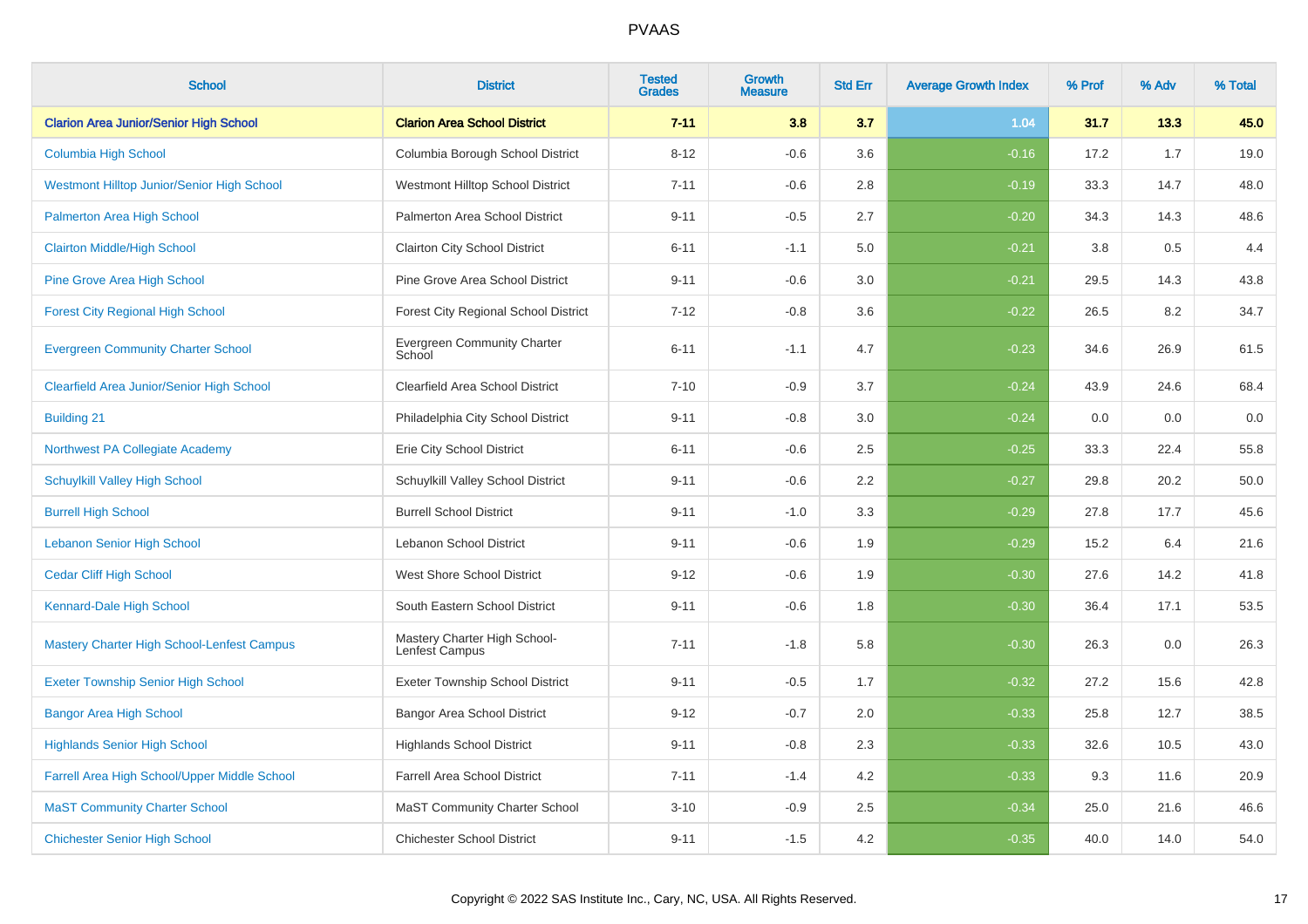| <b>School</b>                                           | <b>District</b>                                            | <b>Tested</b><br><b>Grades</b> | <b>Growth</b><br><b>Measure</b> | <b>Std Err</b> | <b>Average Growth Index</b> | % Prof | % Adv | % Total |
|---------------------------------------------------------|------------------------------------------------------------|--------------------------------|---------------------------------|----------------|-----------------------------|--------|-------|---------|
| <b>Clarion Area Junior/Senior High School</b>           | <b>Clarion Area School District</b>                        | $7 - 11$                       | 3.8                             | 3.7            | 1.04                        | 31.7   | 13.3  | 45.0    |
| David E Williams Middle School                          | <b>Montour School District</b>                             | $5-8$                          | $-1.5$                          | 4.2            | $-0.35$                     | 30.6   | 63.3  | 93.9    |
| Franklin Benjamin High School                           | Philadelphia City School District                          | $9 - 11$                       | $-1.2$                          | 3.4            | $-0.36$                     | 1.4    | 0.0   | 1.4     |
| Springdale Junior/Senior High School                    | Allegheny Valley School District                           | $7 - 11$                       | $-1.5$                          | 3.9            | $-0.37$                     | 31.8   | 11.4  | 43.2    |
| <b>Everett Area High School</b>                         | <b>Everett Area School District</b>                        | $9 - 11$                       | $-1.2$                          | 3.1            | $-0.39$                     | 34.7   | 13.3  | 48.0    |
| Lakeview Middle-High School                             | <b>Lakeview School District</b>                            | $6 - 11$                       | $-1.5$                          | 3.5            | $-0.41$                     | 41.5   | 12.3  | 53.8    |
| Penns Manor Area Junior/Senior High School              | Penns Manor Area School District                           | $6 - 12$                       | $-1.5$                          | 3.5            | $-0.42$                     | 24.2   | 3.8   | 28.0    |
| <b>Overbrook High School</b>                            | Philadelphia City School District                          | $9 - 11$                       | $-1.7$                          | 3.9            | $-0.43$                     | 3.6    | 0.0   | 3.6     |
| <b>Penn Treaty School</b>                               | Philadelphia City School District                          | $6 - 11$                       | $-1.7$                          | 3.7            | $-0.44$                     | 0.0    | 0.0   | $0.0\,$ |
| Mapletown Junior/Senior High School                     | Southeastern Greene School District                        | $7 - 10$                       | $-2.0$                          | 4.4            | $-0.44$                     | 29.0   | 9.7   | 38.7    |
| Carlynton Junior/Senior High School                     | Carlynton School District                                  | $7 - 11$                       | $-1.4$                          | 3.2            | $-0.45$                     | 27.9   | 5.2   | 33.1    |
| Norwin Senior High School                               | Norwin School District                                     | $8 - 11$                       | $-0.7$                          | 1.6            | $-0.46$                     | 37.7   | 27.6  | 65.2    |
| <b>New Brighton Area High School</b>                    | New Brighton Area School District                          | $9 - 11$                       | $-1.6$                          | 3.2            | $-0.50$                     | 31.5   | 11.1  | 42.6    |
| <b>York Academy Regional Charter School</b>             | York Academy Regional Charter<br>School                    | $3 - 11$                       | $-2.3$                          | 4.4            | $-0.52$                     | 23.5   | 2.0   | 25.5    |
| Albert Gallatin Area Senior High School                 | Albert Gallatin Area School District                       | $8 - 11$                       | $-1.2$                          | 2.3            | $-0.53$                     | 31.9   | 20.7  | 52.7    |
| <b>Susq-Cyber Charter School</b>                        | Susq-Cyber Charter School                                  | $9 - 11$                       | $-3.2$                          | 5.8            | $-0.54$                     | 23.8   | 4.8   | 28.6    |
| <b>Bradford Area High School</b>                        | <b>Bradford Area School District</b>                       | $9 - 12$                       | $-1.2$                          | 2.2            | $-0.54$                     | 31.2   | 16.7  | 47.9    |
| Northern Bedford County High School                     | Northern Bedford County School<br><b>District</b>          | $9 - 11$                       | $-1.8$                          | 3.3            | $-0.55$                     | 26.2   | 16.9  | 43.1    |
| <b>Center For Student Lrng Charter School Pennsbury</b> | Center For Student Learning Charter<br>School At Pennsbury | $6 - 12$                       | $-3.3$                          | 6.0            | $-0.55$                     | 23.1   | 0.0   | 23.1    |
| <b>Strawberry Mansion High School</b>                   | Philadelphia City School District                          | $9 - 11$                       | $-3.5$                          | 6.0            | $-0.57$                     | 0.0    | 0.0   | 0.0     |
| <b>Tri-Valley Junior/Senior High School</b>             | <b>Tri-Valley School District</b>                          | $7 - 10$                       | $-2.3$                          | 3.9            | $-0.59$                     | 31.0   | 9.5   | 40.5    |
| Monessen Senior High School                             | Monessen City School District                              | $8 - 10$                       | $-3.6$                          | 5.7            | $-0.62$                     | 21.0   | 10.5  | 31.6    |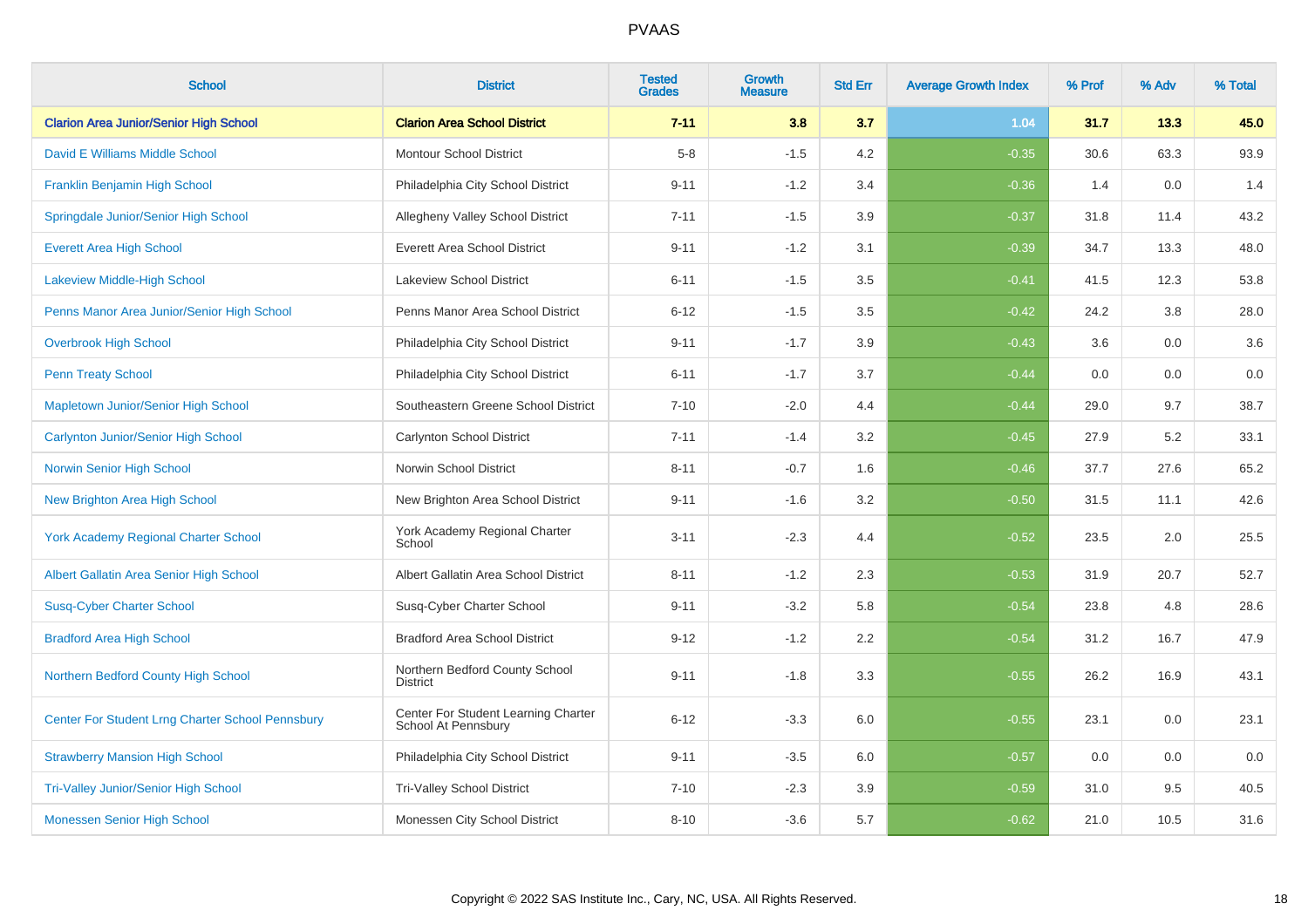| <b>School</b>                                       | <b>District</b>                                     | <b>Tested</b><br><b>Grades</b> | <b>Growth</b><br><b>Measure</b> | <b>Std Err</b> | <b>Average Growth Index</b> | % Prof | % Adv | % Total |
|-----------------------------------------------------|-----------------------------------------------------|--------------------------------|---------------------------------|----------------|-----------------------------|--------|-------|---------|
| <b>Clarion Area Junior/Senior High School</b>       | <b>Clarion Area School District</b>                 | $7 - 11$                       | 3.8                             | 3.7            | 1.04                        | 31.7   | 13.3  | 45.0    |
| <b>Scranton High School</b>                         | <b>Scranton School District</b>                     | $9 - 11$                       | $-2.5$                          | 4.0            | $-0.62$                     | 25.5   | 14.9  | 40.4    |
| <b>Propel Charter School-Braddock Hills</b>         | Propel Charter School - Braddock<br>Hills           | $3 - 11$                       | $-2.1$                          | 3.3            | $-0.63$                     | 4.8    | 3.2   | 8.1     |
| Rocky Grove Junior/Senior High School               | Valley Grove School District                        | $7 - 10$                       | $-3.8$                          | 5.6            | $-0.68$                     | 68.4   | 15.8  | 84.2    |
| <b>Conneaut Area Senior High</b>                    | <b>Conneaut School District</b>                     | $9 - 12$                       | $-1.8$                          | 2.5            | $-0.69$                     | 27.4   | 9.7   | 37.1    |
| Mount Union Area Senior High School                 | Mount Union Area School District                    | $9 - 10$                       | $-2.0$                          | 2.8            | $-0.70$                     | 19.8   | 5.8   | 25.6    |
| Roosevelt Campus of the Norristown Area High School | Norristown Area School District                     | $9 - 12$                       | $-4.4$                          | 6.3            | $-0.70$                     | 0.0    | 0.0   | 0.0     |
| <b>Motivation High School</b>                       | Philadelphia City School District                   | $9 - 10$                       | $-2.4$                          | 3.3            | $-0.71$                     | 1.3    | 0.0   | 1.3     |
| Urban Pathways 6-12 Charter School                  | Urban Pathways 6-12 Charter<br>School               | $6 - 11$                       | $-4.1$                          | 5.7            | $-0.72$                     | 0.0    | 0.0   | 0.0     |
| Carbondale Area Junior/Senior High School           | Carbondale Area School District                     | $7 - 10$                       | $-2.3$                          | 3.2            | $-0.72$                     | 27.5   | 2.9   | 30.4    |
| Reynolds Junior/Senior High School                  | Reynolds School District                            | $7 - 10$                       | $-2.5$                          | 3.5            | $-0.73$                     | 27.3   | 9.1   | 36.4    |
| Northgate Middle School High School                 | Northgate School District                           | $7 - 11$                       | $-2.6$                          | 3.4            | $-0.75$                     | 35.6   | 6.8   | 42.4    |
| Uniontown Area Senior High School                   | Uniontown Area School District                      | $9 - 11$                       | $-2.3$                          | 3.0            | $-0.75$                     | 31.7   | 7.3   | 39.0    |
| Minersville Area Junior/Senior High School          | Minersville Area School District                    | $7 - 11$                       | $-2.6$                          | 3.4            | $-0.75$                     | 27.4   | 9.7   | 37.1    |
| Randolph A. Philip AVT High School                  | Philadelphia City School District                   | $9 - 10$                       | $-3.1$                          | 4.1            | $-0.76$                     | 2.7    | 0.0   | 2.7     |
| Wyomissing Area Junior/Senior High School           | Wyomissing Area School District                     | $7 - 12$                       | $-2.0$                          | 2.6            | $-0.78$                     | 25.6   | 28.1  | 53.7    |
| <b>Roberto Clemente Charter School</b>              | Roberto Clemente Charter School                     | $3 - 12$                       | $-3.3$                          | 4.1            | $-0.79$                     | 22.7   | 4.6   | 27.3    |
| <b>Mastery Charter School - Shoemaker Campus</b>    | Mastery Charter School -<br><b>Shoemaker Campus</b> | $7 - 10$                       | $-2.3$                          | 2.8            | $-0.81$                     | 10.1   | 3.7   | 13.8    |
| Northwest Area High School                          | Northwest Area School District                      | $7 - 10$                       | $-2.8$                          | 3.3            | $-0.84$                     | 30.4   | 13.0  | 43.5    |
| <b>Shamokin Area High School</b>                    | Shamokin Area School District                       | $8 - 11$                       | $-2.1$                          | 2.4            | $-0.85$                     | 19.6   | 9.8   | 29.3    |
| West Philadelphia High School                       | Philadelphia City School District                   | $9 - 11$                       | $-3.4$                          | 3.9            | $-0.87$                     | 8.5    | 0.0   | 8.5     |
| Mahanoy Area Junior/Senior High School              | Mahanoy Area School District                        | $7 - 10$                       | $-2.9$                          | 3.1            | $-0.91$                     | 21.4   | 8.6   | 30.0    |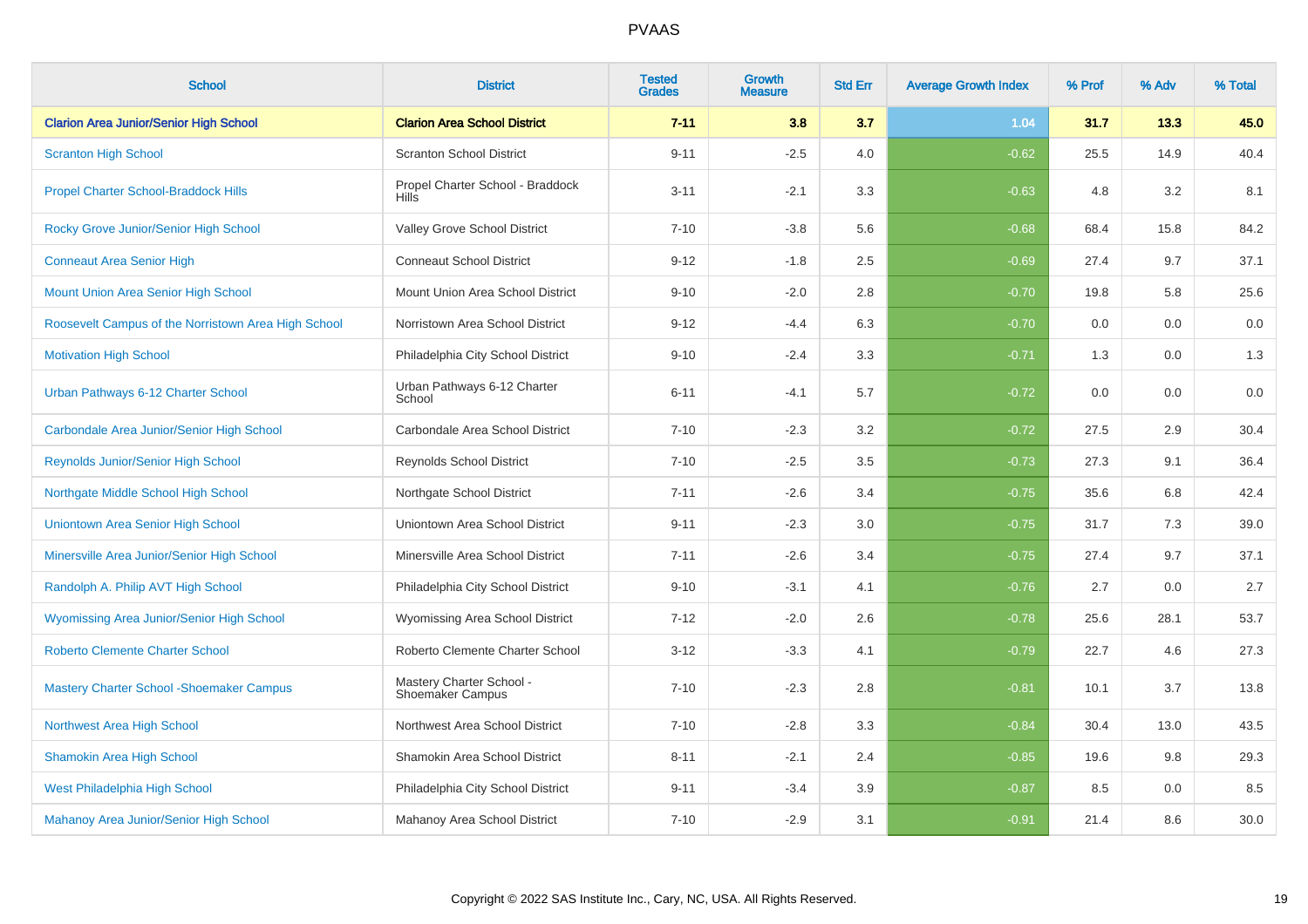| <b>School</b>                                   | <b>District</b>                                 | <b>Tested</b><br><b>Grades</b> | <b>Growth</b><br><b>Measure</b> | <b>Std Err</b> | <b>Average Growth Index</b> | % Prof | % Adv | % Total |
|-------------------------------------------------|-------------------------------------------------|--------------------------------|---------------------------------|----------------|-----------------------------|--------|-------|---------|
| <b>Clarion Area Junior/Senior High School</b>   | <b>Clarion Area School District</b>             | $7 - 11$                       | 3.8                             | 3.7            | 1.04                        | 31.7   | 13.3  | 45.0    |
| <b>West Chester East High School</b>            | West Chester Area School District               | $9 - 11$                       | $-1.7$                          | 1.9            | $-0.91$                     | 34.3   | 24.6  | 59.0    |
| <b>Shaler Area High School</b>                  | Shaler Area School District                     | $9 - 11$                       | $-1.6$                          | 1.7            | $-0.92$                     | 32.0   | 13.0  | 45.0    |
| <b>Propel Charter School-Montour</b>            | Propel Charter School-Montour                   | $3 - 10$                       | $-3.4$                          | 3.6            | $-0.93$                     | 7.7    | 0.0   | 7.7     |
| Northwestern Lehigh High School                 | Northwestern Lehigh School District             | $9 - 11$                       | $-2.0$                          | 2.1            | $-0.94$                     | 41.7   | 17.9  | 59.5    |
| The Linc                                        | Philadelphia City School District               | $9 - 11$                       | $-5.7$                          | 6.0            | $-0.95$                     | 7.1    | 0.0   | 7.1     |
| <b>KIPP Dubois Charter School</b>               | KIPP Dubois Charter School                      | $9 - 10$                       | $-3.0$                          | 3.1            | $-0.95$                     | 10.0   | 0.0   | 10.0    |
| <b>Sugar Valley Rural Charter School</b>        | Sugar Valley Rural Charter School               | $3 - 11$                       | $-3.6$                          | 3.7            | $-0.98$                     | 10.3   | 0.0   | 10.3    |
| <b>Beaver Area Senior High School</b>           | <b>Beaver Area School District</b>              | $9 - 10$                       | $-2.5$                          | 2.5            | $-0.99$                     | 25.8   | 27.8  | 53.6    |
| Pocono Mountain East High School                | Pocono Mountain School District                 | $9 - 12$                       | $-2.4$                          | 2.4            | $-1.01$                     | 31.2   | 20.0  | 51.2    |
| <b>Cameron County Junior/Senior High School</b> | <b>Cameron County School District</b>           | $7 - 12$                       | $-4.6$                          | 4.5            | $-1.02$                     | 34.9   | 4.8   | 39.7    |
| Moshannon Valley Junior/Senior High School      | Moshannon Valley School District                | $7 - 10$                       | $-4.9$                          | 4.6            | $-1.06$                     | 25.0   | 12.5  | 37.5    |
| Harmony Area Junior/Senior High School          | Harmony Area School District                    | $7 - 10$                       | $-5.4$                          | 5.1            | $-1.07$                     | 33.3   | 0.0   | 33.3    |
| East Stroudsburg Senior High School South       | East Stroudsburg Area School<br><b>District</b> | $9 - 11$                       | $-2.0$                          | 1.8            | $-1.07$                     | 26.0   | 12.2  | 38.2    |
| <b>Cornell High School</b>                      | <b>Cornell School District</b>                  | $7 - 11$                       | $-5.0$                          | 4.6            | $-1.09$                     | 11.3   | 3.2   | 14.5    |
| Susquehanna Community Junior/Senior High School | Susquehanna Community School<br>District        | $7 - 11$                       | $-4.2$                          | 3.8            | $-1.11$                     | 31.9   | 8.8   | 40.7    |
| Shenandoah Valley Junior/Senior High School     | Shenandoah Valley School District               | $7 - 11$                       | $-3.9$                          | 3.5            | $-1.12$                     | 14.3   | 0.0   | 14.3    |
| Philadelphia Military Acad At Elverson          | Philadelphia City School District               | $9 - 10$                       | $-4.0$                          | 3.5            | $-1.14$                     | 1.8    | 0.0   | 1.8     |
| Dubois Area Senior High School                  | <b>Dubois Area School District</b>              | $8 - 11$                       | $-2.3$                          | $2.0\,$        | $-1.15$                     | 35.5   | 19.0  | 54.6    |
| <b>Greater Johnstown Senior High School</b>     | Greater Johnstown School District               | $8 - 11$                       | $-2.8$                          | 2.4            | $-1.16$                     | 10.3   | 1.3   | 11.5    |
| <b>Springfield Township High School</b>         | Springfield Township School District            | $9 - 11$                       | $-3.6$                          | 3.1            | $-1.17$                     | 37.2   | 30.8  | 68.1    |
| Millville Area Junior/Senior High School        | Millville Area School District                  | $7 - 12$                       | $-5.3$                          | 4.4            | $-1.19$                     | 31.4   | 11.4  | 42.9    |
| Southern Fulton Junior/Senior High School       | Southern Fulton School District                 | $7 - 11$                       | $-4.8$                          | 4.0            | $-1.19$                     | 21.7   | 13.0  | 34.8    |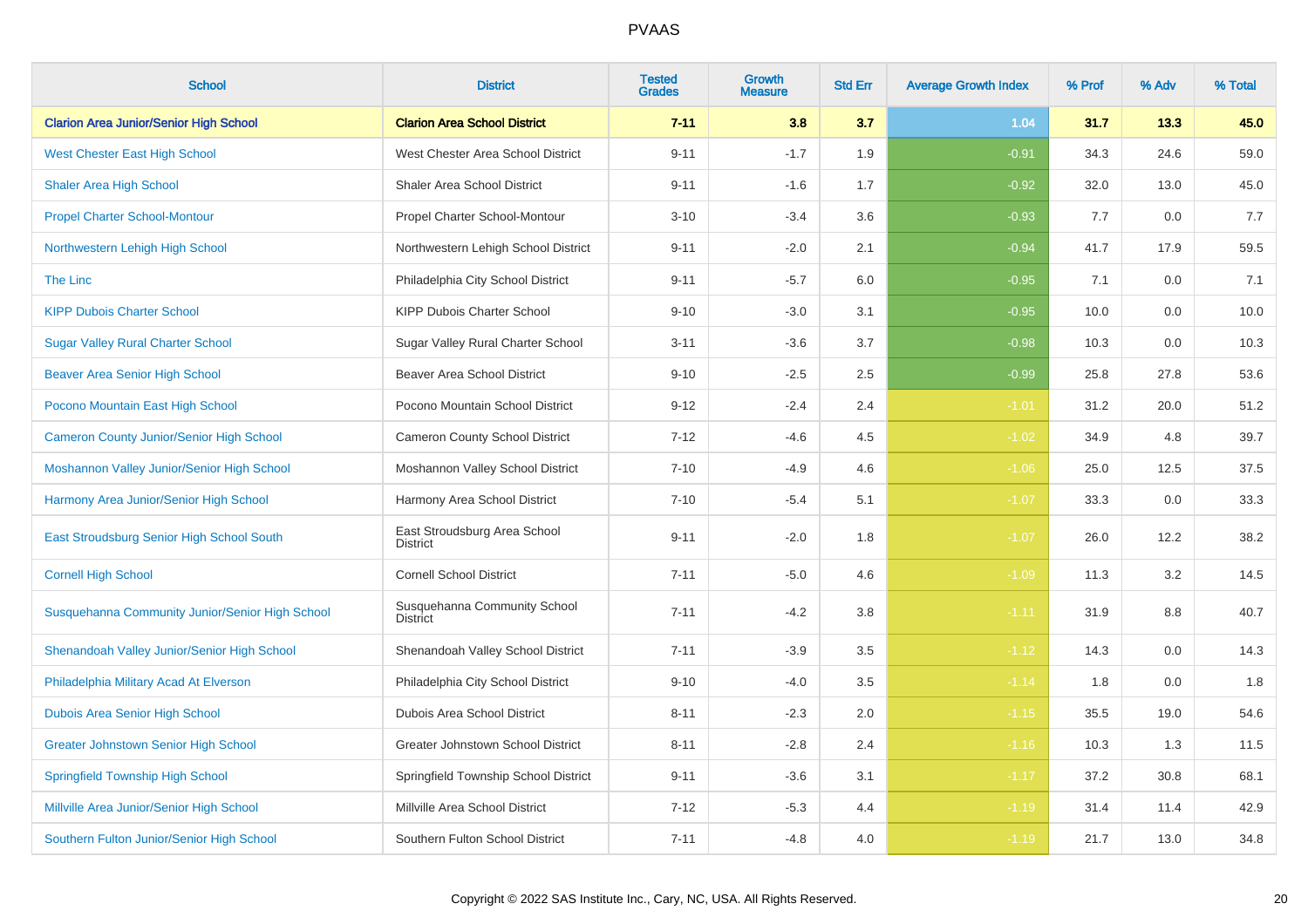| <b>School</b>                                     | <b>District</b>                              | <b>Tested</b><br><b>Grades</b> | <b>Growth</b><br><b>Measure</b> | <b>Std Err</b> | <b>Average Growth Index</b> | % Prof | % Adv | % Total |
|---------------------------------------------------|----------------------------------------------|--------------------------------|---------------------------------|----------------|-----------------------------|--------|-------|---------|
| <b>Clarion Area Junior/Senior High School</b>     | <b>Clarion Area School District</b>          | $7 - 11$                       | 3.8                             | 3.7            | 1.04                        | 31.7   | 13.3  | 45.0    |
| <b>Penncrest High School</b>                      | Rose Tree Media School District              | $9 - 10$                       | $-2.6$                          | 2.1            | $-1.20$                     | 35.2   | 29.6  | 64.8    |
| Northeast Bradford Junior/Senior High School      | Northeast Bradford School District           | $7 - 10$                       | $-4.6$                          | 3.7            | $-1.22$                     | 30.6   | 4.8   | 35.5    |
| Franklin Area Junior/Senior High School           | Franklin Area School District                | $7 - 11$                       | $-3.2$                          | 2.6            | $-1.23$                     | 30.5   | 5.9   | 36.4    |
| Saltsburg Middle/High School                      | Blairsville-Saltsburg School District        | $6 - 11$                       | $-4.9$                          | 3.9            | $-1.25$                     | 19.1   | 8.1   | 27.2    |
| Middletown Area High School                       | Middletown Area School District              | $9 - 11$                       | $-3.0$                          | 2.4            | $-1.26$                     | 34.3   | 15.2  | 49.4    |
| <b>Propel Charter School-Homestead</b>            | Propel Charter School-Homestead              | $3 - 11$                       | $-5.0$                          | 3.9            | $-1.27$                     | 7.3    | 0.0   | $7.3$   |
| <b>Keystone Education Center Charter School</b>   | Keystone Education Center Charter<br>School  | $3 - 12$                       | $-6.5$                          | 5.1            | $-1.28$                     | 0.0    | 0.0   | 0.0     |
| Nazareth Area High School                         | Nazareth Area School District                | $9 - 11$                       | $-2.1$                          | 1.6            | $-1.28$                     | 29.2   | 24.6  | 53.8    |
| <b>Bucks County Technical High School</b>         | <b>Bucks County Technical High</b><br>School | $9 - 10$                       | $-2.9$                          | 2.2            | $-1.29$                     | 27.7   | 10.4  | 38.2    |
| <b>Troy Area Junior/Senior High School</b>        | Troy Area School District                    | $7 - 10$                       | $-4.2$                          | 3.2            | $-1.31$                     | 22.8   | 16.5  | 39.2    |
| Towanda Area Junior/Senior High School            | Towanda Area School District                 | $7 - 11$                       | $-3.5$                          | 2.6            | $-1.33$                     | 24.8   | 9.9   | 34.8    |
| <b>Rochester High School</b>                      | Rochester Area School District               | $9 - 11$                       | $-5.3$                          | 4.0            | $-1.33$                     | 14.9   | 2.1   | 17.0    |
| <b>Weatherly Area Senior High School</b>          | <b>Weatherly Area School District</b>        | $9 - 11$                       | $-5.4$                          | 4.0            | $-1.34$                     | 32.1   | 8.9   | 41.1    |
| <b>Crestwood Secondary Campus</b>                 | <b>Crestwood School District</b>             | $7 - 11$                       | $-3.0$                          | 2.2            | $-1.35$                     | 33.1   | 21.7  | 54.9    |
| Charleroi Area High School                        | Charleroi School District                    | $8 - 11$                       | $-3.7$                          | 2.7            | $-1.35$                     | 22.2   | 15.9  | 38.1    |
| Hatboro-Horsham Senior High School                | Hatboro-Horsham School District              | $9 - 11$                       | $-2.2$                          | 1.6            | $-1.37$                     | 27.9   | 17.9  | 45.8    |
| Downingtown High School West Campus               | Downingtown Area School District             | $9 - 11$                       | $-2.2$                          | 1.6            | $-1.38$                     | 31.7   | 18.8  | 50.5    |
| <b>Slippery Rock Area High School</b>             | Slippery Rock Area School District           | $9 - 11$                       | $-3.4$                          | 2.4            | $-1.39$                     | 30.8   | 21.9  | 52.7    |
| <b>Woodland Hills High School</b>                 | Woodland Hills School District               | $8 - 12$                       | $-3.5$                          | 2.5            | $-1.39$                     | 10.1   | 1.4   | 11.5    |
| Salisbury-Elk Lick Junior/Senior High School      | Salisbury-Elk Lick School District           | $7 - 11$                       | $-8.3$                          | 5.8            | $-1.42$                     | 33.3   | 5.6   | 38.9    |
| <b>Laurel Highlands Senior High School</b>        | Laurel Highlands School District             | $9 - 11$                       | $-3.3$                          | 2.3            | $-1.43$                     | 20.9   | 14.6  | 35.4    |
| Kensington Creative & Performing Arts High School | Philadelphia City School District            | $8 - 11$                       | $-4.2$                          | 2.9            | $-1.43$                     | 2.2    | 0.0   | $2.2\,$ |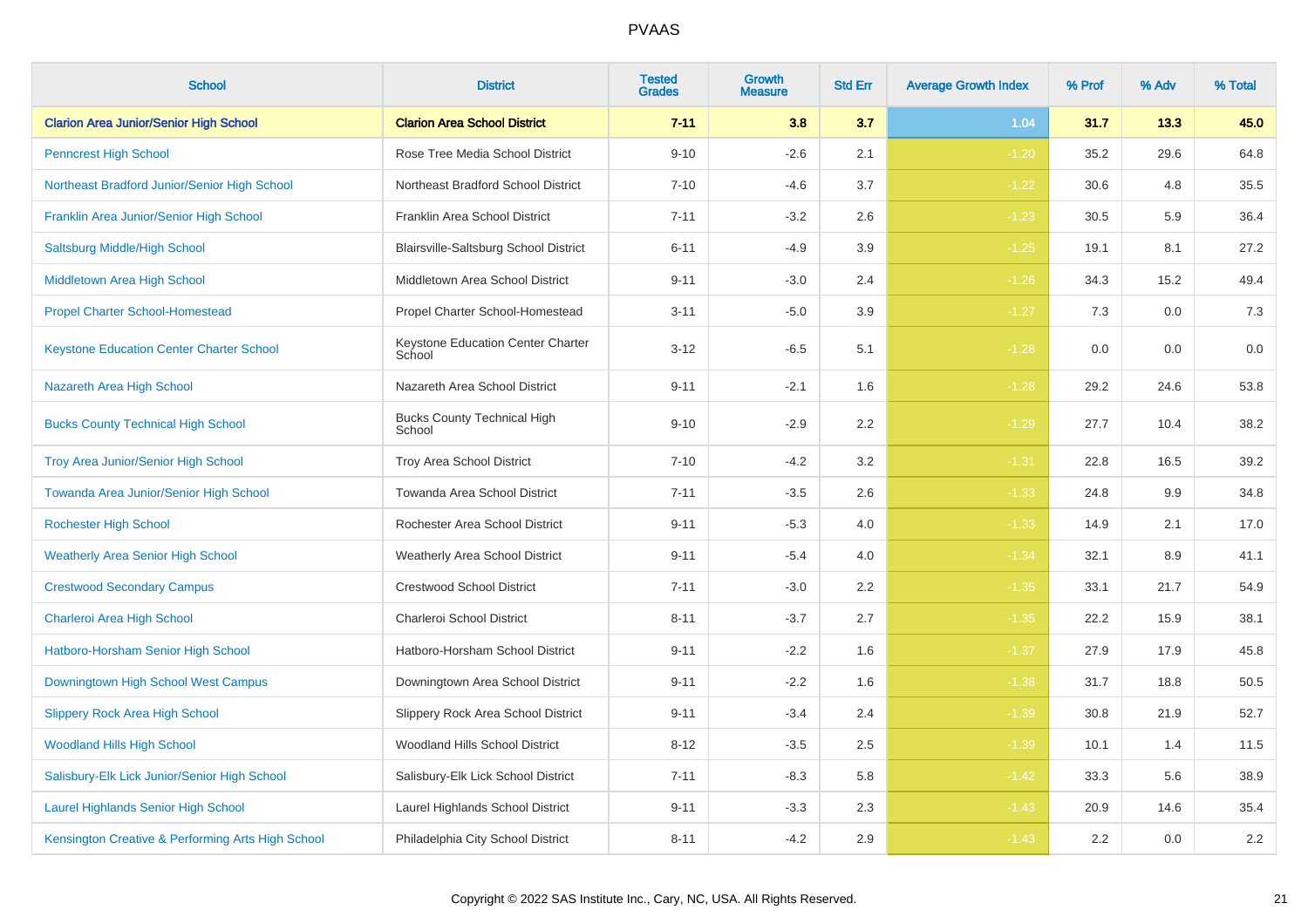| <b>School</b>                                     | <b>District</b>                                      | <b>Tested</b><br><b>Grades</b> | <b>Growth</b><br><b>Measure</b> | <b>Std Err</b> | <b>Average Growth Index</b> | % Prof | % Adv | % Total |
|---------------------------------------------------|------------------------------------------------------|--------------------------------|---------------------------------|----------------|-----------------------------|--------|-------|---------|
| <b>Clarion Area Junior/Senior High School</b>     | <b>Clarion Area School District</b>                  | $7 - 11$                       | 3.8                             | 3.7            | 1.04                        | 31.7   | 13.3  | 45.0    |
| <b>Steelton-Highspire High School</b>             | Steelton-Highspire School District                   | $7 - 11$                       | $-4.7$                          | 3.2            | $-1.45$                     | 13.9   | 0.0   | 13.9    |
| <b>Ridgway Area High School</b>                   | Ridgway Area School District                         | $9 - 11$                       | $-5.9$                          | 4.0            | $-1.46$                     | 42.2   | 15.6  | 57.8    |
| Conemaugh Valley Junior/Senior High School        | Conemaugh Valley School District                     | $7 - 12$                       | $-6.0$                          | 4.1            | $-1.46$                     | 23.7   | 5.1   | 28.8    |
| <b>Oxford Area High School</b>                    | Oxford Area School District                          | $9 - 11$                       | $-2.6$                          | 1.7            | $-1.49$                     | 27.5   | 14.5  | 42.0    |
| <b>Twin Valley High School</b>                    | Twin Valley School District                          | $9 - 12$                       | $-2.9$                          | 1.9            | $-1.50$                     | 38.8   | 19.8  | 58.6    |
| Shanksville-Stonycreek High School                | Shanksville-Stonycreek School<br><b>District</b>     | $9 - 10$                       | $-8.6$                          | 5.6            | $-1.53$                     | 17.6   | 23.5  | 41.2    |
| <b>Universal Audenried Charter School</b>         | Universal Audenried Charter School                   | $9 - 11$                       | $-3.8$                          | 2.5            | $-1.53$                     | 3.0    | 0.5   | 3.5     |
| Masterman Julia R Sec School                      | Philadelphia City School District                    | $5 - 10$                       | $-4.1$                          | 2.6            | $-1.55$                     | 25.2   | 73.1  | 98.3    |
| <b>Freedom High School</b>                        | Bethlehem Area School District                       | $9 - 11$                       | $-2.6$                          | 1.7            | $-1.56$                     | 21.7   | 9.1   | 30.9    |
| <b>Pleasant Valley High School</b>                | Pleasant Valley School District                      | $9 - 11$                       | $-2.8$                          | 1.8            | $-1.57$                     | 28.5   | 10.4  | 39.0    |
| <b>Valley Junior/Senior High School</b>           | New Kensington-Arnold School<br><b>District</b>      | $7 - 11$                       | $-5.2$                          | 3.2            | $-1.61$                     | 10.8   | 1.2   | 12.0    |
| <b>Union Area High School</b>                     | Union Area School District                           | $9 - 11$                       | $-6.1$                          | 3.8            | $-1.61$                     | 30.6   | 12.2  | 42.9    |
| Southern Huntingdon County HS/MS                  | Southern Huntingdon County School<br>District        | $6 - 11$                       | $-5.5$                          | 3.4            | $-1.62$                     | 32.8   | 4.9   | 37.7    |
| Insight PA Cyber Charter School                   | Insight PA Cyber Charter School                      | $3 - 11$                       | $-9.4$                          | 5.8            | $-1.62$                     | 25.6   | 4.6   | 30.2    |
| West Forest Junior/Senior High School             | Forest Area School District                          | $7 - 11$                       | $-9.4$                          | 5.7            | $-1.65$                     | 16.7   | 6.7   | 23.3    |
| South Philadelphia High School                    | Philadelphia City School District                    | $9 - 10$                       | $-6.3$                          | 3.8            | $-1.66$                     | 1.7    | 0.0   | 1.7     |
| <b>Dauphin County Technical School</b>            | Dauphin County Technical School                      | $9 - 11$                       | $-3.9$                          | 2.3            | $-1.67$                     | 18.3   | 11.1  | 29.3    |
| <b>Environmental Charter School At Frick Park</b> | Environmental Charter School At<br><b>Frick Park</b> | $3-9$                          | $-6.2$                          | 3.7            | $-1.67$                     | 25.9   | 3.4   | 29.3    |
| <b>Washington George High School</b>              | Philadelphia City School District                    | $9 - 11$                       | $-3.8$                          | 2.3            | $-1.68$                     | 8.6    | 2.2   | 10.8    |
| Montgomery Junior/Senior High School              | Montgomery Area School District                      | $7 - 11$                       | $-5.4$                          | 3.2            | $-1.70$                     | 25.0   | 11.5  | 36.5    |
| Penn Cambria High School                          | Penn Cambria School District                         | $9 - 11$                       | $-4.1$                          | 2.4            | $-1.70$                     | 27.3   | 15.8  | 43.2    |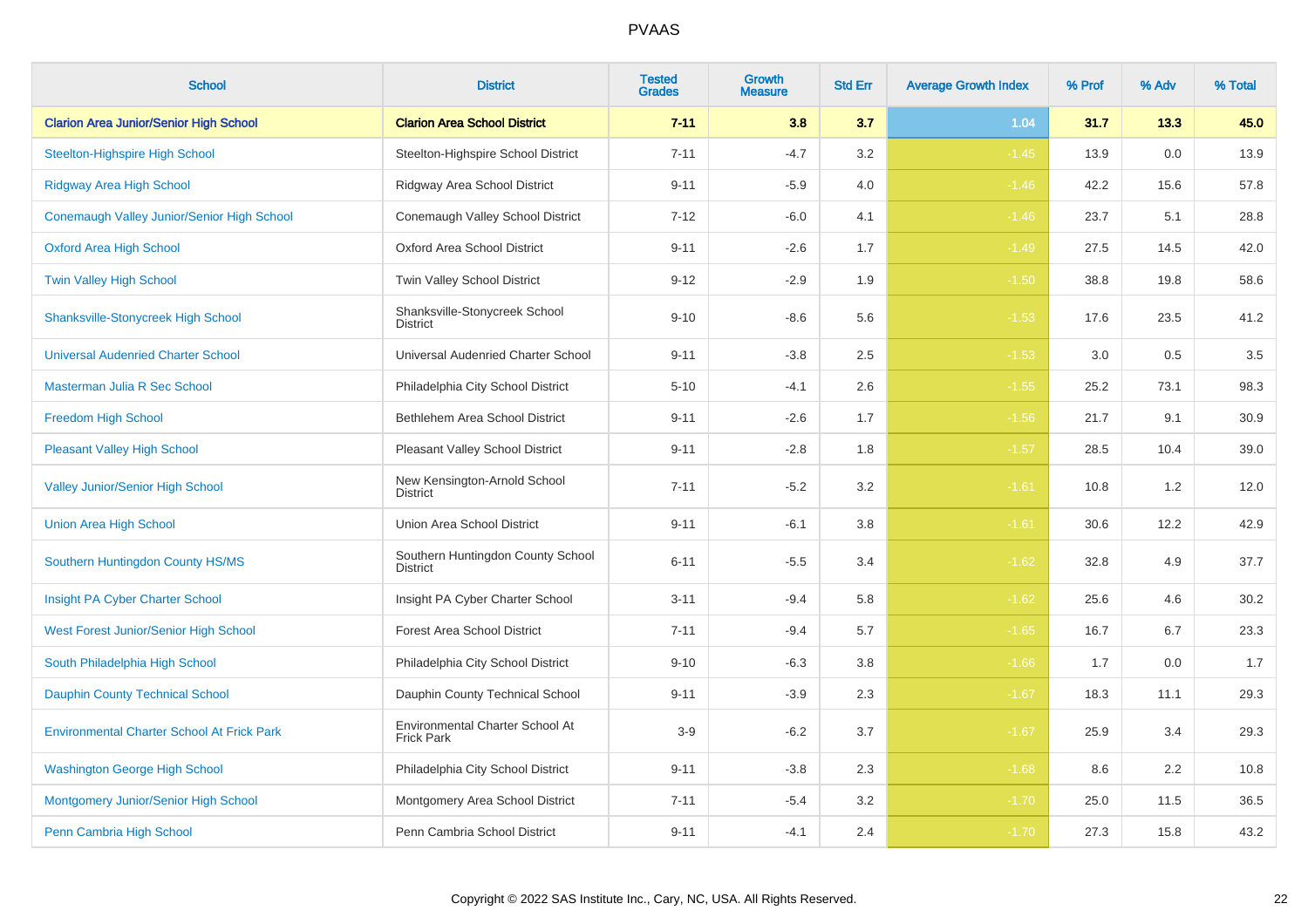| <b>School</b>                                          | <b>District</b>                                           | <b>Tested</b><br><b>Grades</b> | <b>Growth</b><br><b>Measure</b> | <b>Std Err</b> | <b>Average Growth Index</b> | % Prof | % Adv | % Total |
|--------------------------------------------------------|-----------------------------------------------------------|--------------------------------|---------------------------------|----------------|-----------------------------|--------|-------|---------|
| <b>Clarion Area Junior/Senior High School</b>          | <b>Clarion Area School District</b>                       | $7 - 11$                       | 3.8                             | 3.7            | 1.04                        | 31.7   | 13.3  | 45.0    |
| Millersburg Area Senior High School                    | Millersburg Area School District                          | $8 - 11$                       | $-5.9$                          | 3.4            | $-1.71$                     | 24.6   | 10.5  | 35.1    |
| <b>Titusville Senior High School</b>                   | <b>Titusville Area School District</b>                    | $9 - 11$                       | $-4.3$                          | 2.5            | $-1.72$                     | 26.2   | 6.9   | 33.0    |
| East Juniata Junior/Senior High School                 | Juniata County School District                            | $7 - 12$                       | $-5.8$                          | 3.3            | $-1.73$                     | 21.7   | 13.0  | 34.8    |
| Kiski Area High School                                 | Kiski Area School District                                | $8 - 11$                       | $-3.5$                          | 2.0            | $-1.74$                     | 23.1   | 18.2  | 41.3    |
| <b>Phoenix Academy</b>                                 | Lancaster School District                                 | $7 - 12$                       | $-6.3$                          | 3.6            | $-1.74$                     | 0.0    | 0.0   | 0.0     |
| The U School: Innovative Lab                           | Philadelphia City School District                         | $9 - 11$                       | $-9.0$                          | 5.2            | $-1.74$                     | 8.3    | 0.0   | 8.3     |
| <b>Boyertown Area Senior High School</b>               | Boyertown Area School District                            | $9 - 11$                       | $-2.4$                          | 1.4            | $-1.76$                     | 30.8   | 22.6  | 53.4    |
| Southern Lehigh Senior High School                     | Southern Lehigh School District                           | $9 - 11$                       | $-3.7$                          | 2.1            | $-1.76$                     | 39.3   | 28.0  | 67.2    |
| Schuylkill Haven Senior High School                    | Schuylkill Haven Area School<br><b>District</b>           | $8 - 11$                       | $-4.8$                          | 2.7            | $-1.78$                     | 22.2   | 11.6  | 33.8    |
| <b>Renaissance Academy Charter School</b>              | Renaissance Academy Charter<br>School                     | $3 - 11$                       | $-5.6$                          | 3.1            | $-1.79$                     | 28.4   | 18.5  | 46.9    |
| Central Dauphin East Senior High School                | Central Dauphin School District                           | $9 - 11$                       | $-3.4$                          | 1.9            | $-1.79$                     | 20.6   | 4.2   | 24.8    |
| Sto-Rox Junior/Senior High School                      | <b>Sto-Rox School District</b>                            | $7 - 10$                       | $-6.3$                          | 3.5            | $-1.81$                     | 3.2    | 0.0   | 3.2     |
| <b>Westinghouse Arts Academy Charter School</b>        | Westinghouse Arts Academy<br>Charter School               | $9 - 10$                       | $-6.0$                          | 3.3            | $-1.81$                     | 20.2   | 8.9   | 29.1    |
| Pittsburgh Milliones 6-12                              | Pittsburgh School District                                | $6 - 11$                       | $-8.3$                          | 4.5            | $-1.84$                     | 2.3    | 0.0   | $2.3\,$ |
| <b>Bristol High School</b>                             | <b>Bristol Borough School District</b>                    | $9 - 12$                       | $-5.4$                          | 2.9            | $-1.84$                     | 27.8   | 3.3   | 31.1    |
| Jenkintown Middle/High School                          | Jenkintown School District                                | $6 - 11$                       | $-7.6$                          | 4.1            | $-1.85$                     | 34.1   | 27.3  | 61.4    |
| North East High School                                 | North East School District                                | $9 - 11$                       | $-5.1$                          | 2.7            | $-1.88$                     | 31.7   | 24.8  | 56.4    |
| <b>Chester Charter Scholars Academy Charter School</b> | <b>Chester Charter Scholars Academy</b><br>Charter School | $3 - 12$                       | $-6.2$                          | 3.3            | $-1.88$                     | 2.2    | 0.0   | 2.2     |
| Freedom Area Senior High School                        | Freedom Area School District                              | $9 - 11$                       | $-5.8$                          | 3.1            | $-1.90$                     | 22.9   | 8.4   | 31.3    |
| <b>Chambersburg Area Career Magnet School</b>          | Chambersburg Area School District                         | $9 - 11$                       | $-3.9$                          | 2.1            | $-1.90$                     | 26.8   | 16.8  | 43.6    |
| <b>Riverside High School</b>                           | Riverside Beaver County School<br><b>District</b>         | $9 - 11$                       | $-5.2$                          | 2.7            | $-1.92$                     | 35.8   | 23.2  | 59.0    |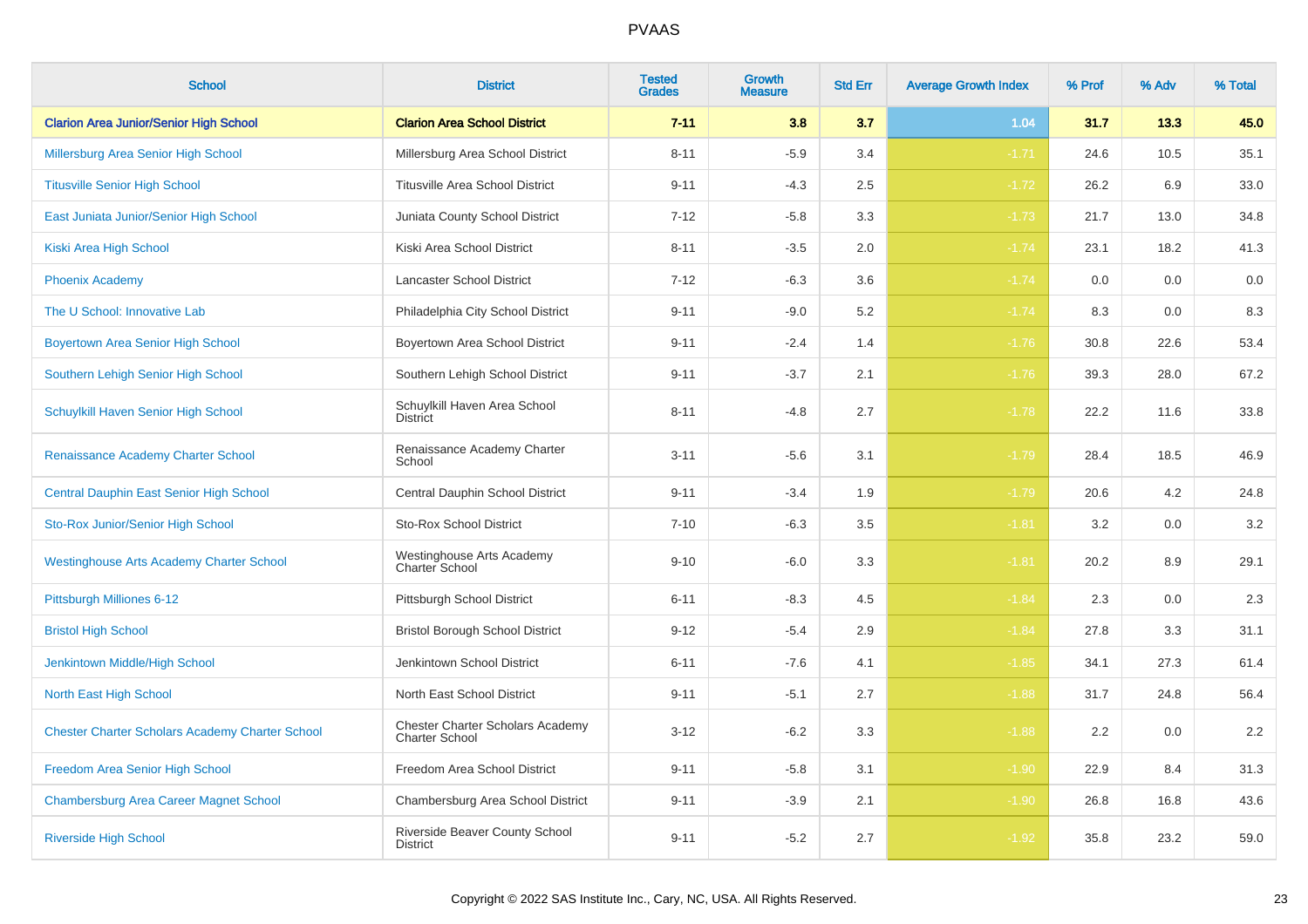| <b>School</b>                                                                   | <b>District</b>                                                             | <b>Tested</b><br><b>Grades</b> | <b>Growth</b><br><b>Measure</b> | <b>Std Err</b> | <b>Average Growth Index</b> | % Prof | % Adv | % Total |
|---------------------------------------------------------------------------------|-----------------------------------------------------------------------------|--------------------------------|---------------------------------|----------------|-----------------------------|--------|-------|---------|
| <b>Clarion Area Junior/Senior High School</b>                                   | <b>Clarion Area School District</b>                                         | $7 - 11$                       | 3.8                             | 3.7            | 1.04                        | 31.7   | 13.3  | 45.0    |
| East Allegheny Junior/Senior High School                                        | East Allegheny School District                                              | $7 - 11$                       | $-5.9$                          | 3.0            | $-1.93$                     | 21.0   | 7.4   | 28.4    |
| <b>Wellsboro Area High School</b>                                               | Wellsboro Area School District                                              | $8 - 11$                       | $-5.9$                          | 3.0            | $-1.95$                     | 24.4   | 13.4  | 37.8    |
| Cambria Heights Senior High School                                              | Cambria Heights School District                                             | $9 - 10$                       | $-5.7$                          | 2.9            | $-1.95$                     | 25.0   | 13.0  | 38.0    |
| North Schuylkill Junior/Senior High School                                      | North Schuylkill School District                                            | $7 - 11$                       | $-4.2$                          | $2.2\,$        | $-1.95$                     | 20.2   | 11.7  | 31.9    |
| <b>Pottsgrove Middle School</b>                                                 | Pottsgrove School District                                                  | $6 - 8$                        | $-10.7$                         | 5.4            | $-1.96$                     | 68.2   | 13.6  | 81.8    |
| <b>Coatesville Area School District Cyber Academy</b>                           | Coatesville Area School District                                            | $3 - 11$                       | $-12.5$                         | 6.3            | $-1.97$                     | 8.0    | 0.0   | 8.0     |
| <b>Pottsgrove Senior High School</b>                                            | Pottsgrove School District                                                  | $9 - 11$                       | $-4.0$                          | 2.0            | $-1.97$                     | 24.3   | 9.9   | 34.2    |
| Elk Lake Junior/Senior High School                                              | Elk Lake School District                                                    | $7 - 11$                       | $-5.6$                          | 2.8            | $-1.97$                     | 26.3   | 11.6  | 37.9    |
| Lehigh Valley Academy Regional Charter School                                   | Lehigh Valley Academy Regional<br>Charter School                            | $3 - 11$                       | $-5.9$                          | 3.0            | $-1.98$                     | 20.0   | 7.7   | 27.7    |
| West Middlesex Area Junior/Senior High School                                   | West Middlesex Area School District                                         | $7 - 10$                       | $-7.0$                          | 3.5            | $-1.99$                     | 32.0   | 9.6   | 41.6    |
| Lincoln Leadership Academy Charter School                                       | Lincoln Leadership Academy<br><b>Charter School</b>                         | $3 - 12$                       | $-7.4$                          | 3.7            | $-1.99$                     | 6.4    | 2.1   | 8.5     |
| <b>West Greene Junior/Senior High School</b>                                    | West Greene School District                                                 | $7 - 11$                       | $-7.8$                          | 3.9            | $-2.00$                     | 31.0   | 11.9  | 42.9    |
| Elmer L Meyers Junior/Senior High School                                        | Wilkes-Barre Area School District                                           | $7 - 11$                       | $-11.1$                         | 5.5            | $-2.03$                     | 10.0   | 0.0   | 10.0    |
| Preparatory Charter School Of Mathematics, Science,<br><b>Tech, And Careers</b> | Preparatory Charter School Of<br>Mathematics, Science, Tech, And<br>Careers | $9 - 10$                       | $-5.1$                          | 2.5            | $-2.03$                     | 6.3    | 1.4   | 7.7     |
| <b>Wyoming Area Sec Center</b>                                                  | Wyoming Area School District                                                | $7 - 10$                       | $-5.1$                          | 2.5            | $-2.04$                     | 32.0   | 9.6   | 41.6    |
| <b>Elizabeth Forward Senior High School</b>                                     | Elizabeth Forward School District                                           | $9 - 11$                       | $-5.1$                          | 2.4            | $-2.07$                     | 32.2   | 12.8  | 45.0    |
| Gamp                                                                            | Philadelphia City School District                                           | $5 - 10$                       | $-12.8$                         | 6.1            | $-2.08$                     | 53.3   | 26.7  | 80.0    |
| Owen J Roberts High School                                                      | Owen J Roberts School District                                              | $9 - 11$                       | $-3.2$                          | 1.5            | $-2.08$                     | 36.8   | 24.4  | 61.2    |
| <b>Mastery Charter School-Gratz Campus</b>                                      | Mastery Charter School - Gratz<br>Campus                                    | $7 - 10$                       | $-9.5$                          | 4.6            | $-2.09$                     | 0.0    | 3.4   | 3.4     |
| Pocono Mountain West High School                                                | Pocono Mountain School District                                             | $9 - 11$                       | $-5.2$                          | 2.5            | $-2.09$                     | 40.1   | 14.0  | 54.1    |
| <b>Yough Senior High School</b>                                                 | Yough School District                                                       | $9 - 10$                       | $-5.7$                          | 2.7            | $-2.09$                     | 28.9   | 8.8   | 37.7    |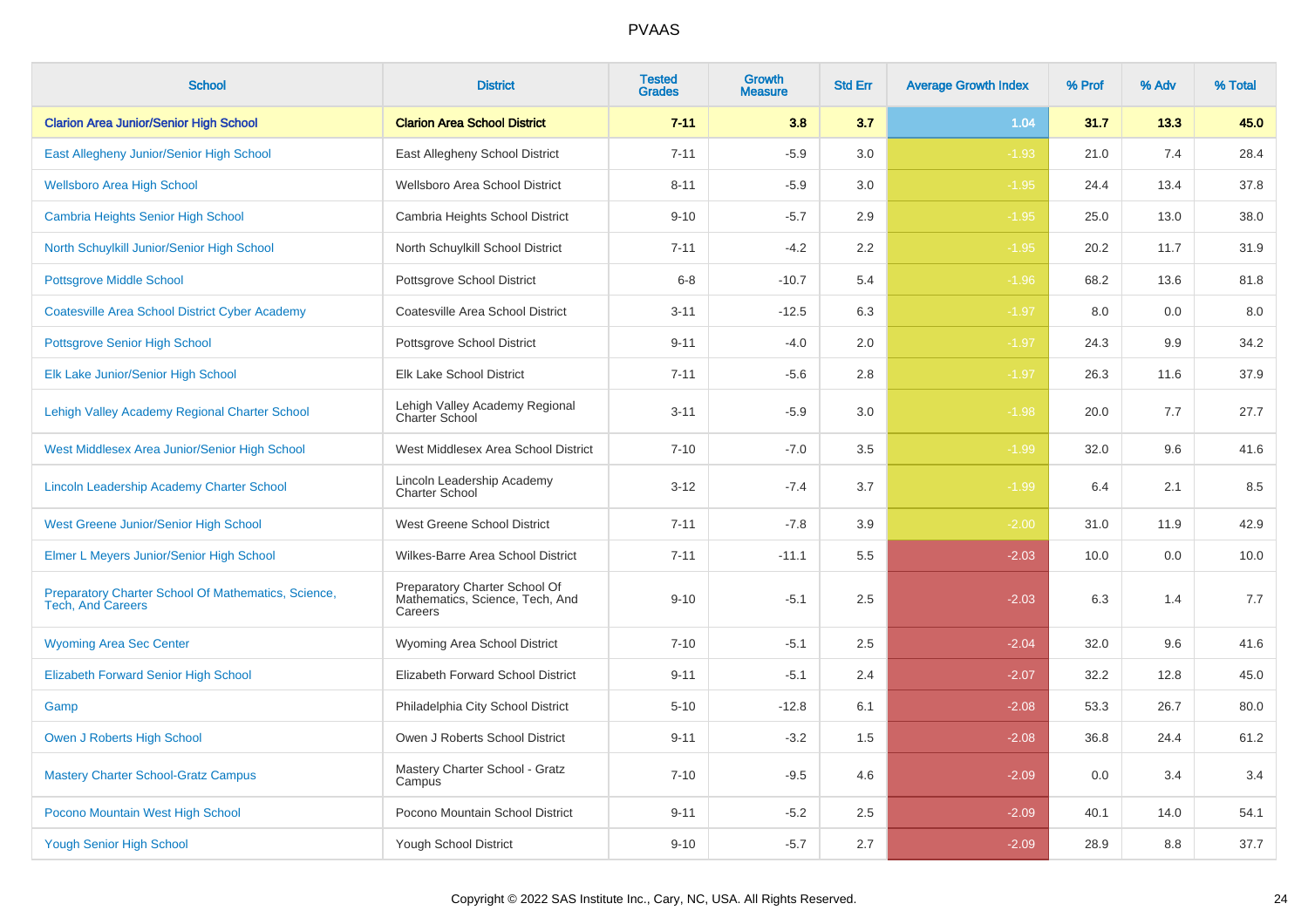| <b>School</b>                                    | <b>District</b>                                  | <b>Tested</b><br><b>Grades</b> | Growth<br><b>Measure</b> | <b>Std Err</b> | <b>Average Growth Index</b> | % Prof | % Adv | % Total |
|--------------------------------------------------|--------------------------------------------------|--------------------------------|--------------------------|----------------|-----------------------------|--------|-------|---------|
| <b>Clarion Area Junior/Senior High School</b>    | <b>Clarion Area School District</b>              | $7 - 11$                       | 3.8                      | 3.7            | 1.04                        | 31.7   | 13.3  | 45.0    |
| Susquenita High School                           | Susquenita School District                       | $9 - 11$                       | $-5.4$                   | 2.6            | $-2.10$                     | 30.6   | 13.9  | 44.4    |
| <b>Pottsville Area High School</b>               | Pottsville Area School District                  | $9 - 12$                       | $-4.4$                   | 2.1            | $-2.13$                     | 21.8   | 7.9   | 29.6    |
| <b>Blairsville Senior High School</b>            | Blairsville-Saltsburg School District            | $9 - 11$                       | $-8.0$                   | 3.7            | $-2.14$                     | 21.3   | 8.3   | 29.6    |
| <b>Carmichaels Area High School</b>              | Carmichaels Area School District                 | $9 - 10$                       | $-6.6$                   | 3.0            | $-2.15$                     | 17.8   | 9.6   | 27.4    |
| Western Beaver County Junior/Senior High School  | Western Beaver County School<br><b>District</b>  | $6 - 11$                       | $-9.1$                   | 4.2            | $-2.15$                     | 45.1   | 3.9   | 49.0    |
| Mount Pleasant Area High School                  | Mount Pleasant Area School District              | $9 - 11$                       | $-4.9$                   | 2.3            | $-2.17$                     | 33.3   | 8.7   | 42.0    |
| <b>Wyoming Valley West Senior High School</b>    | Wyoming Valley West School<br><b>District</b>    | $9 - 11$                       | $-5.0$                   | 2.3            | $-2.17$                     | 22.2   | 9.2   | 31.4    |
| Riverside Junior/Senior High School              | <b>Riverside School District</b>                 | $7 - 11$                       | $-5.8$                   | 2.7            | $-2.19$                     | 20.8   | 17.0  | 37.7    |
| <b>Stem At Showalter</b>                         | <b>Chester-Upland School District</b>            | $7 - 10$                       | $-7.1$                   | 3.3            | $-2.19$                     | 1.3    | 0.0   | 1.3     |
| Octorara Area Junior/Senior High School          | Octorara Area School District                    | $7 - 11$                       | $-7.2$                   | 3.2            | $-2.24$                     | 26.1   | 17.0  | 43.2    |
| <b>Commodore Perry Junior/Senior High School</b> | Commodore Perry School District                  | $7 - 11$                       | $-10.1$                  | 4.5            | $-2.24$                     | 29.4   | 5.9   | 35.3    |
| Jamestown Area Junior/Senior High School         | Jamestown Area School District                   | $7 - 11$                       | $-9.2$                   | 4.1            | $-2.25$                     | 41.5   | 4.9   | 46.3    |
| <b>Redbank Valley High School</b>                | Redbank Valley School District                   | $6 - 11$                       | $-7.1$                   | 3.1            | $-2.27$                     | 12.4   | 10.6  | 23.1    |
| <b>Achievement House Charter School</b>          | Achievement House Charter School                 | $7 - 11$                       | $-8.2$                   | 3.6            | $-2.28$                     | 16.7   | 2.8   | 19.4    |
| <b>Union City High School</b>                    | Union City Area School District                  | $9 - 12$                       | $-7.7$                   | 3.4            | $-2.29$                     | 30.2   | 11.1  | 41.3    |
| Harrisburg High School - SciTech Cmp             | Harrisburg City School District                  | $9 - 11$                       | $-6.6$                   | 2.9            | $-2.29$                     | 14.0   | 3.5   | 17.4    |
| <b>City Charter High School</b>                  | City CHS                                         | $10 - 11$                      | $-5.6$                   | 2.4            | $-2.34$                     | 15.9   | 1.5   | 17.4    |
| <b>Connellsville Area Senior High School</b>     | Connellsville Area School District               | $9 - 11$                       | $-4.7$                   | 2.0            | $-2.37$                     | 24.2   | 5.0   | 29.1    |
| Governor Mifflin Senior High School              | Governor Mifflin School District                 | $9 - 11$                       | $-3.8$                   | 1.6            | $-2.37$                     | 30.3   | 7.7   | 38.0    |
| Forbes Road Junior/Senior High School            | <b>Forbes Road School District</b>               | $7 - 11$                       | $-11.3$                  | 4.7            | $-2.38$                     | 23.1   | 10.3  | 33.3    |
| <b>Greater Nanticoke Area Senior High School</b> | Greater Nanticoke Area School<br><b>District</b> | $9 - 12$                       | $-6.3$                   | 2.6            | $-2.42$                     | 15.2   | 8.9   | 24.1    |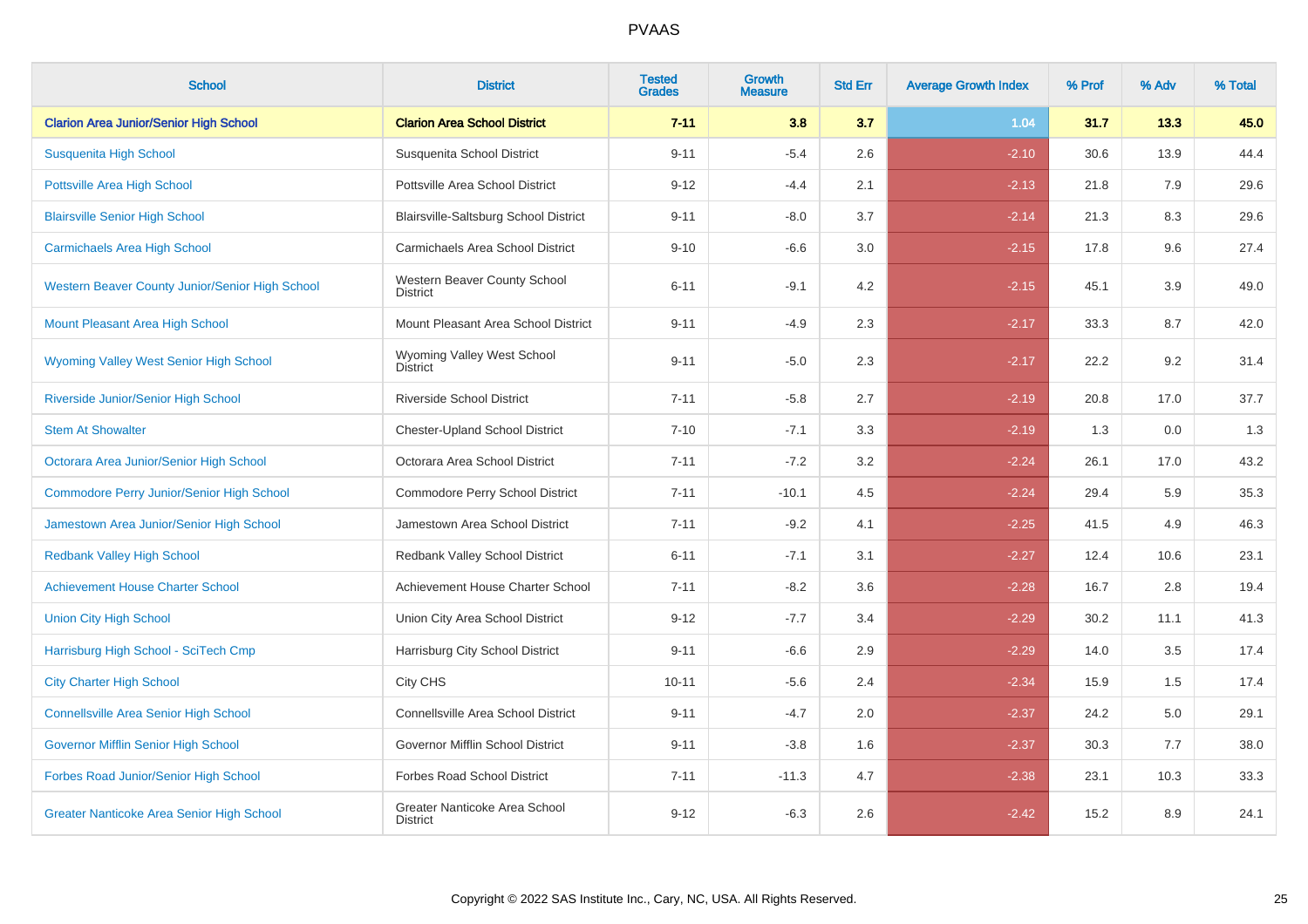| <b>School</b>                                           | <b>District</b>                                  | <b>Tested</b><br><b>Grades</b> | <b>Growth</b><br><b>Measure</b> | <b>Std Err</b> | <b>Average Growth Index</b> | % Prof | % Adv | % Total |
|---------------------------------------------------------|--------------------------------------------------|--------------------------------|---------------------------------|----------------|-----------------------------|--------|-------|---------|
| <b>Clarion Area Junior/Senior High School</b>           | <b>Clarion Area School District</b>              | $7 - 11$                       | 3.8                             | 3.7            | 1.04                        | 31.7   | 13.3  | 45.0    |
| Catasauqua Senior High School                           | Catasauqua Area School District                  | $9 - 12$                       | $-6.9$                          | 2.8            | $-2.45$                     | 27.1   | 11.2  | 38.3    |
| Antietam Middle/High School                             | Antietam School District                         | $7 - 10$                       | $-9.1$                          | 3.7            | $-2.45$                     | 20.9   | 1.5   | 22.4    |
| <b>Bethel Park High School</b>                          | <b>Bethel Park School District</b>               | $8 - 11$                       | $-4.1$                          | 1.7            | $-2.46$                     | 40.1   | 27.3  | 67.4    |
| <b>Quakertown Community High School</b>                 | Quakertown Community School<br><b>District</b>   | $9 - 12$                       | $-3.8$                          | 1.5            | $-2.48$                     | 33.8   | 20.1  | 53.8    |
| <b>Richland High School</b>                             | <b>Richland School District</b>                  | $7 - 11$                       | $-6.5$                          | 2.6            | $-2.50$                     | 40.1   | 20.9  | 61.0    |
| Perseus House Charter School Of Excellence              | Perseus House Charter School Of<br>Excellence    | $6 - 11$                       | $-6.4$                          | 2.6            | $-2.50$                     | 0.9    | 0.0   | 0.9     |
| <b>Avonworth High School</b>                            | Avonworth School District                        | $9 - 10$                       | $-5.8$                          | 2.3            | $-2.50$                     | 35.9   | 14.1  | 50.0    |
| <b>Columbia-Montour AVTS</b>                            | Columbia-Montour AVTS                            | $9 - 10$                       | $-7.1$                          | 2.8            | $-2.52$                     | 19.5   | 3.2   | 22.7    |
| <b>Eastern York High School</b>                         | Eastern York School District                     | $9 - 11$                       | $-5.8$                          | 2.3            | $-2.54$                     | 27.8   | 18.5  | 46.4    |
| Selinsgrove Area High School                            | Selinsgrove Area School District                 | $8 - 12$                       | $-5.4$                          | 2.1            | $-2.58$                     | 25.4   | 13.9  | 39.2    |
| <b>Sharon High School</b>                               | Sharon City School District                      | $8 - 11$                       | $-6.0$                          | 2.3            | $-2.58$                     | 13.1   | 5.0   | 18.1    |
| <b>Karns City High School</b>                           | Karns City Area School District                  | $7 - 11$                       | $-6.9$                          | 2.6            | $-2.59$                     | 26.4   | 20.8  | 47.2    |
| <b>Berwick Area High School</b>                         | <b>Berwick Area School District</b>              | $9 - 11$                       | $-6.4$                          | 2.4            | $-2.63$                     | 22.3   | 11.5  | 33.8    |
| Mifflinburg Area Senior High School                     | Mifflinburg Area School District                 | $9 - 11$                       | $-5.5$                          | 2.1            | $-2.64$                     | 32.7   | 13.3  | 46.0    |
| <b>Turkeyfoot Valley Area Junior/Senior High School</b> | Turkeyfoot Valley Area School<br><b>District</b> | $7 - 12$                       | $-15.4$                         | 5.8            | $-2.64$                     | 3.9    | 3.9   | 7.8     |
| <b>Lawrence County CTC</b>                              | Lawrence County CTC                              | $10 - 11$                      | $-9.8$                          | 3.7            | $-2.68$                     | 7.3    | 0.0   | 7.3     |
| Clarion-Limestone Area Junior/Senior High School        | Clarion-Limestone Area School<br><b>District</b> | $7 - 12$                       | $-9.8$                          | 3.6            | $-2.68$                     | 28.3   | 20.0  | 48.3    |
| <b>Baldwin Senior High School</b>                       | <b>Baldwin-Whitehall School District</b>         | $7 - 11$                       | $-5.0$                          | 1.9            | $-2.68$                     | 32.0   | 14.7  | 46.7    |
| La Academia Partnership Charter School                  | La Academia Partnership Charter<br>School        | $6 - 11$                       | $-15.5$                         | 5.7            | $-2.70$                     | 2.3    | 0.0   | 2.3     |
| <b>Carlisle Area High School</b>                        | Carlisle Area School District                    | $9 - 11$                       | $-4.7$                          | 1.7            | $-2.72$                     | 28.0   | 19.3  | 47.3    |
| <b>Corry Area High School</b>                           | Corry Area School District                       | $9 - 11$                       | $-6.2$                          | 2.3            | $-2.74$                     | 24.1   | 7.8   | 31.9    |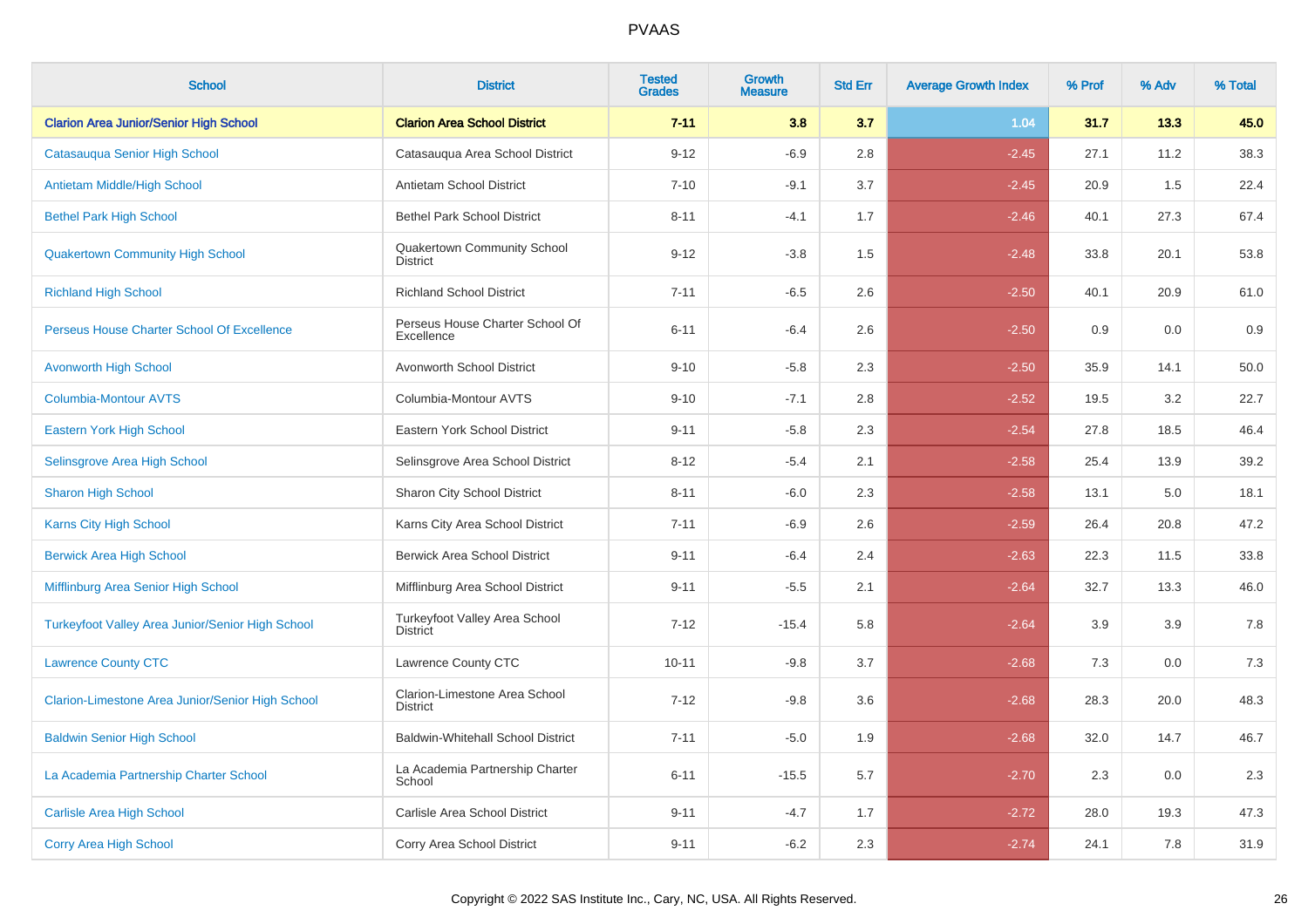| <b>School</b>                                  | <b>District</b>                                  | <b>Tested</b><br><b>Grades</b> | <b>Growth</b><br><b>Measure</b> | <b>Std Err</b> | <b>Average Growth Index</b> | % Prof | % Adv | % Total |
|------------------------------------------------|--------------------------------------------------|--------------------------------|---------------------------------|----------------|-----------------------------|--------|-------|---------|
| <b>Clarion Area Junior/Senior High School</b>  | <b>Clarion Area School District</b>              | $7 - 11$                       | 3.8                             | 3.7            | 1.04                        | 31.7   | 13.3  | 45.0    |
| <b>Hill Freedman World Academy</b>             | Philadelphia City School District                | $6 - 10$                       | $-9.2$                          | 3.4            | $-2.74$                     | 16.5   | 0.0   | 16.5    |
| Southern Columbia High School                  | Southern Columbia Area School<br><b>District</b> | $9 - 11$                       | $-8.2$                          | 3.0            | $-2.75$                     | 30.5   | 12.8  | 43.3    |
| <b>Academy at Westinghouse</b>                 | Pittsburgh School District                       | $5 - 11$                       | $-8.4$                          | 3.0            | $-2.76$                     | 2.8    | 0.0   | 2.8     |
| Pittsburgh Science And Technology Academy 6-12 | Pittsburgh School District                       | $6 - 11$                       | $-8.4$                          | 3.0            | $-2.81$                     | 34.7   | 6.6   | 41.3    |
| <b>Parkland High School</b>                    | Parkland School District                         | $9 - 11$                       | $-3.3$                          | 1.1            | $-2.83$                     | 31.4   | 30.6  | 62.0    |
| Greensburg-Salem High School                   | Greensburg Salem School District                 | $9 - 11$                       | $-6.3$                          | 2.2            | $-2.83$                     | 30.3   | 13.3  | 43.6    |
| <b>Innovative Arts Academy Charter School</b>  | Innovative Arts Academy Charter<br>School        | $6 - 11$                       | $-7.2$                          | 2.5            | $-2.83$                     | 2.0    | 0.0   | 2.0     |
| Gettysburg Area High School                    | Gettysburg Area School District                  | $9 - 11$                       | $-5.6$                          | 2.0            | $-2.85$                     | 28.8   | 19.6  | 48.5    |
| Hollidaysburg Area Junior High School          | Hollidaysburg Area School District               | $7 - 9$                        | $-7.4$                          | 2.6            | $-2.88$                     | 47.7   | 33.3  | 81.1    |
| <b>Mount Carmel Area High School</b>           | Mount Carmel Area School District                | $6 - 11$                       | $-6.8$                          | 2.4            | $-2.88$                     | 18.3   | 3.9   | 22.2    |
| <b>Wissahickon Senior High School</b>          | Wissahickon School District                      | $9 - 10$                       | $-4.9$                          | 1.7            | $-2.89$                     | 27.5   | 29.0  | 56.6    |
| <b>Montour High School</b>                     | <b>Montour School District</b>                   | $9 - 11$                       | $-6.6$                          | 2.3            | $-2.91$                     | 31.9   | 18.1  | 50.0    |
| <b>Carbon Career &amp; Technical Institute</b> | Carbon Career & Technical Institute              | $9 - 11$                       | $-9.3$                          | 3.2            | $-2.92$                     | 19.6   | 2.2   | 21.7    |
| <b>Keystone Oaks High School</b>               | Keystone Oaks School District                    | $9 - 11$                       | $-6.7$                          | 2.3            | $-2.94$                     | 30.0   | 11.1  | 41.0    |
| <b>Franklin LC</b>                             | Philadelphia City School District                | $9 - 11$                       | $-7.4$                          | 2.5            | $-3.00$                     | 23.3   | 1.2   | 24.5    |
| <b>Erie High School</b>                        | Erie City School District                        | $9 - 12$                       | $-5.1$                          | 1.7            | $-3.01$                     | 5.5    | 0.5   | 6.0     |
| Somerset Area Jr-Sr High School                | Somerset Area School District                    | $6 - 11$                       | $-7.1$                          | 2.4            | $-3.01$                     | 21.0   | 14.5  | 35.5    |
| Montoursville Area Senior High School          | Montoursville Area School District               | $9 - 12$                       | $-8.0$                          | 2.6            | $-3.02$                     | 38.8   | 18.2  | 57.0    |
| Jefferson-Morgan Middle/High School            | Jefferson-Morgan School District                 | $7 - 10$                       | $-11.7$                         | 3.9            | $-3.02$                     | 28.6   | 6.1   | 34.7    |
| Boys Latin Of Philadelphia Charter School      | Boys Latin Of Philadelphia Charter<br>School     | $6 - 12$                       | $-8.0$                          | 2.7            | $-3.02$                     | 1.4    | 0.0   | 1.4     |
| Imhotep Institute Charter High School          | Imhotep Institute Charter High<br>School         | $9 - 11$                       | $-17.6$                         | 5.8            | $-3.03$                     | 15.4   | 0.0   | 15.4    |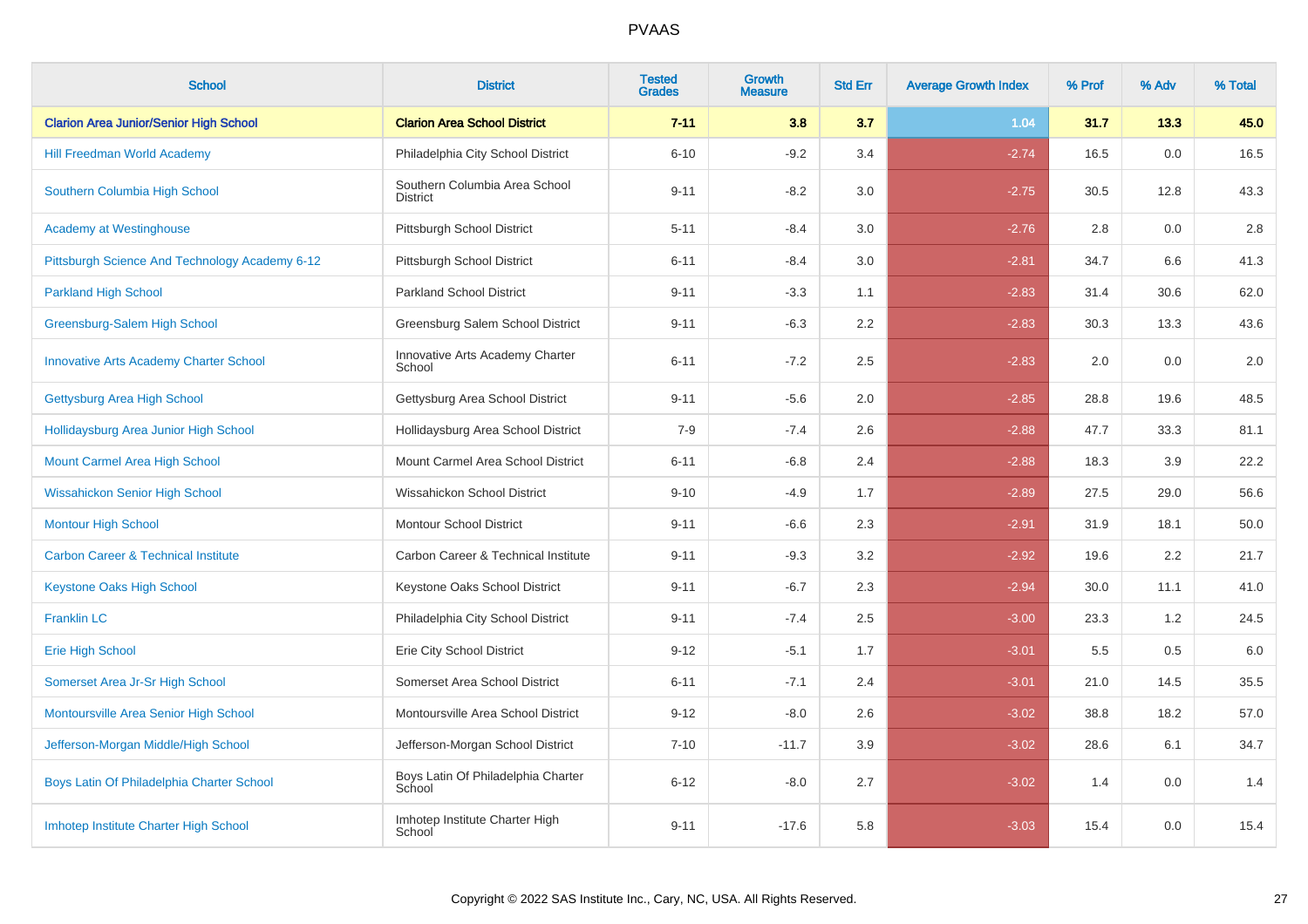| <b>School</b>                                 | <b>District</b>                                 | <b>Tested</b><br><b>Grades</b> | <b>Growth</b><br><b>Measure</b> | <b>Std Err</b> | <b>Average Growth Index</b> | % Prof | % Adv | % Total |
|-----------------------------------------------|-------------------------------------------------|--------------------------------|---------------------------------|----------------|-----------------------------|--------|-------|---------|
| <b>Clarion Area Junior/Senior High School</b> | <b>Clarion Area School District</b>             | $7 - 11$                       | 3.8                             | 3.7            | 1.04                        | 31.7   | 13.3  | 45.0    |
| California Area Senior High School            | California Area School District                 | $9 - 10$                       | $-13.7$                         | 4.5            | $-3.03$                     | 41.7   | 16.7  | 58.3    |
| <b>Roxborough High School</b>                 | Philadelphia City School District               | $9 - 10$                       | $-9.4$                          | 3.1            | $-3.04$                     | 2.3    | 0.0   | 2.3     |
| <b>Canon-Mcmillan Senior High School</b>      | Canon-Mcmillan School District                  | $9 - 11$                       | $-4.7$                          | 1.5            | $-3.07$                     | 30.8   | 28.5  | 59.3    |
| Hanover Area Junior/Senior High School        | Hanover Area School District                    | $7 - 11$                       | $-14.5$                         | 4.7            | $-3.07$                     | 12.1   | 3.0   | 15.2    |
| <b>G A R Middle School</b>                    | Wilkes-Barre Area School District               | $7 - 11$                       | $-11.8$                         | 3.8            | $-3.08$                     | 8.8    | 0.0   | 8.8     |
| Pittsburgh Capa 6-12                          | Pittsburgh School District                      | $6 - 11$                       | $-8.7$                          | 2.8            | $-3.13$                     | 33.3   | 20.0  | 53.3    |
| <b>Building 21 Allentown</b>                  | Allentown City School District                  | $9 - 11$                       | $-13.0$                         | 4.1            | $-3.14$                     | 0.0    | 0.0   | 0.0     |
| <b>Riverview Junior/Senior High School</b>    | <b>Riverview School District</b>                | $7 - 11$                       | $-12.7$                         | 4.0            | $-3.22$                     | 43.1   | 7.8   | 51.0    |
| <b>Liberty High School</b>                    | Bethlehem Area School District                  | $9 - 11$                       | $-4.6$                          | 1.4            | $-3.23$                     | 19.4   | 12.9  | 32.3    |
| Pittsburgh Perry High School                  | Pittsburgh School District                      | $8 - 11$                       | $-11.3$                         | 3.5            | $-3.24$                     | 0.0    | 0.0   | 0.0     |
| Lackawanna Trail Junior/Senior High School    | Lackawanna Trail School District                | $7 - 10$                       | $-10.6$                         | 3.3            | $-3.25$                     | 13.1   | 18.0  | 31.2    |
| Mechanicsburg Area Senior High School         | Mechanicsburg Area School District              | $9 - 11$                       | $-5.3$                          | 1.6            | $-3.26$                     | 35.1   | 16.0  | 51.2    |
| <b>Burgettstown Middle/High School</b>        | <b>Burgettstown Area School District</b>        | $6 - 11$                       | $-10.7$                         | 3.2            | $-3.31$                     | 16.0   | 2.7   | 18.7    |
| <b>Ligonier Valley High School</b>            | <b>Ligonier Valley School District</b>          | $9 - 11$                       | $-10.4$                         | 3.1            | $-3.32$                     | 34.1   | 5.8   | 39.9    |
| South Park Senior High School                 | South Park School District                      | $7 - 11$                       | $-8.5$                          | $2.5\,$        | $-3.35$                     | 28.1   | 17.0  | 45.2    |
| James M Coughlin Junior/Senior High School    | Wilkes-Barre Area School District               | $9 - 11$                       | $-11.7$                         | 3.5            | $-3.36$                     | 12.9   | 1.6   | 14.5    |
| Morrisville High School (8381)                | Morrisville Borough School District             | $6 - 11$                       | $-12.5$                         | 3.7            | $-3.36$                     | 4.9    | 1.6   | 6.6     |
| West Chester Bayard Rustin High School        | West Chester Area School District               | $9 - 10$                       | $-6.6$                          | 1.9            | $-3.38$                     | 35.6   | 20.6  | 56.2    |
| <b>West York Area High School</b>             | West York Area School District                  | $8 - 12$                       | $-9.3$                          | 2.7            | $-3.40$                     | 21.9   | 10.9  | 32.8    |
| <b>Parkway Northwest</b>                      | Philadelphia City School District               | $9 - 10$                       | $-13.0$                         | 3.8            | $-3.42$                     | 4.3    | 0.0   | 4.3     |
| <b>Butler Area Senior High School</b>         | <b>Butler Area School District</b>              | $10 - 11$                      | $-7.4$                          | $2.2\,$        | $-3.45$                     | 13.3   | 2.8   | 16.1    |
| East Stroudsburg Senior High School North     | East Stroudsburg Area School<br><b>District</b> | $9 - 11$                       | $-7.4$                          | 2.1            | $-3.45$                     | 18.2   | 12.8  | 31.0    |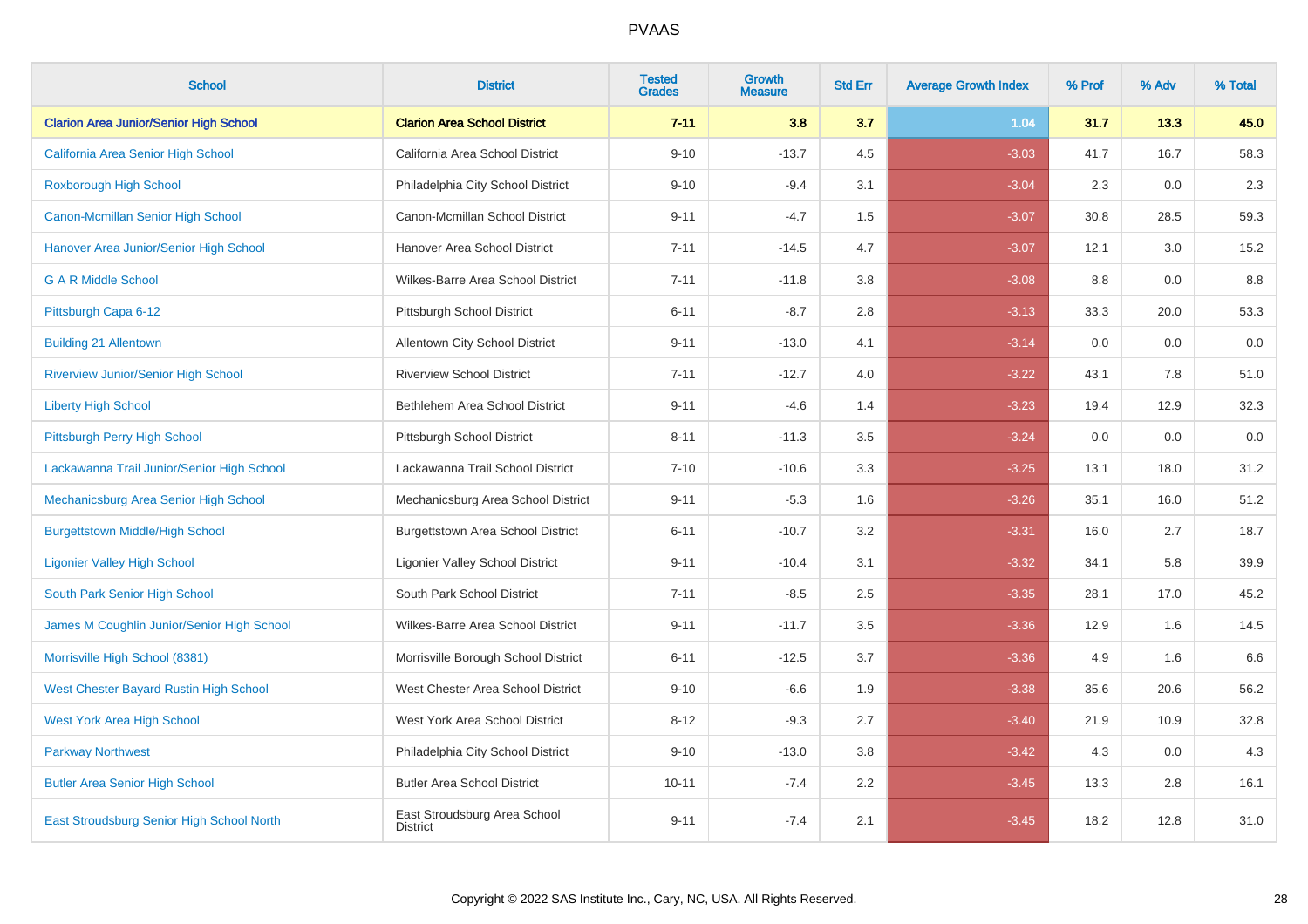| <b>School</b>                                 | <b>District</b>                        | <b>Tested</b><br><b>Grades</b> | <b>Growth</b><br><b>Measure</b> | <b>Std Err</b> | <b>Average Growth Index</b> | % Prof | % Adv | % Total |
|-----------------------------------------------|----------------------------------------|--------------------------------|---------------------------------|----------------|-----------------------------|--------|-------|---------|
| <b>Clarion Area Junior/Senior High School</b> | <b>Clarion Area School District</b>    | $7 - 11$                       | 3.8                             | 3.7            | 1.04                        | 31.7   | 13.3  | 45.0    |
| Old Forge Junior/Senior High School           | Old Forge School District              | $7 - 12$                       | $-11.0$                         | 3.1            | $-3.51$                     | 28.6   | 13.2  | 41.8    |
| Pittston Area Senior High School              | Pittston Area School District          | $9 - 11$                       | $-7.7$                          | 2.2            | $-3.54$                     | 26.7   | 14.8  | 41.5    |
| <b>Central Dauphin Senior High School</b>     | Central Dauphin School District        | $9 - 11$                       | $-5.3$                          | 1.5            | $-3.55$                     | 35.1   | 11.8  | 46.9    |
| Vaux High School: A Big Picture School        | Philadelphia City School District      | $9 - 12$                       | $-8.4$                          | 2.3            | $-3.58$                     | 0.0    | 0.0   | 0.0     |
| <b>Grove City Area High School</b>            | Grove City Area School District        | $8 - 12$                       | $-8.1$                          | 2.3            | $-3.58$                     | 29.9   | 19.5  | 49.4    |
| Shade Junior/Senior High School               | Shade-Central City School District     | $7 - 11$                       | $-14.3$                         | 4.0            | $-3.59$                     | 9.6    | 0.0   | 9.6     |
| <b>Mohawk Senior High School</b>              | Mohawk Area School District            | $9 - 11$                       | $-10.2$                         | 2.8            | $-3.65$                     | 35.1   | 10.6  | 45.7    |
| Chambersburg Area Senior High School          | Chambersburg Area School District      | $9 - 11$                       | $-5.5$                          | 1.5            | $-3.68$                     | 23.0   | 14.5  | 37.5    |
| Jefferson County-Dubois AVTS                  | Jefferson County-Dubois AVTS           | $9 - 11$                       | $-11.7$                         | 3.1            | $-3.72$                     | 17.6   | 2.8   | 20.4    |
| <b>Windber Area High School</b>               | Windber Area School District           | $9 - 11$                       | $-11.4$                         | 3.1            | $-3.72$                     | 41.9   | 6.8   | 48.6    |
| <b>Tussey Mountain High School</b>            | <b>Tussey Mountain School District</b> | $9 - 12$                       | $-12.6$                         | 3.3            | $-3.80$                     | 11.1   | 3.2   | 14.3    |
| Deer Lakes High School                        | Deer Lakes School District             | $9 - 11$                       | $-9.5$                          | 2.5            | $-3.85$                     | 27.7   | 9.9   | 37.6    |
| Pittsburgh Carrick High School                | Pittsburgh School District             | $9 - 10$                       | $-11.4$                         | 3.0            | $-3.85$                     | 7.4    | 2.1   | 9.5     |
| Plum Senior High School                       | Plum Borough School District           | $9 - 11$                       | $-9.1$                          | 2.4            | $-3.86$                     | 32.9   | 27.4  | 60.4    |
| <b>Milton High School</b>                     | <b>Milton Area School District</b>     | $8 - 11$                       | $-9.6$                          | 2.5            | $-3.86$                     | 22.8   | 11.0  | 33.8    |
| <b>Mcguffey High School</b>                   | <b>Mcguffey School District</b>        | $9 - 11$                       | $-11.5$                         | 3.0            | $-3.88$                     | 12.8   | 5.9   | 18.6    |
| <b>Constitution High School</b>               | Philadelphia City School District      | $8 - 11$                       | $-10.9$                         | 2.8            | $-3.89$                     | 3.8    | 1.0   | 4.8     |
| Science Leadership Academy                    | Philadelphia City School District      | $8 - 11$                       | $-13.6$                         | 3.5            | $-3.90$                     | 30.8   | 12.3  | 43.1    |
| <b>Lincoln Junior/Senior High School</b>      | Ellwood City Area School District      | $7 - 11$                       | $-12.2$                         | 3.1            | $-3.90$                     | 26.7   | 8.7   | 35.4    |
| <b>Tacony Academy Charter School</b>          | Tacony Academy Charter School          | $3 - 11$                       | $-12.9$                         | 3.3            | $-3.90$                     | 8.6    | 1.4   | 10.0    |
| Moniteau Junior/Senior High School            | Moniteau School District               | $7 - 11$                       | $-11.4$                         | 2.9            | $-3.92$                     | 22.6   | 5.0   | 27.6    |
| <b>Mid Valley Secondary Center</b>            | Mid Valley School District             | $7 - 10$                       | $-10.7$                         | 2.7            | $-3.96$                     | 28.3   | 8.1   | 36.4    |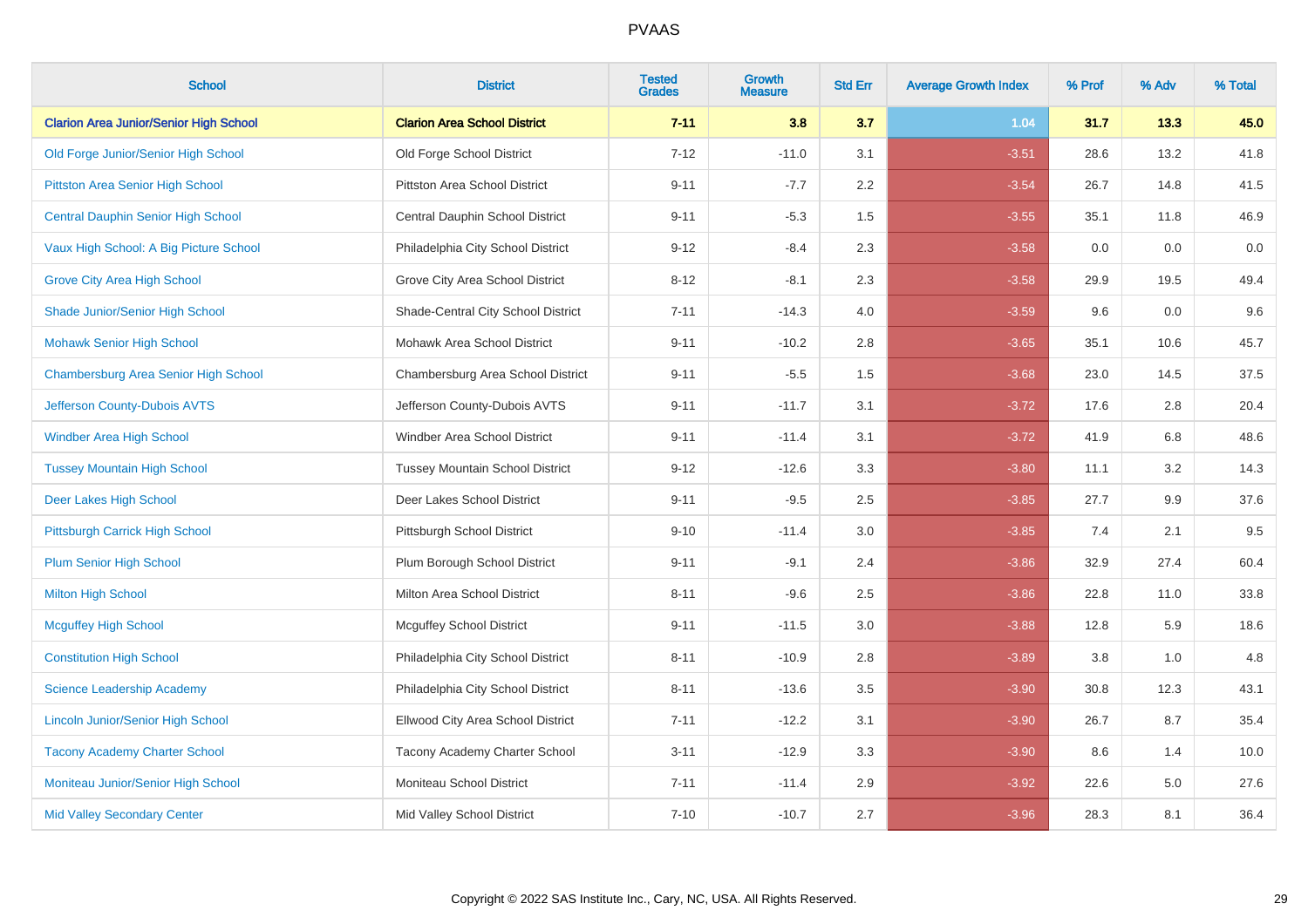| <b>School</b>                                    | <b>District</b>                                  | <b>Tested</b><br><b>Grades</b> | Growth<br><b>Measure</b> | <b>Std Err</b> | <b>Average Growth Index</b> | % Prof | % Adv | % Total |
|--------------------------------------------------|--------------------------------------------------|--------------------------------|--------------------------|----------------|-----------------------------|--------|-------|---------|
| <b>Clarion Area Junior/Senior High School</b>    | <b>Clarion Area School District</b>              | $7 - 11$                       | 3.8                      | 3.7            | 1.04                        | 31.7   | 13.3  | 45.0    |
| <b>Chartiers Valley High School</b>              | <b>Chartiers Valley School District</b>          | $9 - 11$                       | $-8.5$                   | 2.1            | $-3.99$                     | 20.7   | 17.4  | 38.0    |
| Southmoreland Senior High School                 | Southmoreland School District                    | $9 - 11$                       | $-12.3$                  | 3.1            | $-3.99$                     | 33.3   | 15.5  | 48.8    |
| Panther Valley Junior/Senior High School         | Panther Valley School District                   | $7 - 12$                       | $-12.9$                  | 3.2            | $-3.99$                     | 31.5   | 4.1   | 35.6    |
| <b>Interboro Senior High School</b>              | Interboro School District                        | $7 - 12$                       | $-7.9$                   | 2.0            | $-4.03$                     | 27.6   | 6.4   | 34.1    |
| Williamsburg Community Junior/Senior High School | Williamsburg Community School<br><b>District</b> | $7 - 11$                       | $-16.7$                  | 4.1            | $-4.08$                     | 22.4   | 0.0   | 22.4    |
| <b>Mcconnellsburg High School</b>                | <b>Central Fulton School District</b>            | $9 - 11$                       | $-13.0$                  | 3.2            | $-4.10$                     | 18.1   | 9.7   | 27.8    |
| <b>Big Spring High School</b>                    | <b>Big Spring School District</b>                | $9 - 11$                       | $-9.3$                   | 2.3            | $-4.12$                     | 23.6   | 12.9  | 36.5    |
| <b>West Scranton High School</b>                 | <b>Scranton School District</b>                  | $9 - 12$                       | $-12.7$                  | 3.0            | $-4.21$                     | 16.9   | 3.6   | 20.5    |
| Saul W B Agricultural School                     | Philadelphia City School District                | $9 - 10$                       | $-10.4$                  | 2.5            | $-4.22$                     | 10.3   | 0.8   | 11.1    |
| <b>General Mclane High School</b>                | General Mclane School District                   | $8 - 11$                       | $-10.4$                  | 2.4            | $-4.28$                     | 34.0   | 15.6  | 49.6    |
| Jim Thorpe Area High School                      | Jim Thorpe Area School District                  | $9 - 11$                       | $-10.4$                  | 2.4            | $-4.30$                     | 19.5   | 6.0   | 25.5    |
| <b>Greenville Junior/Senior High School</b>      | Greenville Area School District                  | $7 - 11$                       | $-12.8$                  | 3.0            | $-4.32$                     | 32.1   | 4.6   | 36.7    |
| Dunmore Junior/Senior High School                | Dunmore School District                          | $7 - 11$                       | $-11.7$                  | 2.7            | $-4.34$                     | 15.0   | 5.3   | 20.4    |
| <b>Hanover Senior High School</b>                | Hanover Public School District                   | $9 - 11$                       | $-11.9$                  | 2.7            | $-4.34$                     | 22.7   | 6.2   | 28.9    |
| Derry Area Senior High School                    | Derry Area School District                       | $9 - 11$                       | $-11.4$                  | 2.6            | $-4.37$                     | 34.8   | 6.1   | 40.9    |
| Pittsburgh Obama 6-12                            | Pittsburgh School District                       | $6 - 11$                       | $-11.3$                  | 2.6            | $-4.38$                     | 9.2    | 6.9   | 16.1    |
| Northwestern Senior High School                  | Northwestern School District                     | $9 - 11$                       | $-14.3$                  | 3.2            | $-4.43$                     | 32.5   | 13.7  | 46.2    |
| Youngsville Middle/High School                   | Warren County School District                    | $6 - 11$                       | $-15.6$                  | 3.4            | $-4.56$                     | 29.4   | 4.0   | 33.3    |
| West Mifflin Area High School                    | West Mifflin Area School District                | $8 - 12$                       | $-11.4$                  | 2.5            | $-4.58$                     | 15.9   | 4.0   | 19.9    |
| Neshannock Junior/Senior High School             | Neshannock Township School<br><b>District</b>    | $7 - 10$                       | $-12.3$                  | 2.6            | $-4.63$                     | 29.0   | 13.0  | 42.0    |
| <b>Trinity Senior High School</b>                | <b>Trinity Area School District</b>              | $9 - 11$                       | $-8.2$                   | 1.8            | $-4.63$                     | 20.9   | 9.8   | 30.8    |
| <b>Fannett-Metal Senior High School</b>          | Fannett-Metal School District                    | $9 - 11$                       | $-22.4$                  | 4.8            | $-4.65$                     | 16.4   | 6.6   | 23.0    |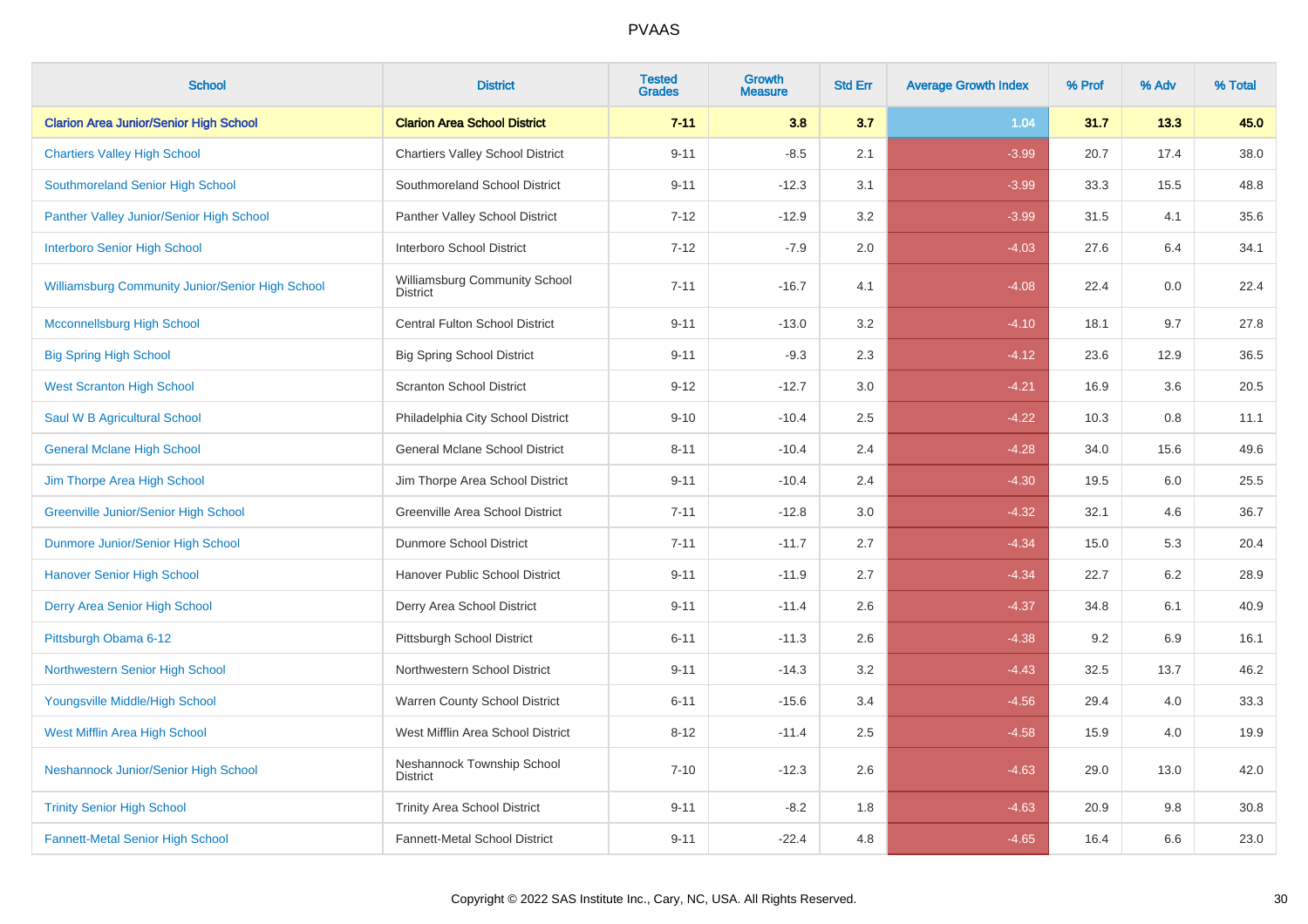| <b>School</b>                                      | <b>District</b>                                             | <b>Tested</b><br><b>Grades</b> | <b>Growth</b><br><b>Measure</b> | <b>Std Err</b> | <b>Average Growth Index</b> | % Prof | % Adv | % Total |
|----------------------------------------------------|-------------------------------------------------------------|--------------------------------|---------------------------------|----------------|-----------------------------|--------|-------|---------|
| <b>Clarion Area Junior/Senior High School</b>      | <b>Clarion Area School District</b>                         | $7 - 11$                       | 3.8                             | 3.7            | 1.04                        | 31.7   | 13.3  | 45.0    |
| <b>Chartiers-Houston Junior/Senior High School</b> | <b>Chartiers-Houston School District</b>                    | $7 - 10$                       | $-16.2$                         | 3.5            | $-4.68$                     | 26.3   | 6.6   | 32.9    |
| <b>Girard High School</b>                          | <b>Girard School District</b>                               | $9 - 11$                       | $-12.0$                         | 2.6            | $-4.69$                     | 29.7   | 18.9  | 48.6    |
| Lehigh Valley Charter High School For The Arts     | Lehigh Valley Charter High School<br>For The Arts           | $9 - 10$                       | $-11.8$                         | 2.5            | $-4.76$                     | 28.9   | 5.7   | 34.6    |
| <b>School Of The Future</b>                        | Philadelphia City School District                           | $9 - 10$                       | $-11.5$                         | 2.4            | $-4.80$                     | 2.4    | 0.0   | 2.4     |
| <b>Executive Education Academy Charter School</b>  | <b>Executive Education Academy</b><br><b>Charter School</b> | $3 - 10$                       | $-14.6$                         | $3.0\,$        | $-4.81$                     | 8.5    | 1.2   | $9.8\,$ |
| Meyersdale Area High School                        | Meyersdale Area School District                             | $9 - 11$                       | $-15.8$                         | 3.2            | $-4.85$                     | 20.3   | 5.8   | 26.1    |
| Hughesville Junior/Senior High School              | East Lycoming School District                               | $7 - 11$                       | $-10.4$                         | 2.1            | $-4.88$                     | 22.5   | 8.2   | 30.8    |
| <b>Truman Senior High School</b>                   | <b>Bristol Township School District</b>                     | $9 - 11$                       | $-6.8$                          | 1.4            | $-4.88$                     | 13.8   | 4.6   | 18.4    |
| <b>Parkway Center City Middle College</b>          | Philadelphia City School District                           | $9 - 10$                       | $-13.5$                         | 2.7            | $-4.98$                     | 25.2   | 2.6   | 27.8    |
| <b>Girls High School</b>                           | Philadelphia City School District                           | $8 - 11$                       | $-10.1$                         | 2.0            | $-5.15$                     | 17.1   | 2.4   | 19.6    |
| <b>Washington High School</b>                      | <b>Washington School District</b>                           | $9 - 11$                       | $-15.4$                         | 2.9            | $-5.28$                     | 12.9   | 1.7   | 14.7    |
| <b>Frazier High School</b>                         | <b>Frazier School District</b>                              | $9 - 11$                       | $-18.5$                         | 3.4            | $-5.40$                     | 18.3   | 1.4   | 19.7    |
| Aliquippa Junior/Senior High School                | Aliquippa School District                                   | $7 - 11$                       | $-19.5$                         | 3.6            | $-5.41$                     | 1.7    | 0.0   | 1.7     |
| <b>Central Cambria High School</b>                 | Central Cambria School District                             | $9 - 11$                       | $-12.2$                         | 2.3            | $-5.41$                     | 19.4   | 7.4   | 26.9    |
| Philadelphia Academy Charter School                | Philadelphia Academy Charter<br>School                      | $3 - 11$                       | $-14.7$                         | 2.7            | $-5.42$                     | 21.6   | 3.9   | 25.5    |
| <b>Lincoln Park Performing Arts Charter School</b> | Lincoln Park Performing Arts Charter<br>School              | $7 - 11$                       | $-14.9$                         | 2.7            | $-5.45$                     | 39.3   | 8.9   | 48.2    |
| <b>Coatesville Intermediate High School</b>        | Coatesville Area School District                            | $8-9$                          | $-10.1$                         | 1.8            | $-5.72$                     | 16.9   | 4.5   | 21.3    |
| Pittsburgh Allderdice High School                  | Pittsburgh School District                                  | $9 - 10$                       | $-12.2$                         | 2.1            | $-5.73$                     | 26.4   | 10.6  | 37.0    |
| <b>New Castle Senior High School</b>               | New Castle Area School District                             | $7 - 12$                       | $-13.1$                         | 2.3            | $-5.78$                     | 17.6   | 2.0   | 19.5    |
| <b>Shikellamy High School</b>                      | <b>Shikellamy School District</b>                           | $9 - 10$                       | $-15.2$                         | 2.6            | $-5.89$                     | 23.6   | 4.6   | 28.2    |
| Swenson Arts & Technology High School              | Philadelphia City School District                           | $9 - 10$                       | $-13.5$                         | 2.3            | $-5.99$                     | 9.8    | 1.4   | 11.2    |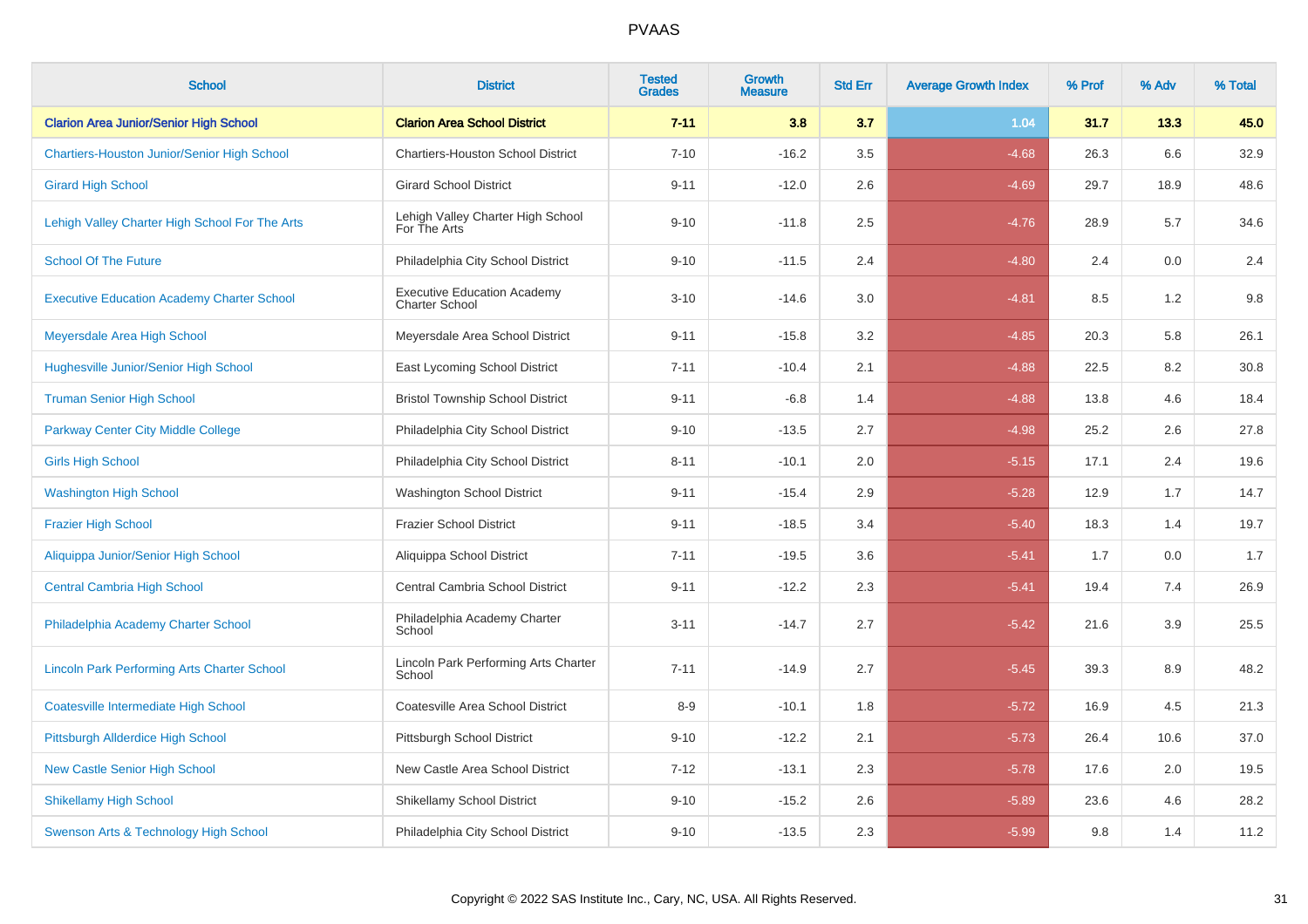| <b>School</b>                                 | <b>District</b>                        | <b>Tested</b><br><b>Grades</b> | <b>Growth</b><br><b>Measure</b> | <b>Std Err</b> | <b>Average Growth Index</b> | % Prof | % Adv | % Total |
|-----------------------------------------------|----------------------------------------|--------------------------------|---------------------------------|----------------|-----------------------------|--------|-------|---------|
| <b>Clarion Area Junior/Senior High School</b> | <b>Clarion Area School District</b>    | $7 - 11$                       | 3.8                             | 3.7            | 1.04                        | 31.7   | 13.3  | 45.0    |
| <b>Kennett High School</b>                    | Kennett Consolidated School District   | $9 - 11$                       | $-10.0$                         | 1.7            | $-6.05$                     | 28.7   | 14.0  | 42.7    |
| Beaver Falls Area Senior High School          | Big Beaver Falls Area School District  | $9 - 11$                       | $-17.4$                         | 2.8            | $-6.12$                     | 9.4    | 2.8   | 12.2    |
| Hempfield Area Senior High School             | Hempfield Area School District         | $9 - 12$                       | $-9.8$                          | 1.6            | $-6.14$                     | 28.1   | 19.2  | 47.3    |
| <b>Mccaskey Campus</b>                        | Lancaster School District              | $8 - 11$                       | $-9.6$                          | 1.5            | $-6.56$                     | 10.8   | 4.7   | 15.5    |
| <b>York County School Of Technology</b>       | York Co School Of Technology           | $9 - 12$                       | $-10.9$                         | 1.6            | $-6.79$                     | 22.6   | 4.0   | 26.6    |
| <b>Greater Latrobe Senior High School</b>     | <b>Greater Latrobe School District</b> | $9 - 11$                       | $-13.8$                         | $2.0\,$        | $-7.00$                     | 41.0   | 12.6  | 53.6    |
| <b>Carver High School</b>                     | Philadelphia City School District      | $7 - 11$                       | $-16.8$                         | 2.3            | $-7.26$                     | 38.6   | 6.7   | 45.2    |
| Arts Academy At Benjamin Rush                 | Philadelphia City School District      | $9 - 10$                       | $-18.6$                         | 2.5            | $-7.35$                     | 23.6   | 6.1   | 29.7    |
| Ambridge Area High School                     | Ambridge Area School District          | $9 - 12$                       | $-18.9$                         | $2.5\,$        | $-7.48$                     | 23.2   | 5.6   | 28.9    |
| Pittsburgh Brashear High School               | Pittsburgh School District             | $9 - 11$                       | $-20.1$                         | 2.7            | $-7.56$                     | 6.0    | 0.7   | 6.6     |
| Williamsport Area Senior High School          | Williamsport Area School District      | $9 - 11$                       | $-11.1$                         | 1.4            | $-7.95$                     | 18.2   | 10.5  | 28.7    |
| <b>William Allen High School</b>              | Allentown City School District         | $8 - 12$                       | $-15.5$                         | 1.9            | $-8.04$                     | 7.8    | 0.8   | 8.6     |
| <b>West Side CTC</b>                          | West Side CTC                          | $9 - 10$                       | $-32.0$                         | 3.9            | $-8.16$                     | 5.9    | 0.0   | 5.9     |
| Louis E Dieruff High School                   | Allentown City School District         | $8 - 12$                       | $-16.3$                         | 1.9            | $-8.44$                     | 5.2    | 0.0   | $5.2\,$ |
| <b>Creative And Performing Arts</b>           | Philadelphia City School District      | $8 - 11$                       | $-17.7$                         | 2.1            | $-8.51$                     | 31.8   | 5.2   | 37.0    |
| <b>Cheltenham High School</b>                 | Cheltenham School District             | $9 - 11$                       | $-17.2$                         | 2.0            | $-8.55$                     | 24.4   | 8.3   | 32.6    |
| North Hills Senior High School                | North Hills School District            | $9 - 11$                       | $-15.4$                         | 1.8            | $-8.67$                     | 26.4   | 19.8  | 46.2    |
| <b>Academy At Palumbo</b>                     | Philadelphia City School District      | $8 - 11$                       | $-17.2$                         | 2.0            | $-8.69$                     | 32.6   | 6.9   | 39.6    |
| <b>Bodine William W High School</b>           | Philadelphia City School District      | $8 - 11$                       | $-21.5$                         | 2.4            | $-8.86$                     | 11.2   | 0.0   | 11.2    |
| <b>Muhlenberg Middle School</b>               | <b>Muhlenberg School District</b>      | $7-9$                          | $-17.2$                         | 1.9            | $-9.06$                     | 12.4   | 4.6   | 17.0    |
| <b>Butler Area lhs</b>                        | <b>Butler Area School District</b>     | $7 - 9$                        | $-17.9$                         | 1.9            | $-9.48$                     | 35.4   | 16.7  | 52.1    |
| <b>William Penn Senior High School</b>        | <b>York City School District</b>       | $9 - 12$                       | $-17.0$                         | 1.8            | $-9.69$                     | 3.2    | 0.7   | 3.9     |